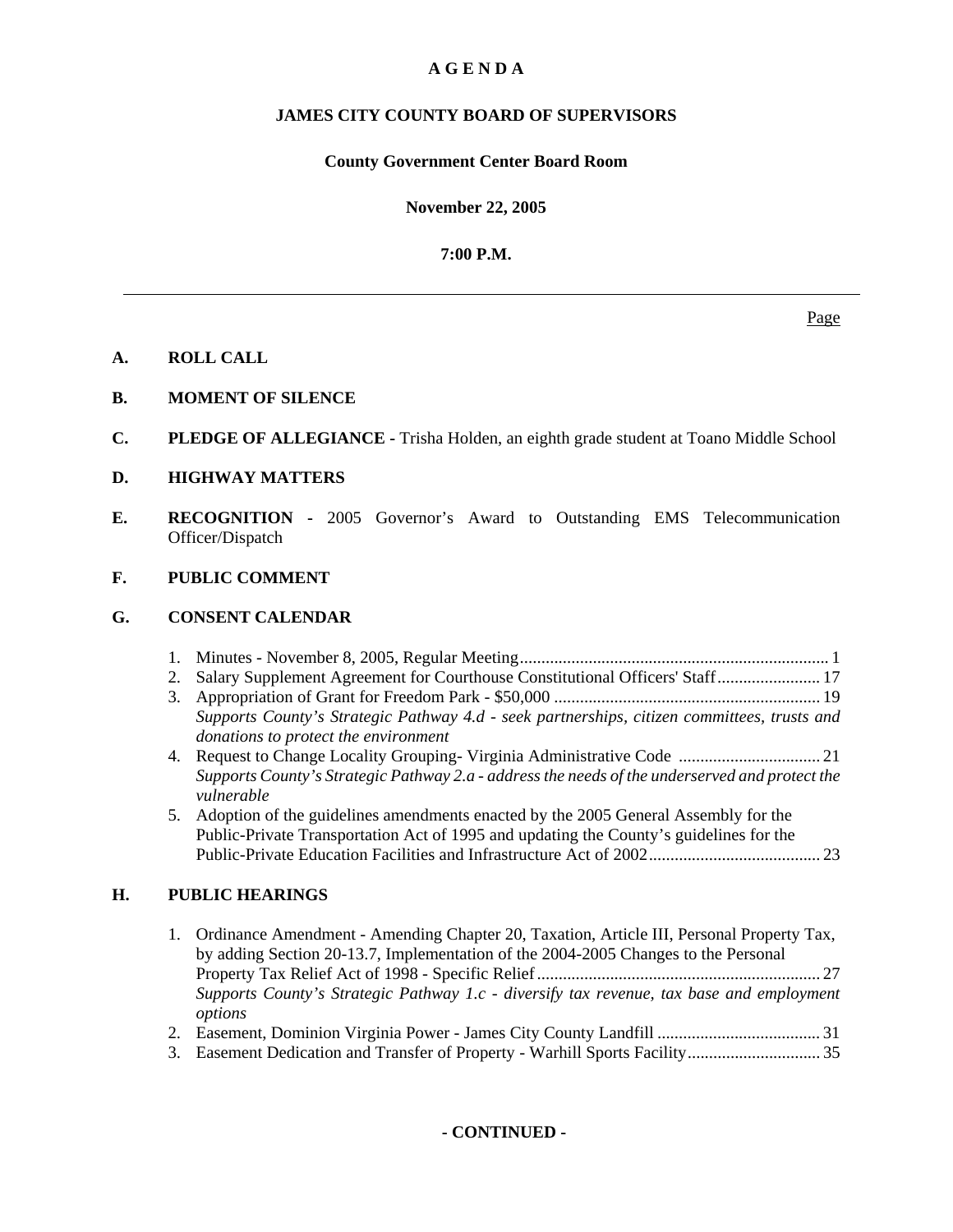| 4. | Ordinance Amendment - Amending Chapter 20, Taxation, Article III, Personal Property Tax, |
|----|------------------------------------------------------------------------------------------|
|    | by adding Section 20-13.8, Filing Annual Returns of Business Personal Property and       |
|    |                                                                                          |
|    | Supports County's Strategic Pathway 1.c - diversify tax revenue, tax base and employment |
|    | options                                                                                  |
|    | 5. Ordinance Amendment - Amending Chapter 20, Taxation, Article II, Exemption of         |

- Certain Persons from Real Estate Taxes; Section 20-10, Qualifications for Exemption; Section 20-11, Amount of Exemption; Section 20-12, Application........................................ 41 *Supports County's Strategic Pathway 1.c - diversify tax revenue, tax base and employment options*
- 6. Ordinance Amendment Amending Chapter 12, Licenses, Article I, In General, Section 12-21, Rates of License Taxes and Fees..................................................................... 45 *Supports County's Strategic Pathway 1.c - diversify tax revenue, tax base and employment options*

# **I. BOARD CONSIDERATIONS**

# **J. PUBLIC COMMENT**

# **K. REPORTS OF THE COUNTY ADMINISTRATOR**

# **L. BOARD REQUESTS AND DIRECTIVES**

# **M. CLOSED SESSION**

1. Appointment of Individuals to County Board and/or Commissions, Pursuant to Section 2.2- 3711(A)(1) of the Code of Virginia

# **N. ADJOURNMENT**

112205bos.age2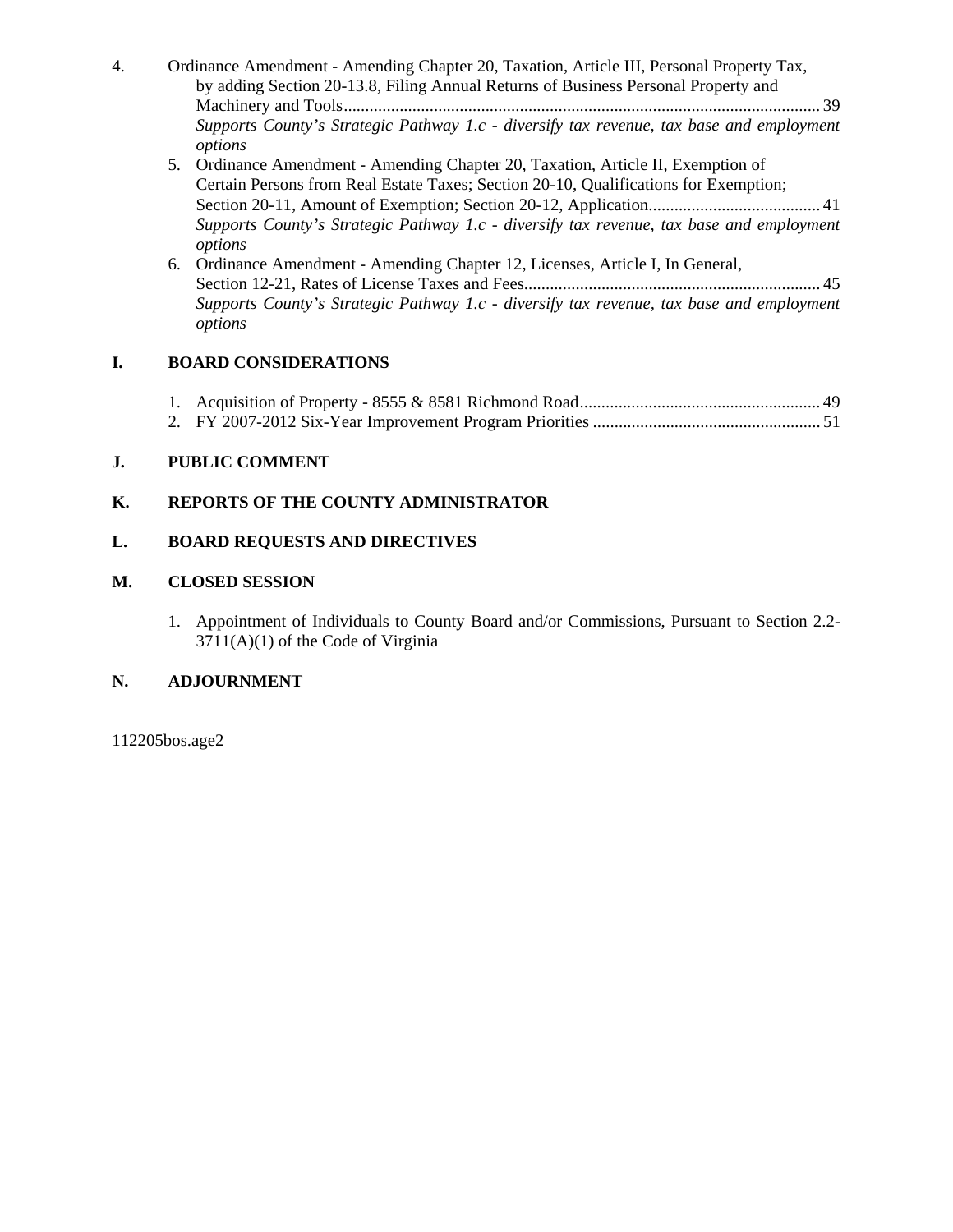# **AT A REGULAR MEETING OF THE BOARD OF SUPERVISORS OF THE COUNTY OF JAMES CITY, VIRGINIA, HELD ON THE 8TH DAY OF NOVEMBER 2005, AT 7:00 P.M. IN THE COUNTY GOVERNMENT CENTER BOARD ROOM, 101 MOUNTS BAY ROAD, JAMES CITY COUNTY, VIRGINIA.**

# **A. ROLL CALL**

 Michael J. Brown, Chairman, Powhatan District Jay T. Harrison, Sr., Vice Chairman, Berkeley District Bruce C. Goodson, Roberts District John J. McGlennon, Jamestown District M. Anderson Bradshaw, Stonehouse District

 Sanford B. Wanner, County Administrator Leo P. Rogers, County Attorney

## **B. MOMENT OF SILENCE**

Mr. Brown requested the Board and citizens observe a moment of silence.

# **C. PLEDGE OF ALLEGIANCE**

Carlo Lewis, a junior at Lafayette High School, led the Board and citizens in the Pledge of Allegiance.

## **D. PRESENTATION**

## 1. Employee and Volunteer Outstanding Service Awards

Mr. Brown and the other Board members presented Outstanding Service Awards to the following: **Individuals**: Dorothy Haramis, Dr. Richard Johnson, Henri and Chris Julie, Ian Rillett, and Kevin Linkous; **Outstanding Teams**: *Non-Profit Organization Networking E-mail List*, Benjamin Goldberg and Elizabeth Schmidt; *Customer Service Team and Trainers,* Wayne Bartlett, Donna Christian, Joe Davis, Tratisha Hayes, Liz Johnson, John Leclaire, Lisa Quick, Mary Frances Rieger, Terri Salnoske, Anita Taylor, Cheryl Waldren, Stephanie Williams, Grace Boone, Beth Davis, Joan Etchberger, Doris Heath, LD Kemp, Valerie Overton, Rosemary Randall, Brad Rinehimer, Dawna Seibel, Jane Townsend, John Wilson, and Rona Vrooman; and **Commendation Awards:** *Looking to Learn: Original Paintings by Peter Catalanotto,* Noreen Bernstein, Charlotte Wood, Patrick Golden, Crystal Clay, Kathy McDevitt, and Sandra Towers; *Staff Choice Awards,*  Benjamin Goldberg, Caroline O'Brien, and Jenny Payne; *Festival of the Reader,* Andrew Smith; *Storage Construction Project,* Greg Robins, Bob Belmore, Al Catlett, Richard Svadeba, and Sharon Hamlin; *SCADA*, Howard Anby, Kevin Linkous, and Jim Hopkins; *Working Towards Wellness Committee,* Alex Holloway, Brian Harriss, Carrie Binsfeld, Debbie Post, Joann Martin, John White, Mary Frances Rieger, Michelle Toutaint, Bart Johnson, Carol Luckam, Cecil Pool, John Leclaire, John McDonald, Mike Vergakis, Phil Mease, and Rebecca Duncan; and the *RFP Committee,* Carol Schenk, Don Breland, Richard Drumwright, Robert Marakos, Bart Johnson, Niyoko Bell, Sandy Hale, and Tara Woodruff.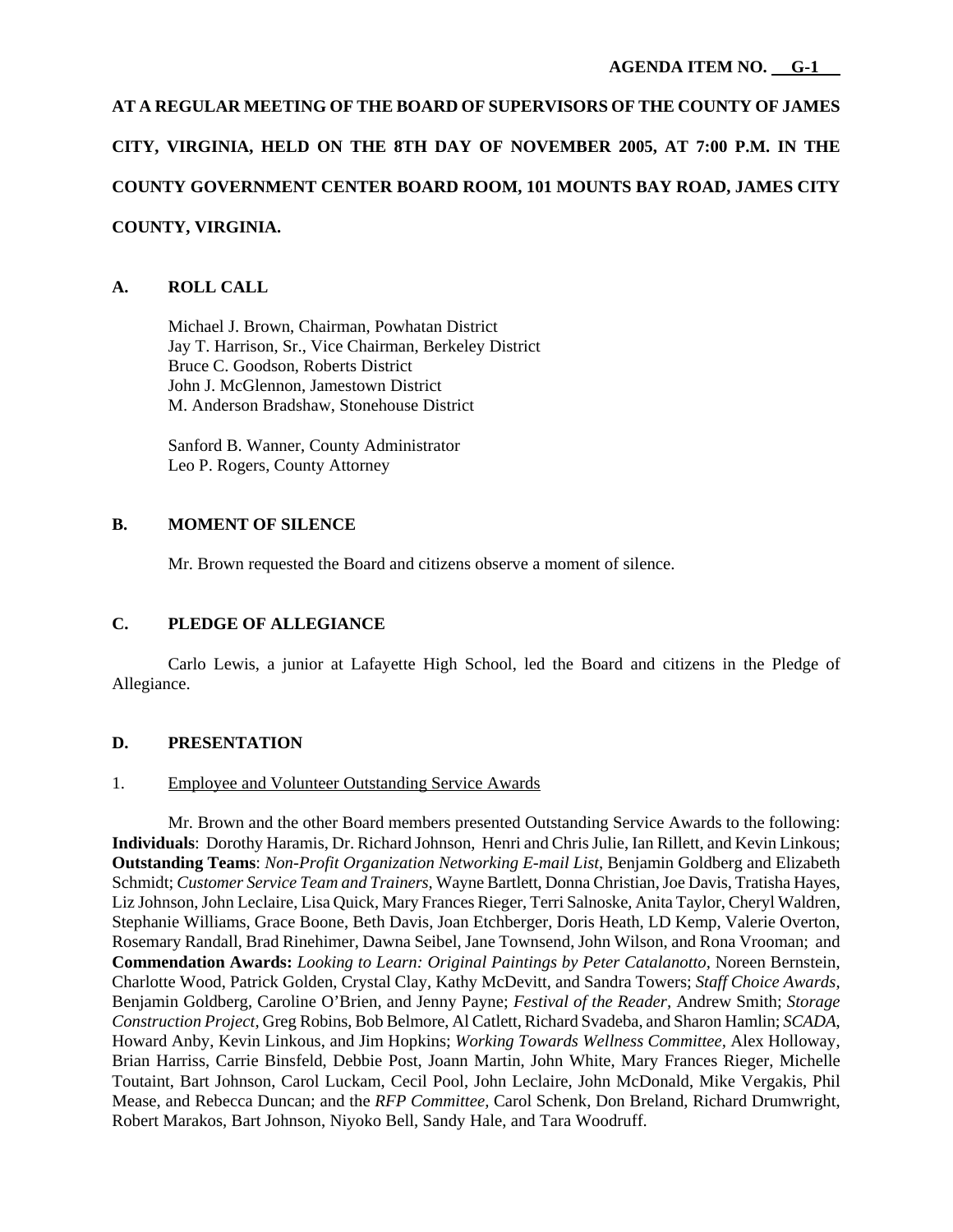# **E. PUBLIC COMMENT**

1. Mr. David Brown, 1502 Bushneck Road, stated concern about the increasing real estate assessments in the County, and stated concern that the Real Estate Assessment Office has discarded a decision of the Board of Equalization regarding his assessment appeal.

2. Mr. Gene Hofmeyer, 1409 John Tyler Highway, stated concern that the Rural Lands Committee was not publicly advertised for volunteers to serve on the Committee; stated concern that those appointed are not familiar with the land development potential and limitations in the County; stated concern that the initial Rural Lands Committee fell by the wayside and another Committee was formed which was a waste of the taxpayers' money; and requested the Rural Lands Committee members be fired and a more knowledgeable membership be appointed to the Committee.

3. Mr. Brian Oyer, 9025 Barnes Road, stated concern about the increase in real estate assessments in the County; the lack of response by the Real Estate Assessment office regarding his inquires to appeal the assessment on his property; stated that being notified on October 27 that he can apply to have his appeal heard by the Board of Equalization if he submits the appeal request by October 28 is not professional; and stated that the number of individuals speaking about issues and concerns associated with the Real Estate Assessment Office should spark an investigation into the affairs of the office.

4. Mr. Ed Oyer, 139 Indian Circle, requested a Colorado "TABOR"- taxpayer's bill of rights to ensure that the County would spend and live within its limits; commented on the Comprehensive Plan in York County; and stated concern that he is consistently limited to speak for three minutes while other speakers are permitted more time to have their voices heard.

# **F. CONSENT CALENDAR**

Mr. Brown called attention to pages 7 and 17 of the agenda book and stated that "PPEA" referred to "PPTA." Mr. Bradshaw and Mr. Brown also clarified that a date on the resolution item F-4 was corrected, and the corrections were noted and made available.

Mr. Bradshaw made a motion to adopt the items on the consent calendar including the corrections to the October 25 regular meeting minutes and the resolution for the *Conversion of Part-Time Permanent Community Partnership Development Director Position to Full-Time Outreach Director Position in the Williamsburg Regional Library (WRL).*

On a roll call vote, the vote was: AYE: Harrison, Goodson, McGlennon, Bradshaw, Brown (5). NAY: (0).

- 1. Minutes
	- a. October 25, 2005, Work Session
	- b. October 25, 2005, Regular Meeting
- 2. Amendment to Minutes of September 13, 2005, Regular Meeting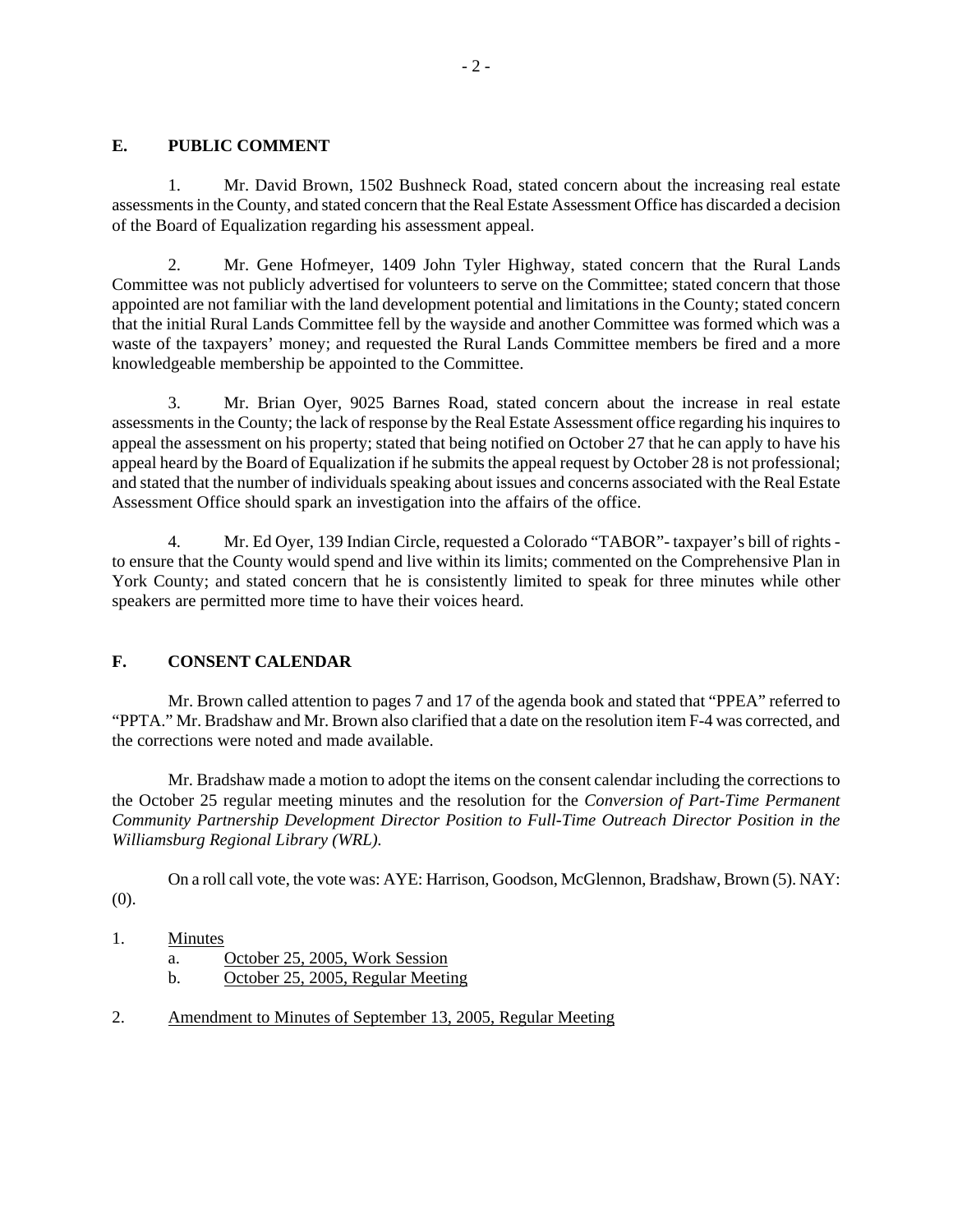3. Williamsburg Community Health Foundation Grant - \$11,097

## **R E S O L U T I O N**

#### WILLIAMSBURG COMMUNITY HEALTH FOUNDATION GRANT - \$11,097

- WHEREAS, the Williamsburg Community Health Foundation has awarded a grant in the amount of \$11,097 to the Fire Department for the purchase of Oxylators; and
- WHEREAS, the grant requires no local match; and
- WHEREAS, the grant expires on December 31, 2006, thus allowing any unspent funds as of June 30, 2006, to be carried forward to James City County's next fiscal year.
- NOW, THEREFORE, BE IT RESOLVED that the Board of Supervisors of James City County, Virginia, hereby authorizes the following appropriation to the Special Projects/Grants Fund:

Revenue:

WCHF – Oxylator Grant \$11,097

Expenditure:

Oxylator Equipment \$11,097

4. Conversion of Part-Time Permanent Community Partnership Development Director Position to Full-Time Outreach Director Position in the Williamsburg Regional Library (WRL)

## **R E S O L U T I O N**

#### CONVERSION OF PART-TIME PERMANENT COMMUNITY PARTNERSHIP DEVELOPMENT

## DIRECTOR POSITION TO FULL-TIME OUTREACH DIRECTOR POSITION IN THE

#### WILLIAMSBURG REGIONAL LIBRARY

- WHEREAS, the Williamsburg Regional Library (WRL) wishes to create a new Outreach Division to coordinate all its activities that take place outside the two library buildings; and
- WHEREAS, the management of those activities will require a full-time division director; and
- WHEREAS, there exists a part-time permanent Community Partnership Development Director position that is already fulfilling part of that need; and
- WHEREAS, the Board of Supervisors must approve adding positions to the WRL; and
- WHEREAS, money is available in the WRL budget to affect this change.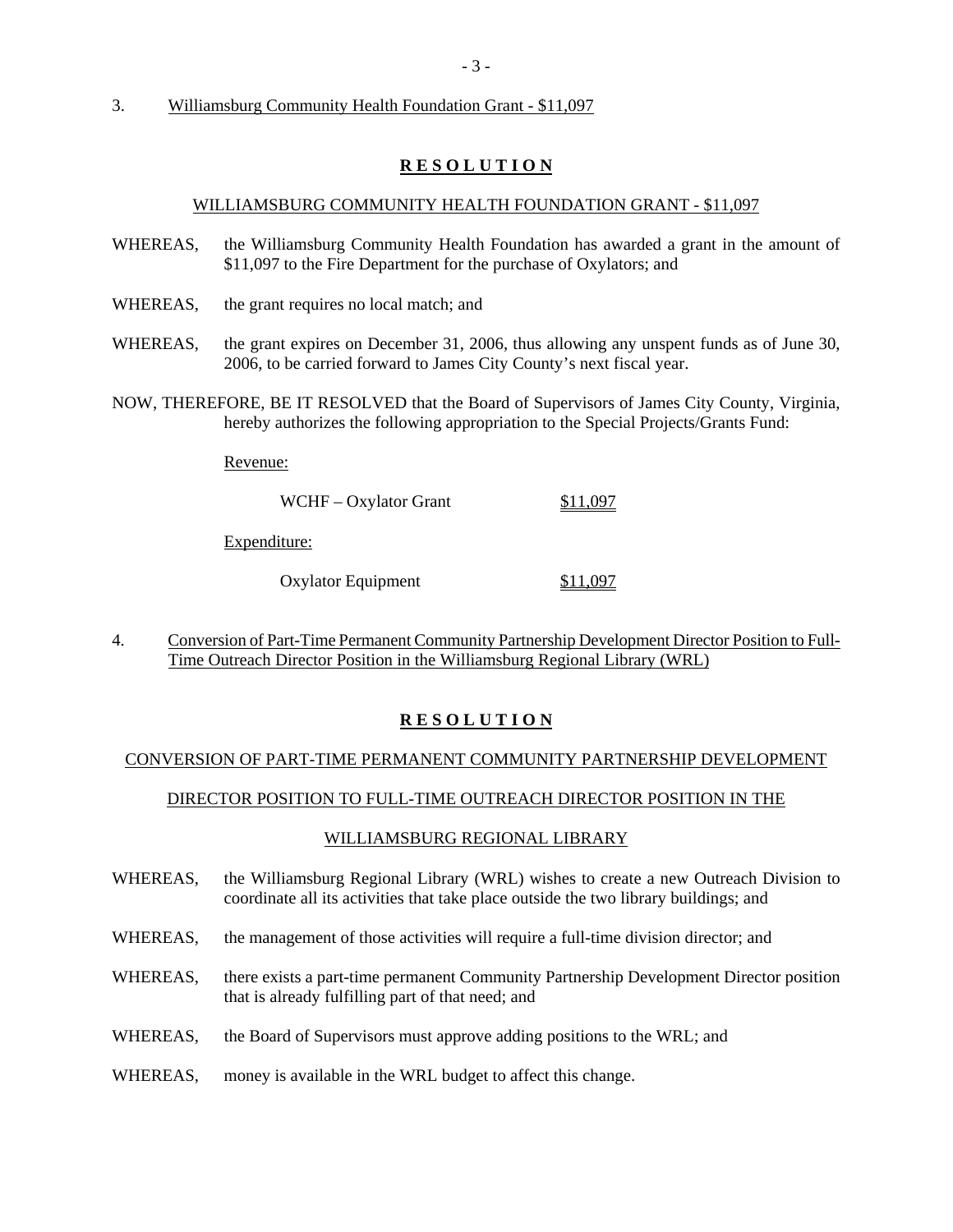NOW, THEREFORE, BE IT RESOLVED by the Board of Supervisors of James City County, Virginia, that the part-time permanent Community Partnership Development Director position, salary range 26, be converted into a full-time permanent Outreach Director position, salary range 27, effective December 1, 2005.

## **G. PUBLIC HEARINGS**

#### 1. Case No. HW-4-05. Titan Ready Mix Concrete Batch Plant - Height Waiver

 Mr. David W. German, Planner, stated that G. Archer Marston, AES Consulting Engineers, on behalf of Titan Virginia Ready Mix, L.L.C./Titan America, has requested a height limitation waiver. On property zoned M-2, structures may be constructed up to 60 feet; however, structures in excess of 60 feet may be constructed only if specifically approved by the Board. The applicant has specifically requested that a height limitation waiver be granted to allow for the construction of up to two aggregate (stone) silos, each not to individually exceed 80 feet in height. The two silos would stand together in a line perpendicular to Massie Lane and be well screened from adjacent properties by existing vegetation maintained for this purpose. The silo structures would be painted a very neutral and muted light beige color. Aggregate silos of this type are predesigned components necessary for the construction and operation of ready mix concrete plants. The proposed use (ready mix concrete batch plant) had been previously approved for this site with SUP-46-89 and Z-17-89, so all that was in question with this application was the height of the two proposed silos for this facility.

 Staff found the two proposed silos should present a negligible visual impact to surrounding properties and uses and the proposal was consistent with the requirements stated under Section 24-444 of the Zoning Ordinance.

Staff recommended approval of the resolution.

The Board and staff discussed the landscaping requirements to obscure the view of the silos.

Mr. Bradshaw stated that two buffers were critical to visibility, the large area of trees north of the railroad tracks and a berm on Route 60 that was heavily landscaped. He asked what guaranteed this visibility protection will remain. Staff responded that the berm was donated as preserved open space with trees, thus any clearing had to be approved. Staff stated that the vegetation on Richmond Road was also maintained as a requirement of that SUP, and that Richmond Road was a community corridor, so landscaping is preserved.

Mr. Brown opened the Public Hearing.

Mr. Arch Marsten, AES Consulting Engineers, stated that he had representatives from AES, Titan America, and Massie Contractors present. He thanked staff for their responsiveness in the matter, and then turned the presentation over to Mr. Chris Basek, AES Consulting Engineers.

Mr. Basek presented a briefing on the request for a height limitation waiver. He oriented the Board to the site, indicating Mirror Lakes Subdivision, the site, and where the photographs were taken. Mr. Basek showed the height relationship between an existing tower of roughly 80 feet tall and one radio tower of 200 feet tall. He showed the towers from several locations including from Mirror Lakes Subdivision, Route 60 at Anderson's Corner, and the Titan site. He showed the proposed location and a similar silo that is constructed elsewhere. He suggested that proposed planting be required as part of the site plan application and a row of trees on the interior of the curve at Massie Lane. He stated that this would hinder vision of the silos significantly.

As no one else wished to speak to this matter, Mr. Brown closed the Public Hearing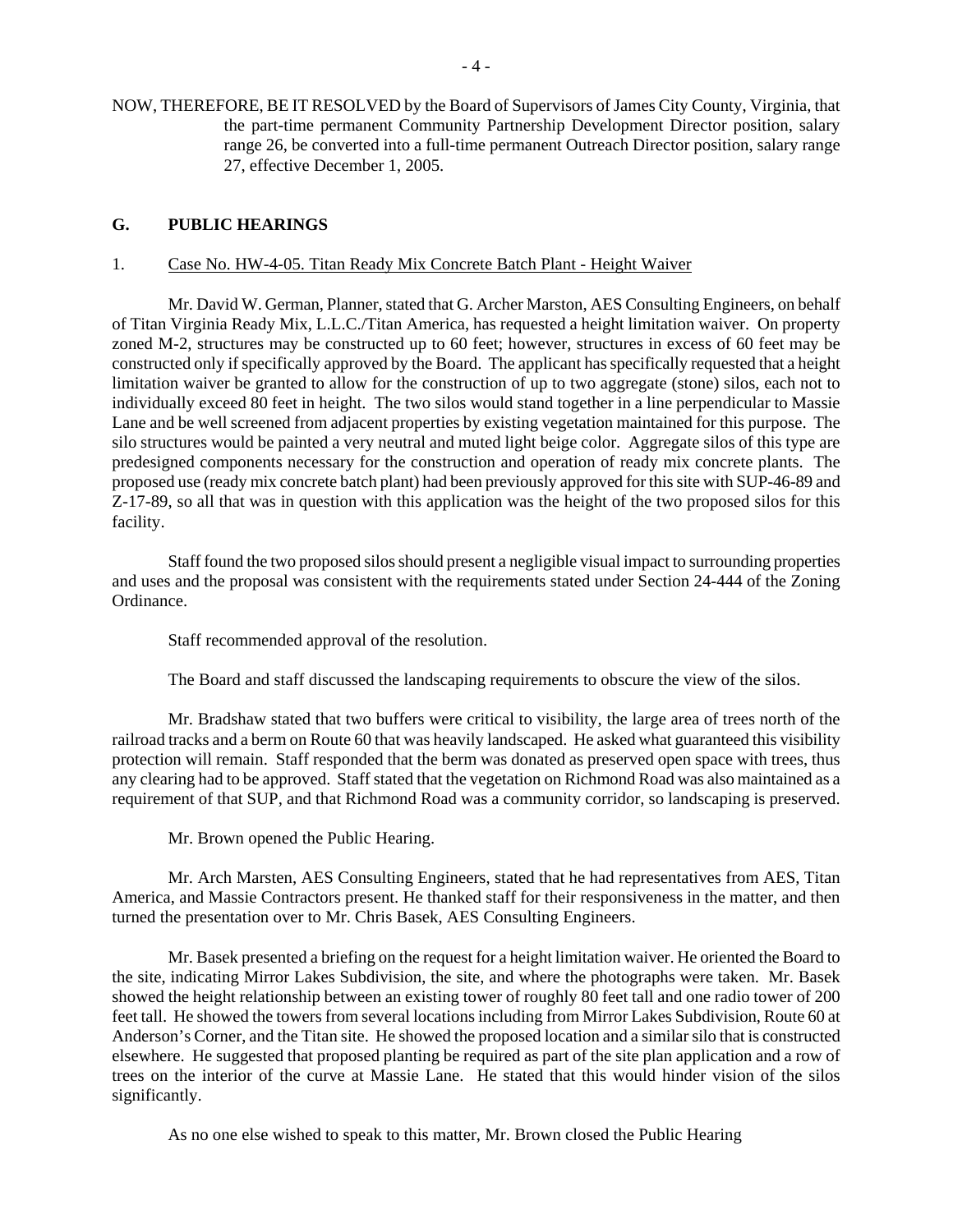Mr. Goodson made a motion to approve the resolution.

On a roll call vote, the vote was: AYE: Harrison, Goodson, McGlennon, Bradshaw, Brown (5). NAY: (0).

#### **R E S O L U T I O N**

#### CASE NO. HW-4-05. TITAN READY MIX CONCRETE BATCH PLANT

- WHEREAS, G. Archer Marston of AES Consulting, on behalf of Titan Virginia Ready Mix, LLC/Titan America, (the "Applicant"), has applied for a height limitation waiver to allow for the construction of up to two aggregate (stone) silos, each individually not to exceed 80 feet in height; and
- WHEREAS, a public hearing was advertised, adjoining property owners notified, and a hearing conducted on Case HW-4-05; and
- WHEREAS, the proposed silos will be located on property zoned M-1, Limited Business Industrial, and M-2, General Industrial, and is further identified as Parcel No. (1-1) on James City County Real Estate Tax Map No. (13-3), (the "Property"); and
- WHEREAS, the Board of Supervisors finds that the requirements of Section 24-444 of the James City County Zoning Ordinance have been satisfied, in order to grant a 20-foot waiver to the height limitation requirements, to allow for the erection of structures in excess of 60 feet in height.
- NOW, THEREFORE, BE IT RESOLVED that the Board of Supervisors of James City County, Virginia, does hereby approve Case No. HW-4-05, granting the Applicant a 20-foot waiver to the 60 foot height limitation to permit the construction of two aggregate silos on the Property, each individually not to exceed 80 feet in height, as shown on Site Plan SP-122-05, and as generally depicted in McNeilus Companies, Inc., elevation drawing for "Batchmaster 12 w/Aux Silo & Screw," dated 30 March 1989, that was submitted with the HW-4-05 Height Waiver application.

2. Case No. SUP-28-05. New Dawn Assisted Living

 Mr. Joel Almquist, Planner, stated that Brian May, on behalf of New Dawn Assisted Living Corporation, submitted an application to amend SUP-7-99 to allow the construction of an assisted living facility no larger than 30,000 square feet with a design that will consist of three buildings with approximately 9,500 square feet each.

 A SUP was approved in 1998 (SUP-8-98) for a skilled nursing facility no greater than 50,000 square feet and an office development no greater than 20,000 square feet (the skilled nursing facility has been built and is operating). An SUP amendment (SUP-7-99) and rezoning (Z-3-99) were approved in 1999. The amendment allowed 22,000 square feet of assisted living facility in lieu of the 20,000-square-foot office development. At that time a subdivision was approved which created two lots from the one original lot.

 The proposed SUP amendment covered only the portions of SUP-7-99 that applied to Parcel No.1- 70A where the assisted living facility was to be located. The new conditions for SUP-28-05 was for the Master Plan titled "New Dawn Living Facility" and was a combination of the previous applicable conditions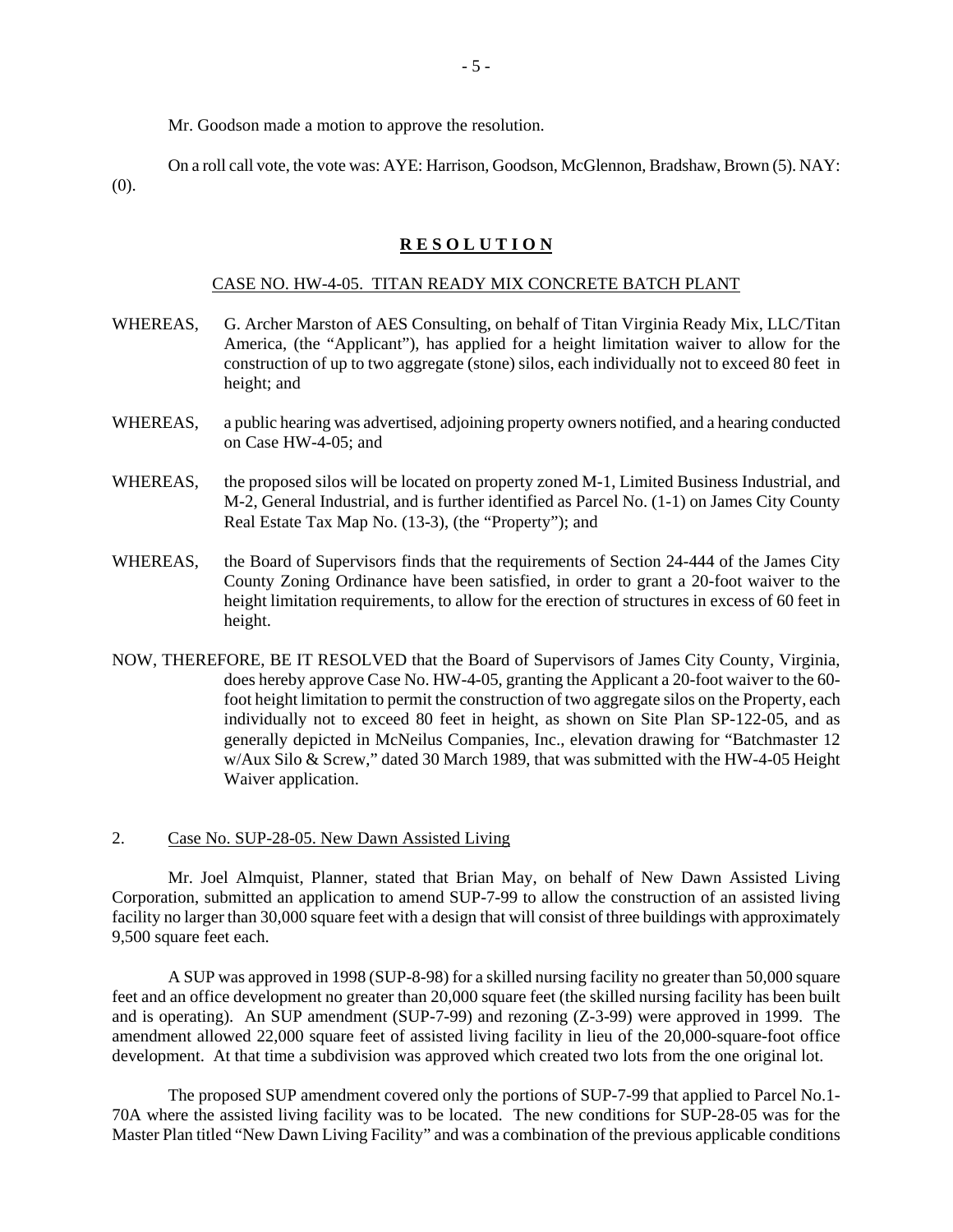with the new conditions requested by staff. All of the conditions of SUP-7-99 would still apply to the existing skilled nursing facility.

 Staff found the proposed assisted living facility is a complementary use to the surrounding community, and is consistent with the Comprehensive Plan.

 At its meeting on October 3, 2005, the Planning Commission recommended approval of the proposal by a vote of 6-0.

Staff recommended approval of the resolution.

Mr. Brown opened the Public Hearing.

The Board and staff discussed the impact of additional square footage on environmental factors and traffic. Staff indicated that the additional square footage did not add any additional impact on environment, traffic, etc. than what is currently there in relation to similar projects.

Mr. Brown opened the Public Hearing.

1. Mr. Brian May, Dewberry and Davis, requested approval of the application.

Mr. Bradshaw asked how many patients the facility would serve. Mr. May indicated that the facility would serve forty-five residents.

As no one else wished to speak to this matter, Mr. Brown closed the Public Hearing

Mr. Harrison made a motion to approve the resolution.

On a roll call vote, the vote was: AYE: Harrison, Goodson, McGlennon, Bradshaw, Brown (5). NAY: (0).

#### **R E S O L U T I O N**

#### CASE NO. SUP-28-05. NEW DAWN ASSISTED LIVING

- WHEREAS, the Board of Supervisors of James City County has adopted by ordinance specific land uses that shall be subjected to a special use permit (SUP) process; and
- WHEREAS, Mr. Brian May has applied for an amendment to SUP-7-99 to allow for the construction of a 30,000 square foot assisted living facility; and
- WHEREAS, the land is located on a parcel zoned both R-8, Rural Residential, and LB, Limited Business, and can be further identified as Parcel No. (1-70A) on James City County Real Estate Tax Map No. (47-3); and
- WHEREAS, the Planning Commission of James City County, following a public hearing on October 3, 2005, recommended approval of Case No. SUP-28-05 by a 6-0 vote.
- NOW, THEREFORE, BE IT RESOLVED that the Board of Supervisors of James City County, Virginia, does hereby approve the issuance of SUP-28-05 as described herein with the following conditions: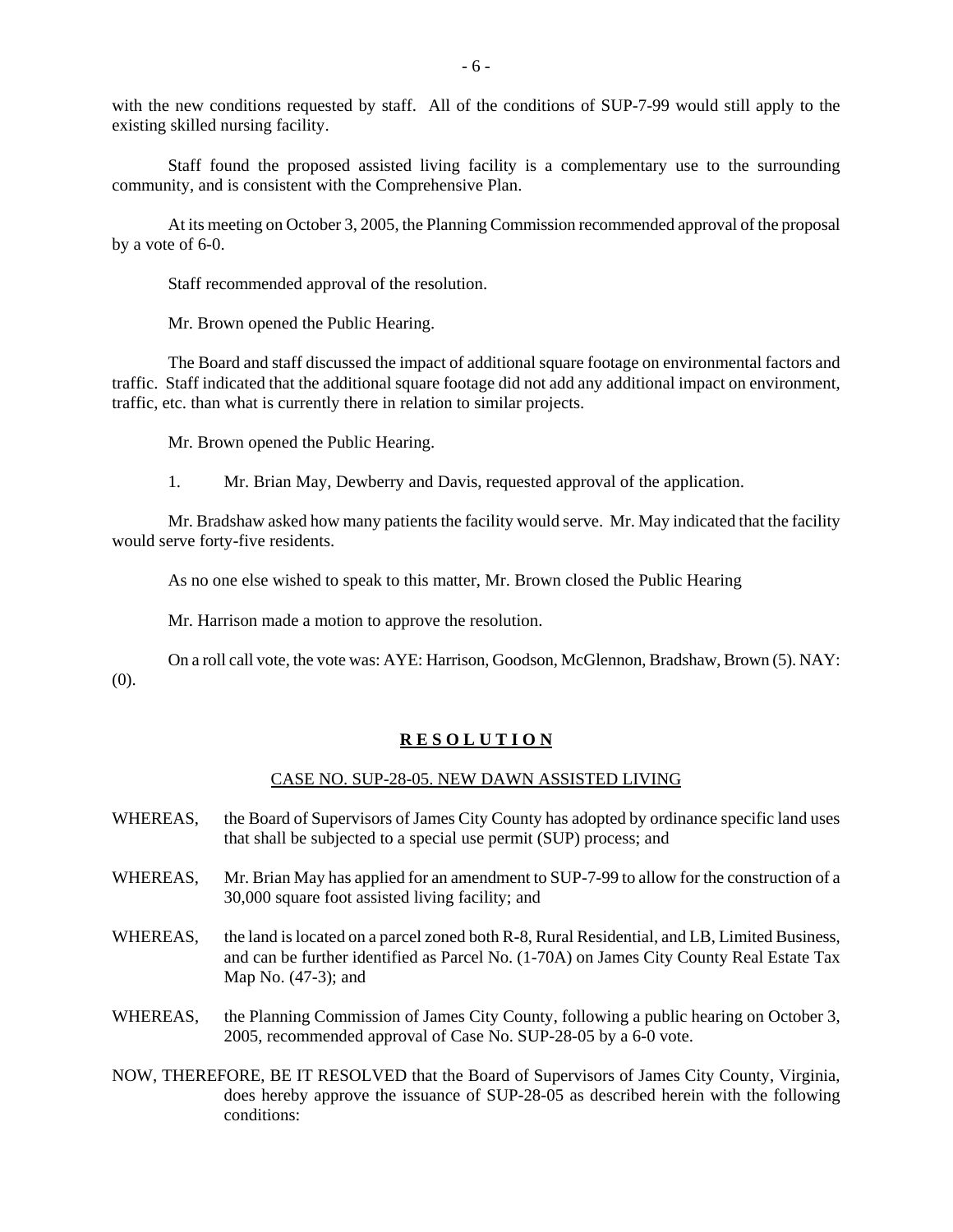- 1. Master Plan: This Special Use Permit shall be valid for an assisted living facility no larger than 30,000 square feet and accessory uses thereto. Development of the site shall be generally in accordance with the master plan titled "New Dawn Assisted Living Facility," dated August 22, 2005, as determined by the Development Review Committee of the James City County Planning Commission. Minor changes may be permitted by the DRC, as long as they do not change the basic concept or character of the development.
- 2. Architecture: Prior to final site plan approval, the Director of Planning shall review and approve the final architectural design of the building. Such building shall be generally consistent, as determined by the Director of Planning, with the architectural elevations titled "New Dawn Assisted Living Facility" submitted with this special use permit application, dated August 22, 2005, and drawn by Dewberry and Davis, Inc.
- 3. Buffers: There shall be a minimum 50-foot undisturbed wooded buffer between the proposed assisted living facility and the residential properties to the east as shown on the master plan titled "New Dawn Assisted Living Facility," dated August 22, 2005. The construction of a trail within the landscape buffer as shown on the master plan is permitted provided no trees are removed before or after construction. There shall also be a 10-foot building setback line from all natural open space conservation easements as shown on the master plan titled "New Dawn Assisted Living Facility," dated August 22, 2005.
- 4. Lighting: Any new exterior site lighting shall be limited to fixtures which are horizontally mounted on light poles not to exceed 15 feet in height and/or other structures and shall be recessed fixtures with no bulb, lens, or globe extending below the casing. The casing shall be opaque and shall completely surround the entire light fixture and light source in such a manner that all light will be directed downward and the light source is not visible from the side. No glare, defined as 0.1 footcandle or higher, shall extend outside the property lines.
- 5. Dumpsters: All dumpsters and heating and cooling units, whether on the ground or affixed on the rooftop, shall be screened from view by landscaping , fencing, or other alternative that provides similarly adequate screening, as determined and approved by the Director of Planning prior to final site plan approval.
- 6. Archaeology: A Phase I Archaeological Study for the entire site shall be submitted to the Director of Planning for review and approval prior to land disturbance. A treatment plan shall be submitted and approved by the Director of Planning for all sites in the Phase I study that are recommended for a Phase II evaluation and/or identified as eligible for inclusion on the National Register of Historic Places. If a Phase II study is undertaken, such a study shall be approved by the Director of Planning and a treatment plan for said sites shall be submitted to, and approved by, the Director of Planning for sites that are determined to be eligible for inclusion on the National Register of Historic Places and/or those sites that require a Phase III study. If in the Phase III study, a site is determined eligible for nomination to the National Register of Historic Places and said site is to be preserved in place, the treatment plan shall include nomination of the site to the National Register of Historic Places. If a Phase III study is undertaken for said sites, such studies shall be approved by the Director of Planning prior to land disturbance within the study areas. All Phase I, Phase II, and Phase III studies shall meet the Virginia Department of Historic Resources' *Guidelines for Preparing Archaeological Resource Management Reports* and the Secretary of the Interior's *Standards and Guidelines for Archaeological Documentation*, as applicable,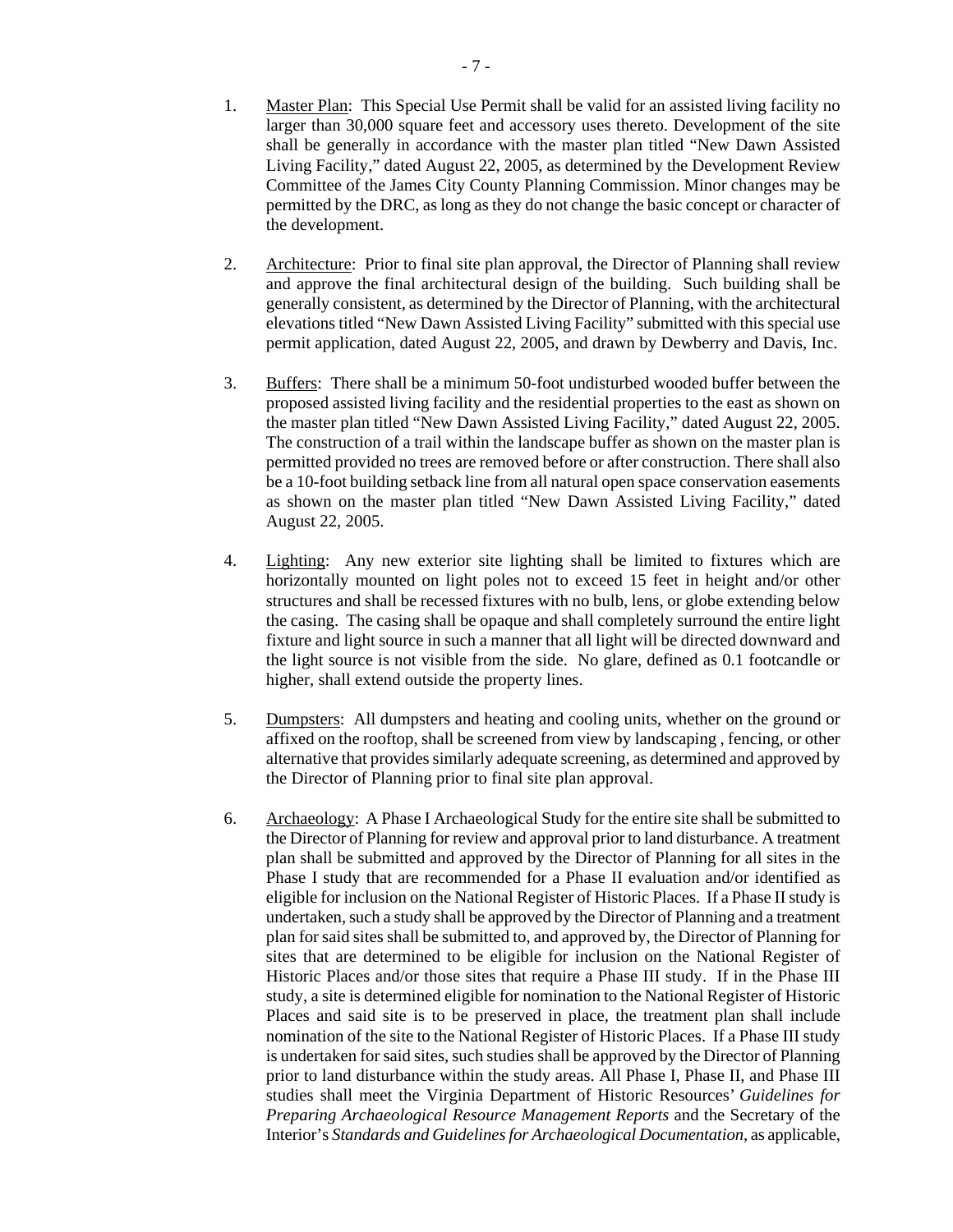and shall be conducted under the supervision of a qualified archaeologist who meets the qualifications set forth in the Secretary of the Interior's *Professional Qualification Standards.* All approved treatment plans shall be incorporated into the plan of development for the site and the clearing, grading, or construction activities thereon.

- 7. Buffer Enhancement: Prior to the issuance of a certificate of occupancy for the assisted living facility, the natural open space easement along Jamestown Road as designated on the master plan titled "New Dawn Assisted Living Facility," dated August 22, 2005, shall be seeded with a native woodland mix to enhance the buffer. The composition of this mix shall be indicated on the site plan and shall be approved by the Director of Planning prior to final site plan approval.
- 8. Enhanced Landscaping: The landscape plan shall be approved by the Planning Director prior to final site plan approval for any section or phase of this project and shall include enhanced landscaping around the perimeter of each building, so that the required number of plants equals at least 133 percent of the County's Landscaping Ordinance requirements with a minimum of 33 percent of the required number of trees being evergreen.
- 9. Water Conservation: The owner shall be responsible for developing and enforcing water conservation standards to be submitted to and approved by the James City Service Authority prior to final development plan approval. The standards may include, but shall not be limited to such water conservation measures as limitations on the installation and use of irrigation systems and irrigation wells, the use of approved landscaping materials including the use of drought tolerant plants where appropriate, and the use of water conserving fixtures and appliances to promote water conservation and minimize the use of public water resources.
- 10. Stormwater Management: The owner shall submit to the County a master stormwater management plan as a part of the initial site or development plan submittal for the Property, including the stormwater management BMP ponds, methods and measure to reduce fecal bacteria, low impact design techniques where appropriate and feasible for review and approval by the Environmental Division. The master stormwater management plan may be revised and/or updated during the development of the Property with the prior approval of the Environmental Division. The County shall not be obligated to approve any final development plans for development on the Property until the master stormwater management plan has been approved. The approved master stormwater management plan, as revised and/or updated, shall be implemented in all development plans for the Property.
- 11. Construction: If construction has not commenced on this project within 36 months from the issuance of a special use permit, the special use permit shall become void. Construction shall be defined as obtaining permits for building construction and footings and/or foundation has passed required inspections.
- 12. Severance Clause: This special use permit is not severable. Invalidation of any word, phrase, clause, sentence, or paragraph shall invalidate the remainder.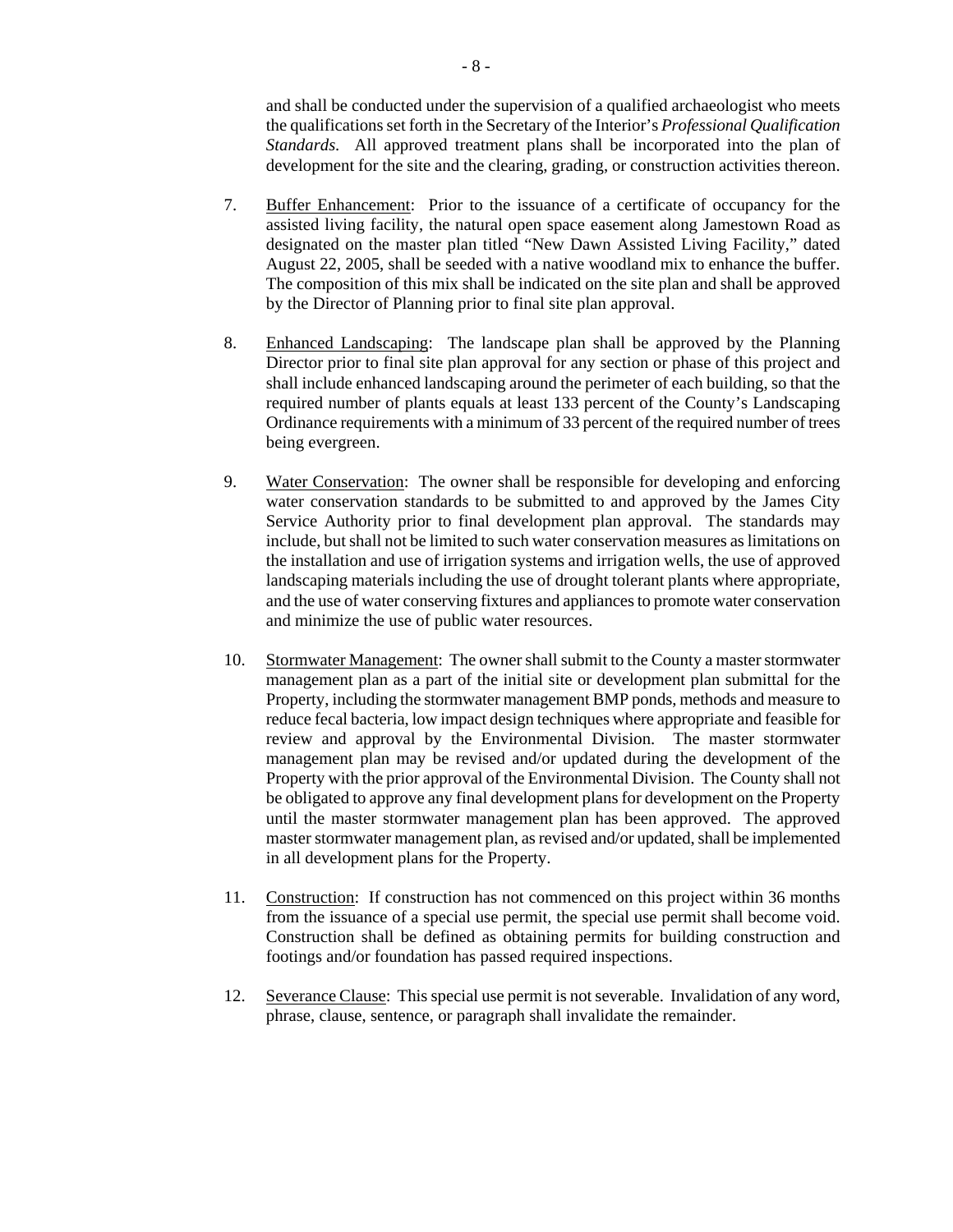#### 3. Case Nos. MP-9-05/SUP-21-05. Olde Towne Timeshares Amendment

 Ms. Ellen Cook, Planner, stated that Mr. Robert Anderson, McKinney and Company, submitted an application on behalf of Heritage Resorts, Inc., for a SUP to amend a previously approved SUP (JCC Case No. SUP-18-03/ MP-7-03 Olde Towne Timeshares, which was itself an amendment of JCC Case No. SUP-18-99 Olde Town Road Timeshares). The last approved SUP permitted a development of 365 timeshare units in a residential cluster. This amendment proposed the same number of timeshare units but made some changes to the layout of the Master Plan, which required an SUP amendment. It should be noted that the previously approved SUP remains valid until November 12, 2006. Since the last SUP was approved, the applicant has completed several improvements on the site including road improvements to Olde Towne Road and a berm and landscaping along the road.

 Staff found the proposal consistent with surrounding zoning, single-family, multi-family, and timeshare uses. Staff also found the proposed amendment consistent with the requirements of the residential cluster zoning ordinance and consistent with the Comprehensive Plan. Staff believed the changes from the previously approved SUP were generally positive in nature.

Staff recommended approval of the proposed amendment to the SUP.

The Board and staff discussed the difference between the original plan and the new SUP request. Staff stated that the only difference was the unit type, which is four-bedroom units with lockout features in apartment side-by-side style rather than townhouse up-and-down style. The overall number of bedrooms returns to the original SUP approval number in the 2003 SUP. Staff indicated that the major change was that the quads were not arranged in a group, but are spread out across the area on a loop road.

Mr. Brown and staff discussed how they were able to eliminate the impact on wetlands and springs.

Mr. Brown opened the Public Hearing

Ms. Lisa McAdam of McKinney stated that wetland preservation was improved because the roads were parallel. She indicated that the new arrangement follows the lay of the land and though there is more impervious area, the developed area of the watershed was reduced. Ms. McAdam stated they will be utilizing low-impact stormwater management design. She indicated there will be some best management practices on the site, but not a large wetland or dry pond.

Mr. Brown stated the proposed plan was widely accepted by the Environmental Division.

Mr. Brown closed the Public Hearing to allow other Board members to ask questions of staff.

Mr. McGlennon asked staff what the impact of changing the number of occupants would be on traffic. Staff stated the proposed number of units was the same, and the traffic studies were benchmarked on similar configured timeshares. They maintained that there would not be a difference in the impact.

As there were no other questions to this matter for staff, Mr. Brown reopened the Public Hearing.

Mr. Vernon Geddy presented Corina Caldwell with Heritage Resorts and the applicant, Ms. McAdam, and stated that they would be happy to answer any questions.

As no one else wished to speak on this matter, Mr. Brown closed the Public Hearing.

Mr. Brown made a motion to approve the resolution.

On a roll call vote, the vote was: AYE: Harrison, Goodson, McGlennon, Bradshaw, Brown (5). NAY: (0).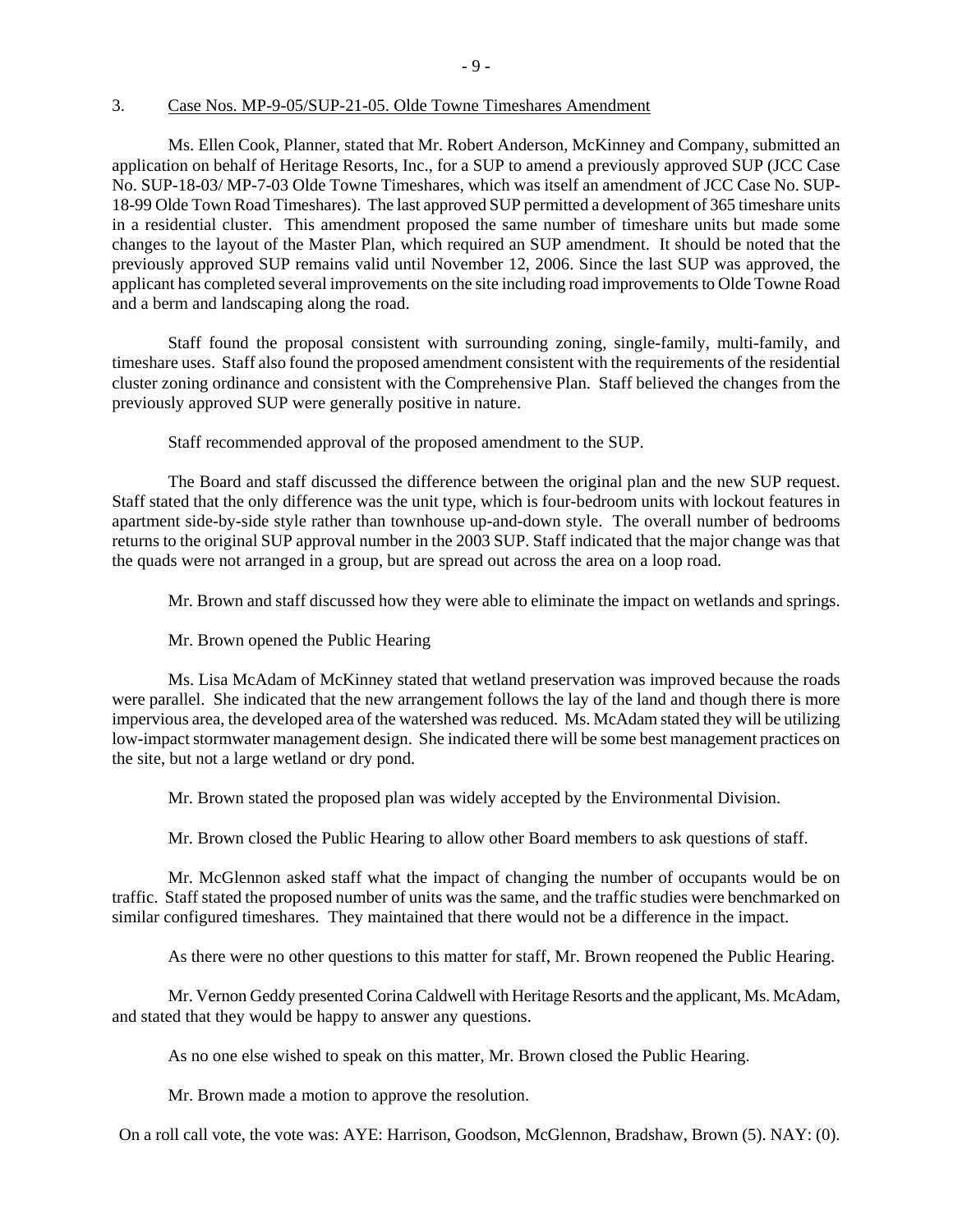# **R E S O L U T I O N**

#### CASE NO. SUP-21-05/MP-9-05. OLDE TOWNE TIMESHARES AMENDMENT

- WHEREAS, the Board of Supervisors of James City County has adopted by ordinance specific land uses that shall be subjected to a special use permit (SUP) process ; and
- WHEREAS, Mr. Robert Anderson has applied on behalf of Heritage Resorts, Inc., for a SUP to amend a previously approved SUP allowing 365 timeshares in a residential cluster; and
- WHEREAS, the proposed residential cluster is shown on the Master Plan prepared by McKinney and Company, dated October 20, 2005, and entitled "Master Plan SUP-21-05/MP-09-05 Olde Towne Timeshares"; and
- WHEREAS, the property is located on land zoned R-2, General Residential District, and can be further identified as Parcel Nos. (1-26), (1-26A), and (1-36) on James City County Real Estate Tax Map No. (32-4) and Parcel No. (1-30) on James City County Real Estate Tax Map No. (33- 3); and
- WHEREAS, the Planning Commission, following its Public Hearing on October 3, 2005, voted 6-0 to approve this application.
- NOW, THEREFORE, BE IT RESOLVED that the Board of Supervisors of James City County, Virginia, does hereby approve the issuance of Special Use Permit-21-05/MP-9-05 as described herein with the following conditions:
	- 1. If construction has not commenced on this project within 36 months from the issuance of a SUP, the SUP shall become void. Construction shall be defined as obtaining permits for building construction and footings and/or foundation has passed required inspections.
	- 2. The master plan of development required under Section 24-554 of the zoning ordinance shall be generally consistent with the "Master Plan SUP-21-05/MP-09-05 Olde Towne Timeshares" prepared by McKinney and Company, dated October 20, 2005, as determined by the Director of Planning. Development of the site shall be generally in accordance with the Master Plan, with such minor changes as the Development Review Committee determines does not change the basic concept or character of the development.
	- 3. The property shall be developed as a timeshare project. There shall be not more than 365 timeshare units in addition to associated recreation facilities on the property and one single-family residential lot, its location identified on the Master Plan.
	- 4. The applicant shall implement the road improvements recommended by the traffic study "Traffic Analysis for Olde Towne Road Timeshares on Olde Towne Road" prepared by DRW Consultants, Inc., September 9, 1998, prior to issuance of the first Certificate of Occupancy for any structure on the site.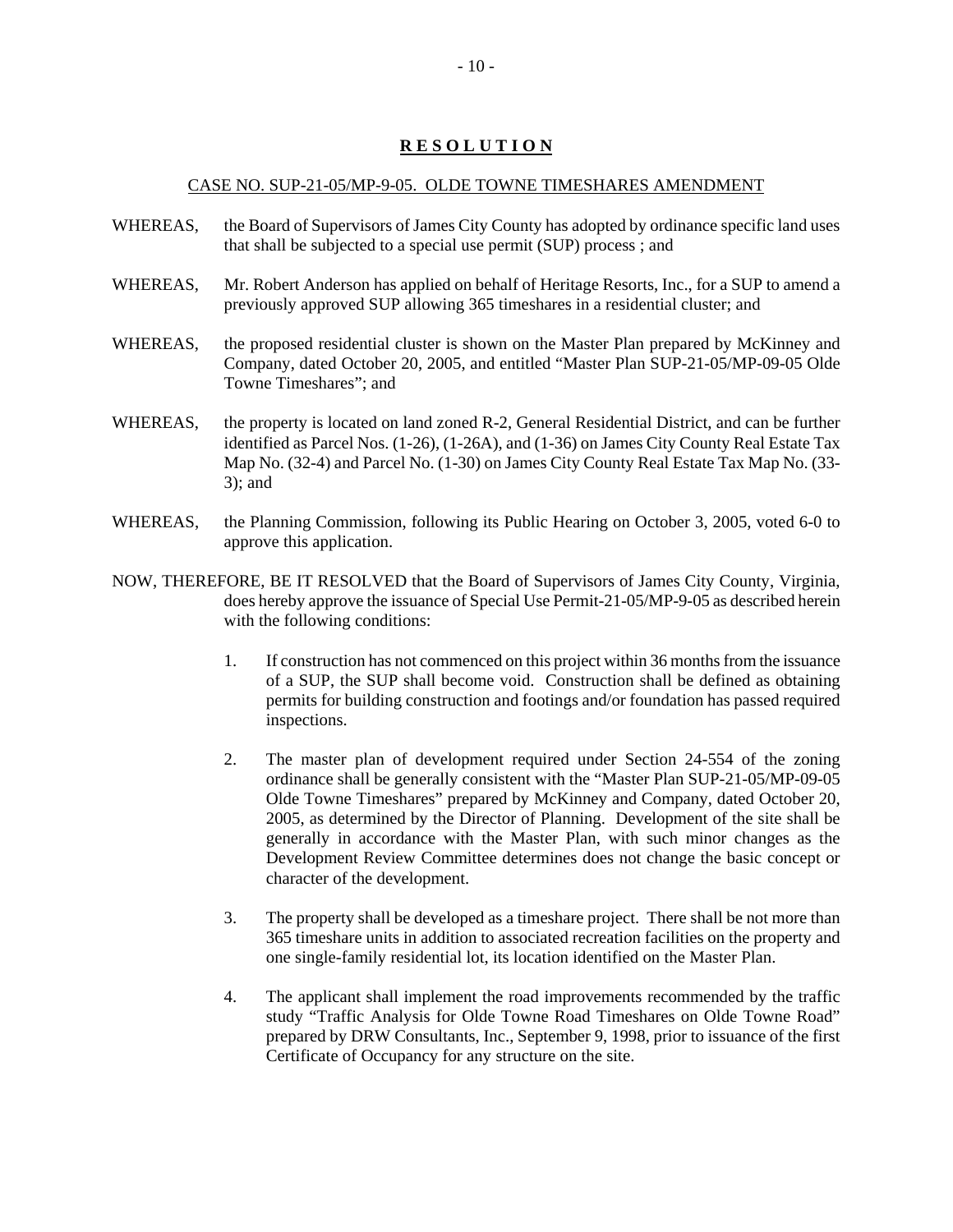- 5. All dumpsters and heating and cooling units shall be screened by landscaping or fencing approved by the Planning Director prior to final site plan approval.
- 6. Free-standing signs shall be ground-mounted, monument style and shall be approved by the Planning Director prior to final site plan approval.
- 7. The landscape plan shall be approved by the Planning Director prior to final site plan approval for any section or phase of this project and shall include enhanced landscaping around the perimeter of each timeshare building, so that the required number of plants equals at least 133 percent of the County's Landscaping Ordinance requirements with a minimum of 33 percent of the required number of trees being evergreen. The landscape plan shall also contain landscape screening and berms with a minimum eight-foot height along the Olde Towne Road and Route 199 frontage, at the location shown on the Master Plan. Additionally, the landscape plan shall address the landscaping along the Route 199 right-of-way berm. In order to ensure the adequacy of the reduced buffer, the landscaping shall include the total number of trees required for a 150-foot buffer. Landscaping should also be designed in a manner that provides the appearance of a natural forested area.
- 8. Four-foot paved shoulder bikeways shall be provided on both sides of Olde Towne Road at the location shown on the Master Plan prior to the issuance of the first Certificate of Occupancy for any structure on this site. A four-foot sidewalk shall be provided at the location shown on the Master Plan on the eastern side of Olde Towne Road prior to the issuance of the first Certificate of Occupancy for any structure on this site.
- 9. All exterior light fixtures on the property shall have recessed fixtures with no lens, bulb, or globe extending below the casing. A lighting plan shall be submitted to, and approved by, the Planning Director which indicates the fixture type and that no glare will occur outside the property lines. "Glare" shall be defined as more than  $0.1$ footcandle at the property line or any direct view of the lighting source from a public street (except at street connections where up to 2.0 foot candles is permitted) or adjoining residentially designated property.
- 10. An ten-foot-wide paved public use path with four-foot-wide mulched shoulders and a six-foot-wide mulched path as shown generally on the Master Plan shall be constructed prior to the issuance of a certificate of occupancy for no more than 200 timeshare units if the Board of Supervisors has approved the construction of this path and requested it in writing. Any bridge(s) will have two feet of clearance on either side and shall meet the Virginia Department of Transportation (VDOT) standards (for conveyance of pedestrians and bicyclists only). If the Board of Supervisors has not approved construction of this path and requested it in writing within seven years of the approval of this SUP, the applicant and/or its successors shall have no obligation to construct this path. The applicant shall fully maintain the paths and bridge(s) during the period of time the developer is constructing the timeshare units.
- 11. The applicant shall work out an arrangement with the VDOT to address traffic issues and safety concerns on Olde Towne Road. The applicant shall provide documentation of the agreed upon arrangement prior to final site plan approval.
- 12. The applicant shall dedicate to the County a conservation easement for 44.94 acres of the Chisel Run Swamp, identified on the Master Plan as "Protected and Preserved Natural Area, RMA Wetlands, and Buffers," in a form approved by the County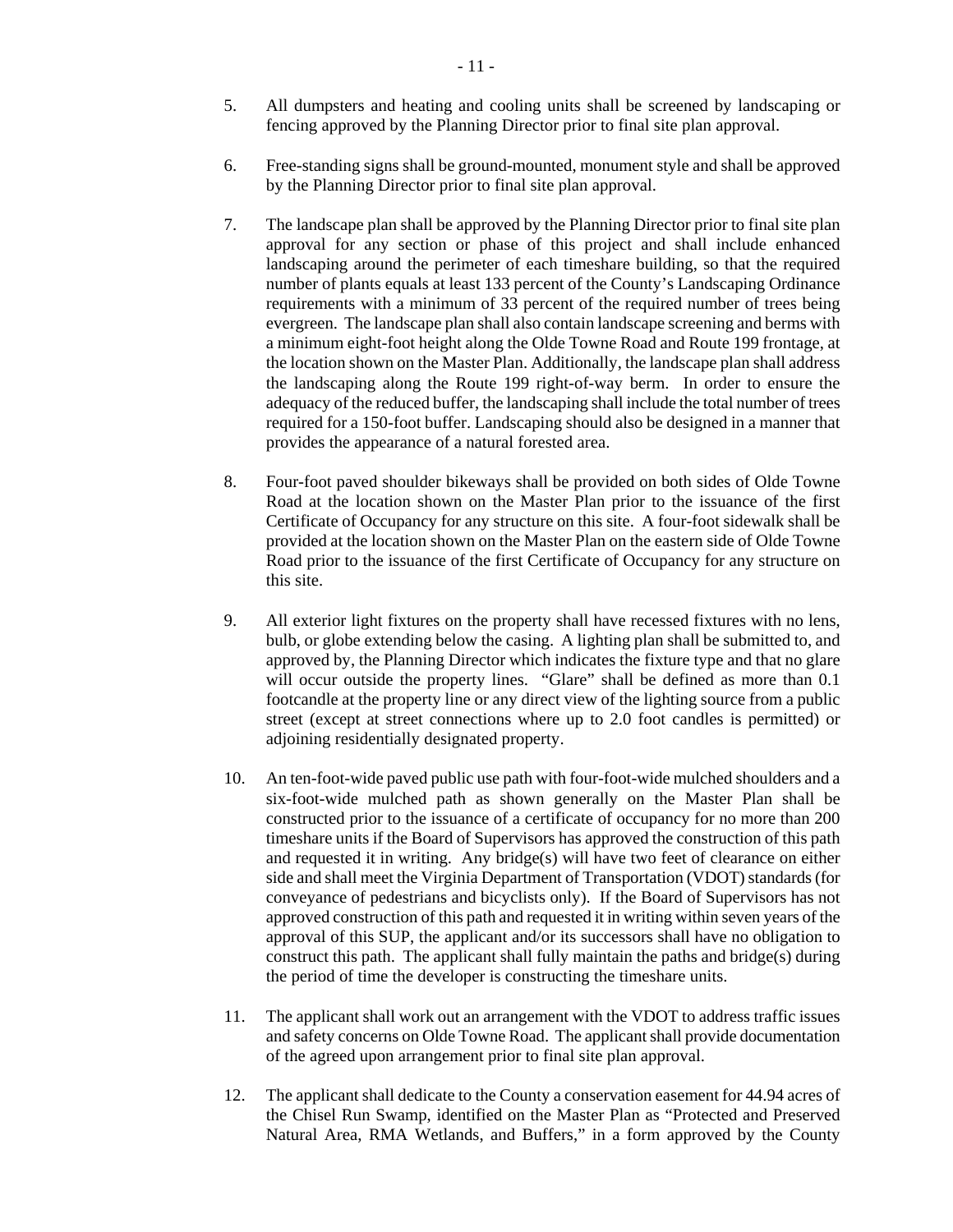Attorney prior to final site plan approval for any structure on the site.

- 13. If the applicant desires to have outdoor watering they shall provide water for irrigation utilizing surface water collection from the surface water impoundments as shown on the Master Plan and shall not use JCSA water or well water for irrigation purposes. This irrigation system shall be included with the site plan for the project and shall be approved by the JCSA General Manager. This requirement prohibiting the use of well water may be waived by the JCSA General Manager if the applicant demonstrates to the JCSA General Manager that there is insufficient water for irrigation in the surface water impoundments, and the applicant may apply for a waiver for a shallow (less than 100 feet) well only.
- 14. In order to mitigate the impact of the road improvements on Olde Towne Road caused in part by this project, for a period of 15 years from the issuance of this SUP, the area shown on the Master Plan as "Reserved Lot" may be used as one residential lot if needed by the County or VDOT to relocate a family displaced due to the Olde Towne Road improvements. In the event the "Reserved Lot" is not used for the purpose allowed in this paragraph, the "Reserved Lot" shall remain open space.
- 15. The Owner shall submit to the County a master stormwater management plan as a part of the initial site or development plan submittal for the Property, including the stormwater management BMP ponds, methods and measures to reduce fecal bacteria; low impact design techniques where appropriate and feasible for review and approval by the Environmental Division. The Master Stormwater Management Plan may be revised and/or updated during the development of the Property with the prior approval of the Environmental Division. The County shall not be obligated to approve any final development plans for development on the Property until the Master Stormwater Management Plan has been approved. The approved Master Stormwater management plan, as revised and/or updated, shall be implemented in all development plans for the Property.
- 16. Additional berming and landscaping shall be provided between the compactor and the adjacent residential property to mitigate any noise impacts produced by the compactor operation. A landscape plan showing the additional berming and landscaping shall be included with the site plan for the phase of the project containing the compactor and shall be approved by the Planning Director prior to final site plan approval.
- 17. A Phase I Archaeological Study for the entire site shall be submitted to the Director of Planning for review and approval prior to land disturbance. A treatment plan shall be submitted and approved by the Director of Planning for all sites in the Phase I study that are recommended for a Phase II evaluation and/or identified as eligible for inclusion on the National Register of Historic Places. If a Phase II study is undertaken, such a study shall be approved by the Director of Planning and a treatment plan for said sites shall be submitted to, and approved by, the Director of Planning for sites that are determined to be eligible for inclusion on the National Register of Historic Places and/or those sites that require a Phase III study. If in the Phase III study, a site is determined eligible for nomination to the National Register of Historic Places and said site is to be preserved in place, the treatment plan shall include nomination of the site to the National Register of Historic Places. If a Phase III study is undertaken for said sites, such studies shall be approved by the Director of Planning prior to land disturbance within the study areas. All Phase I, Phase II, and Phase III studies shall meet the Virginia Department of Historic Resources' *Guidelines for Preparing Archaeological Resource Management Reports* and the Secretary of the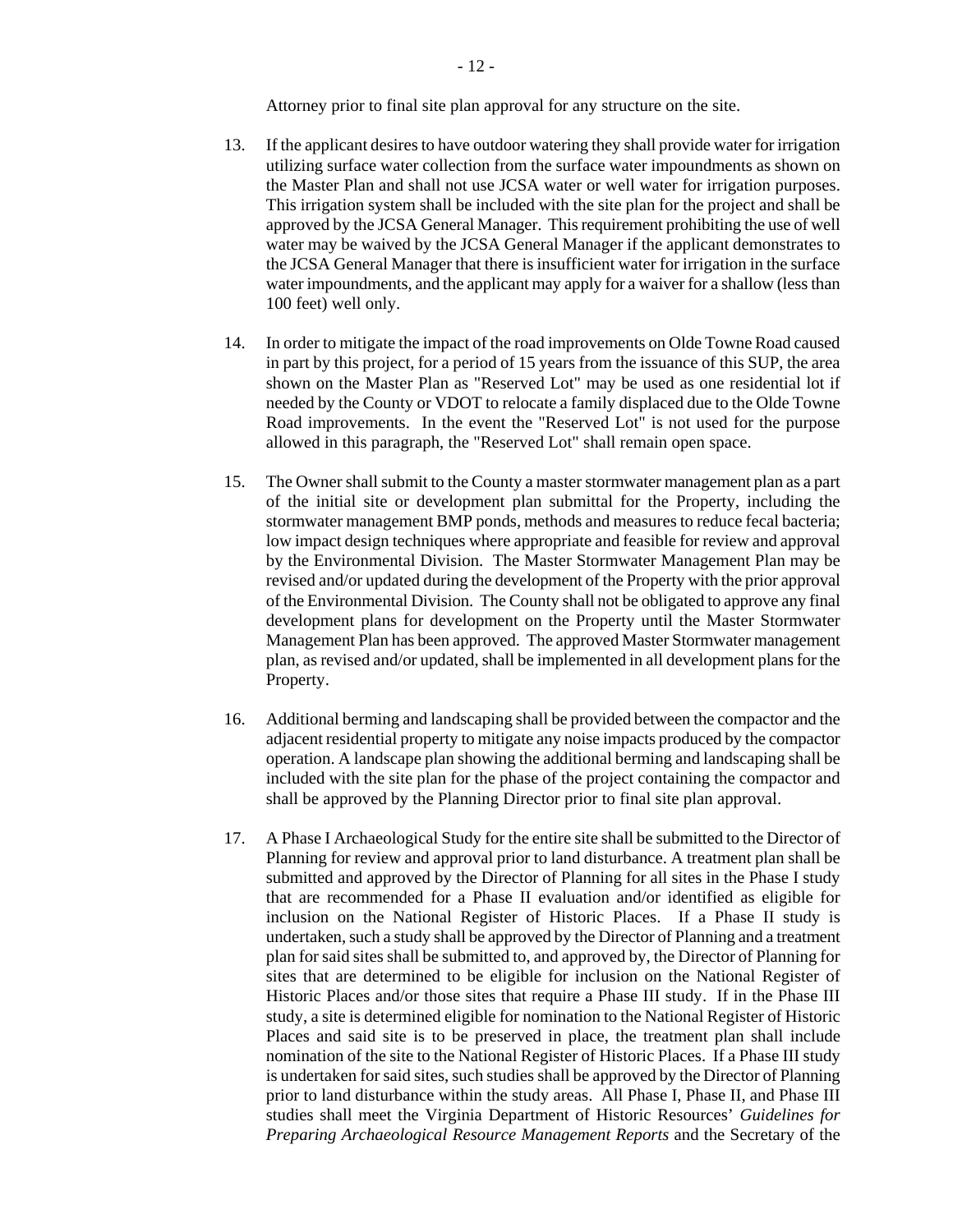Interior's *Standards and Guidelines for Archaeological Documentation*, as applicable, and shall be conducted under the supervision of a qualified archaeologist who meets the qualifications set forth in the Secretary of the Interior's *Professional Qualification Standards.* All approved treatment plans shall be incorporated into the plan of development for the site and the clearing, grading, or construction activities thereon.

- 18. The owner shall be responsible for developing and enforcing water conservation standards to be submitted to, and approved by, the James City Service Authority prior to final development plan approval. The standards may include, but shall not be limited to such water conservation measures as limitations on the installation and use of irrigation systems and irrigation wells, the use of approved landscaping materials including the use of drought tolerant plants where appropriate, and the use of water conserving fixtures and appliances to promote water conservation and minimize the use of public water resources.
- 19. This SUP is not severable. Invalidation of any word, phrase, clause, sentence or paragraph shall invalidate the remainder.

# 4. Case No. Z-8-05. Williamsburg Wicker and Rattan Retail Center

 Ms. Ellen Cook, Planner, stated that Mr. James Peters, of AES Consulting Engineers submitted an application to rezone 1.13 acres of land from B-1, General Business District and A-1, General Agriculture District, to B-1, General Business District, with proffers. The applicant proposed approximately 8,200 square-feet of retail space and approximately 4,500-square-feet of storage warehouse. The site already has an existing single-family detached house.

Staff found the proposal to be compatible with surrounding land uses, and the Comprehensive Plan.

 At its meeting on October 3, 2005, the Planning Commission recommended approval of the proposal by a vote of 6-0.

Staff recommended approval of this application with the voluntary proffers.

The Board and staff discussed prohibited uses and the effect thereon of the proffers. Mr. Bradshaw asked what assurance was present to prevent prohibited uses that are intrusive or required large parking requirements if they were not in the proffers. Staff responded that the master plan disallowed these uses. Staff indicated that the Master Plan included Henry House.

Mr. Brown opened the Public Hearing.

1. Mr. Vernon M. Geddy, III, representing the applicant, made a presentation with a history of Williamsburg Wicker and Rattan Shoppe and an overview of the proposal.

As no one else wished to speak to this matter, Mr. Brown closed the Public Hearing.

Mr. Bradshaw made a motion to approve the resolution with the voluntary proffers.

On a roll call vote, the vote was: AYE: Harrison, Goodson, McGlennon, Bradshaw, Brown (5). NAY: (0).

# **R E S O L U T I O N**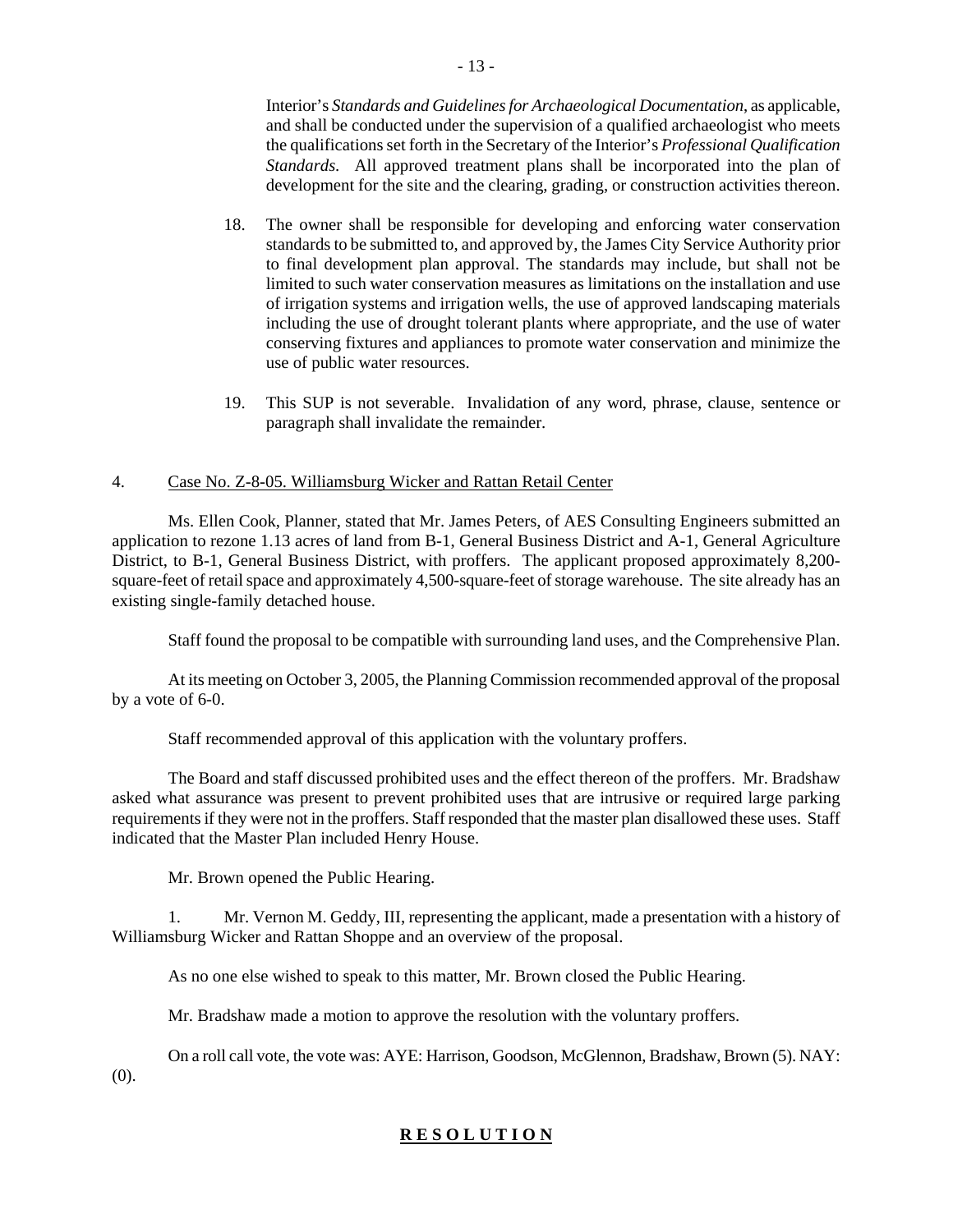#### CASE NO. Z-8-05. WILLIAMSBURG WICKER AND RATTAN RETAIL CENTER

- WHEREAS, in accordance with § 15.2-2204 of the Code of Virginia, and Section 24-13 of the James City County Zoning Ordinance, a public hearing was advertised, adjoining property owners notified, and a hearing scheduled on Zoning Case No. Z-8-05, with Master Plan, for rezoning 1.13 acres from A-1, General Agricultural District and B-1, General Business, to B-1, General Business, with proffers; and
- WHEREAS, the Planning Commission of James City County, following its public hearing on October 3, 2005, recommended approval of Case No. Z-8-05, by a vote of 6 to 0; and
- WHEREAS, the property is located at 7414 Richmond Road and further identified as Parcel No. (2D-1A) on James City County Real Estate Tax Map No. (23-2).
- NOW, THEREFORE, BE IT RESOLVED that the Board of Supervisors of James City County, Virginia, does hereby approve Case No. Z-8-05 and accept the voluntary proffers.

#### **H. PUBLIC COMMENT** - None

#### **I. REPORTS OF THE COUNTY ADMINISTRATOR**

 Mr. Wanner stated that the James City County Social Services Division and those in York County and Williamsburg were recognized by Williamsburg Community Health Foundation as 2005 Healthcare Heroes.

 Mr. Wanner stated that he represented the County at the VDOT hearing on Hampton Roads Transportation improvements in Chesapeake and spoke to the need of State funding for realignment of a new section of Route 60 East (Pocahontas Trail). There he said that the Board was a true friend of VDOT, by funding a portion of PPTA, which enabled Route 199 to be widened and improved prior to 2007, Green Springs Trail, Capital Trail, and improvements at the Chickahominy Riverfront Bridge (Dresser Bridge). Mr. Wanner told VDOT if they did not help James City County with the improvements to Route 60, they would "cook the golden goose of the Virginia Ports." He stated that he hoped his statements would result in State funding.

 Mr. Wanner suggested that when the Board completed its business, the Board adjourn to 4 p.m. on November 22, 2005, for a Work Session.

 Mr. Wanner discussed an article in *The Virginia Gazette* regarding email exchange by staff and inappropriate comments written by staff concerning the Planning Commission, members of committees, and the Chairman of the Board of Supervisors. He stated that the Planning Director apologized, and the employee cited in the article had personally apologized to Mr. Brown for his comments. Mr. Wanner stated that after reviewing the FOI response, there would be a full investigation. He stated that the County and the Board did not condone inappropriate conduct and were committed to the County's core values. Mr. Wanner stated at the conclusion of this investigation, he would take whatever necessary action was required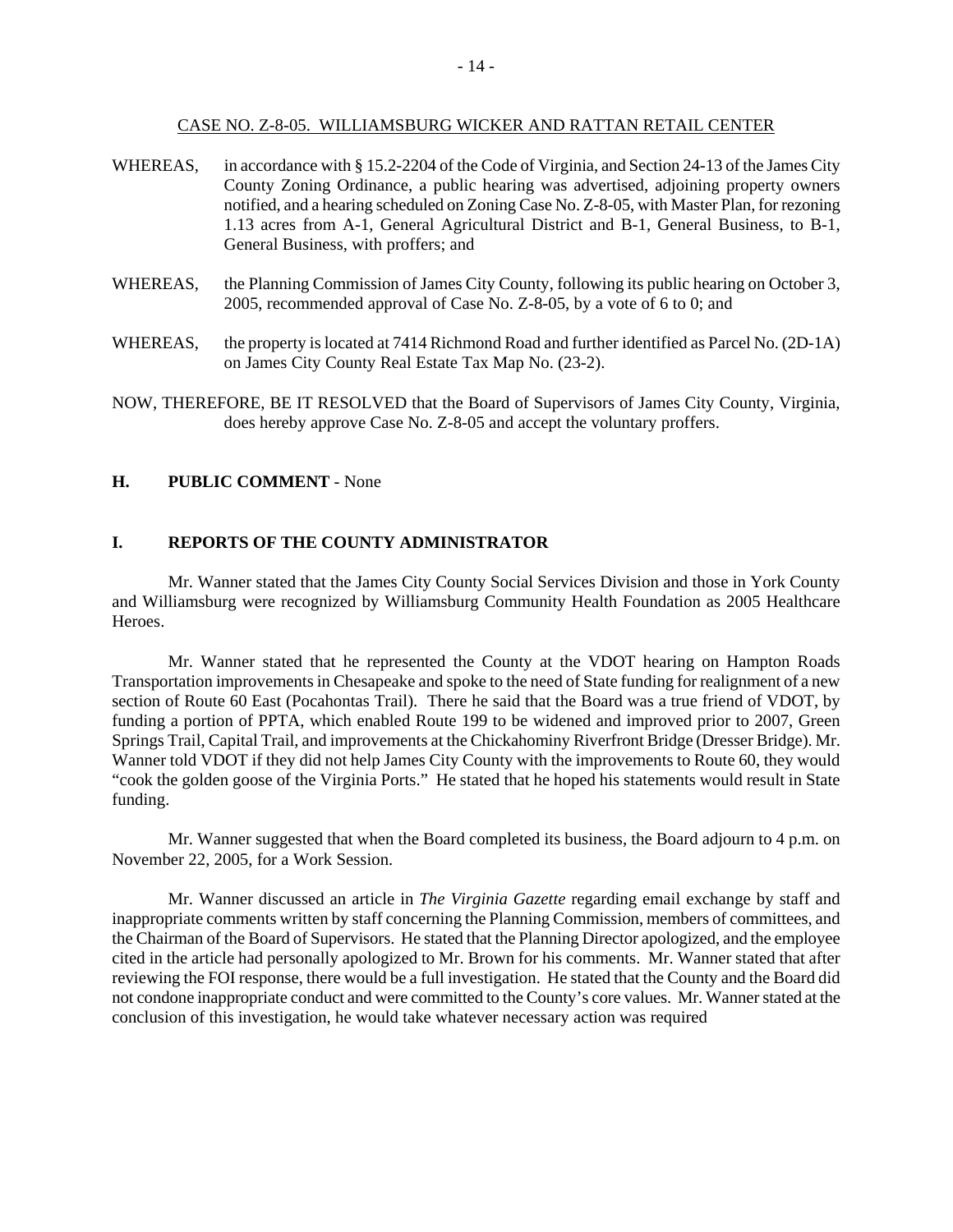#### **J. BOARD REQUESTS AND DIRECTIVES**

 Mr. Bradshaw stated that the new Toano Convenience Center was at a superior location on Industrial Boulevard, was of superior design and access, and offered superior service. He indicated that in addition to current trash and recycling, the new Center also accepts tires and other refuse. Mr. Bradshaw thanked staff for their efforts.

 Mr. Bradshaw also responded to the recent article. He stated that the Board appointed the Toano Area Community Study Committee and Rural Lands Committee and the process was unanimously agreed on by the Board. He said each supervisor may have had his own agenda, but the agreement had been to arrange a committee involving a wide range of knowledge, interests, and expertise, though perhaps not every organization. Mr. Bradshaw stated that the meeting process allows for others to participate, all committee meetings are open to the public, and materials are available to the public on the web. He said both committees have scheduled workshops, have met regularly, and have fully and capably performed the work they were commissioned to do. Mr. Bradshaw said the Board always reserves the right to add any member to any committee, and if anyone suggests an addition, they should contact the Board.

 Mr. Bradshaw thanked the Peninsula Housing and Builders Association for advertising a public meeting for one of the groups. He stated that on Thursday evening, November 17, 2005, at 6:30 p.m. at Toano Middle School the first meeting of the Rural Lands Committee for public education and input will be held. He indicated that the description of the meeting by the Housing and Builders Association was not entirely correct because the purpose was not solely to discuss increasing lot size. He said that in fact, this meeting was not in relation to increase or decrease of rural lands, but at this meeting the focus was the concept of rural clusters. He stated he hopes that many attend this meeting to be informed and add their wisdom to the process.

#### **K. CLOSED SESSION**

Mr. Harrison made a motion to go into Closed Session pursuant to Section  $2.2\n-3711(A)(1)$  of the Code of Virginia to consider the appointments of individuals to County boards and/or commissions.

On a roll call vote, the vote was: AYE: Harrison, Goodson, McGlennon, Bradshaw, Brown (5). NAY: (0).

Mr. Brown convened the Board into Closed Session at 8:10 p.m.

Mr. Brown reconvened the Board into Open Session at 8:40 p.m.

Mr. McGlennon made a motion to adopt the Closed Session resolution.

On a roll call vote, the vote was: AYE: Harrison, Goodson, McGlennon, Bradshaw, Brown (5). NAY: (0).

#### **R E S O L U T I O N**

#### CERTIFICATION OF CLOSED MEETING

WHEREAS, the Board of Supervisors of James City County, Virginia, (Board) has convened a closed meeting on this date pursuant to an affirmative recorded vote and in accordance with the provisions of the Virginia Freedom of Information Act; and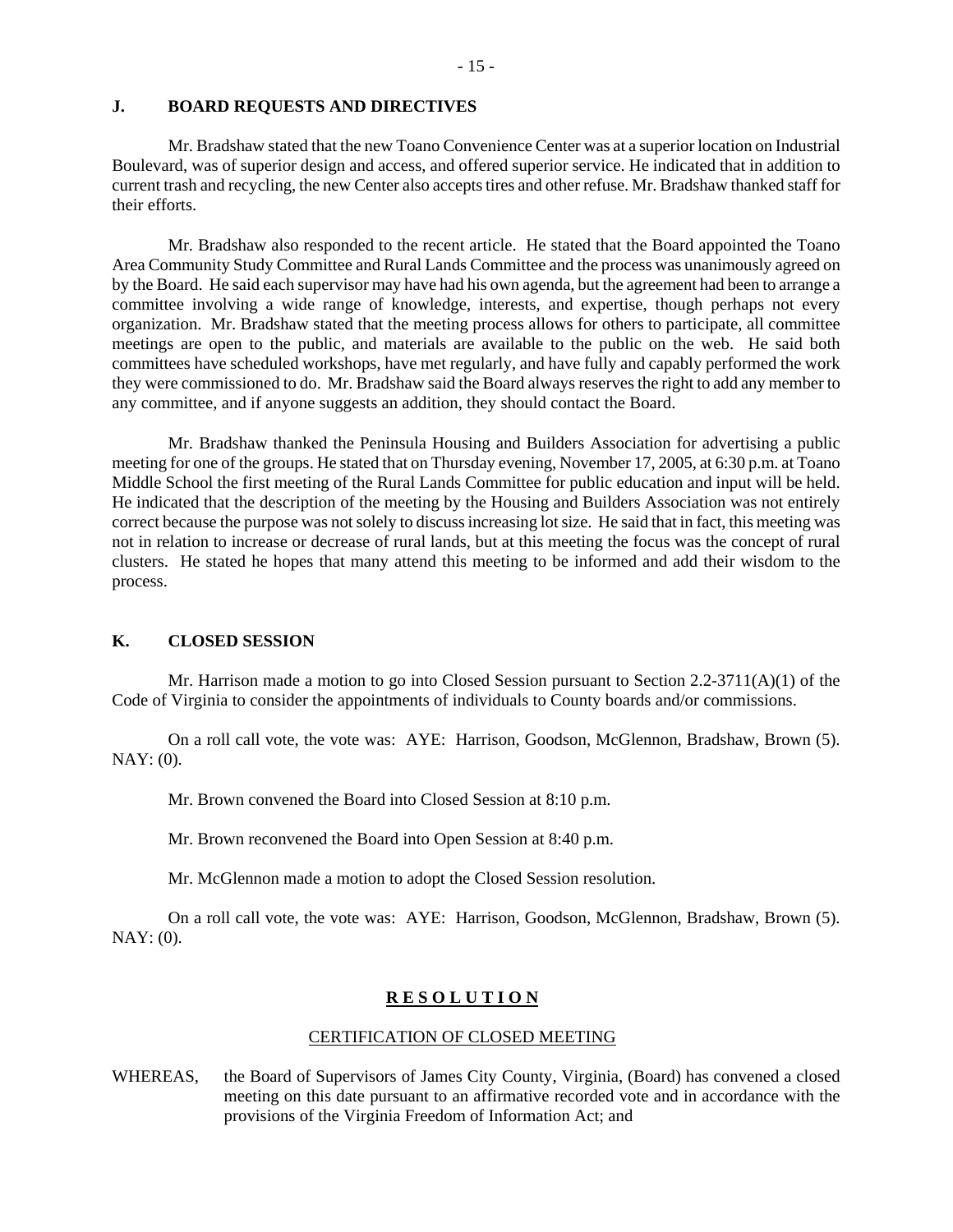- WHEREAS, Section 2.2-3711 of the Code of Virginia requires a certification by the Board that such closed meeting was conducted in conformity with Virginia law.
- NOW, THEREFORE, BE IT RESOLVED that the Board of Supervisors of James City County, Virginia, hereby certifies that, to the best of each member's knowledge: i) only public business matters lawfully exempted from open meeting requirements by Virginia law were discussed in the closed meeting to which this certification resolution applies; and, (ii) only such public business matters were heard, discussed, or considered by the Board as were identified in the motion, Section  $2.2\n-3711(A)(1)$ , to consider personnel matters, the appointment of individuals to County boards and/or commissions.

# **L. ADJOURNMENT**

Mr. Harrison made a motion to adjourn.

On a roll call vote, the vote was: AYE: Harrison, Goodson, McGlennon, Bradshaw, Brown (5). NAY: (0).

At 8:45 p.m. Mr. Brown adjourned the Board to 4 p.m. on November 22, 2005.

Sanford B. Wanner Clerk to the Board

\_\_\_\_\_\_\_\_\_\_\_\_\_\_\_\_\_\_\_\_\_\_\_\_\_\_\_\_\_\_\_\_

110805bos.min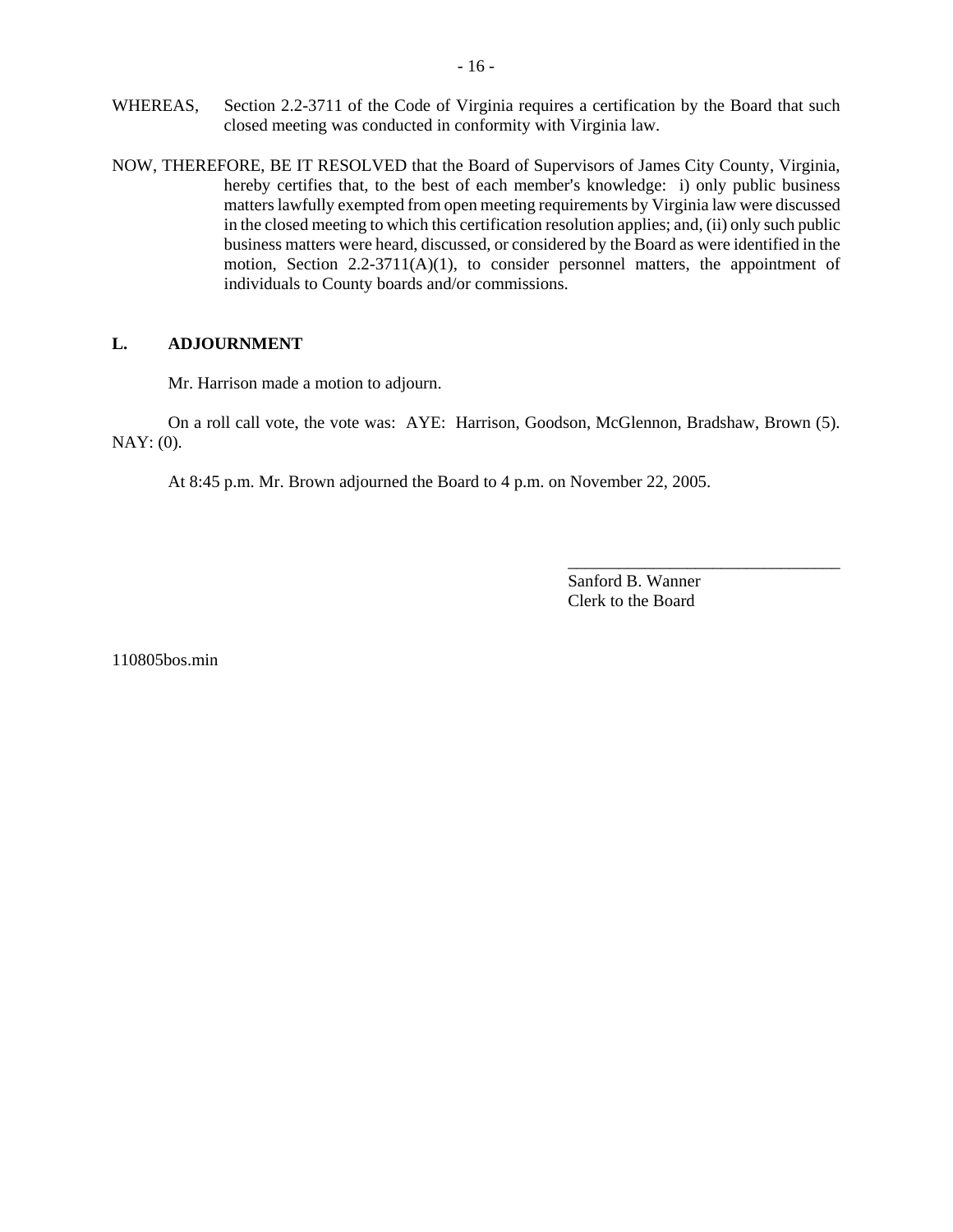| DATE:           | November 22, 2005                                                         |
|-----------------|---------------------------------------------------------------------------|
| TO:             | The Board of Supervisors                                                  |
| FROM:           | Carol M. Luckam, Human Resource Manager                                   |
| <b>SUBJECT:</b> | Salary Supplement Agreement for Courthouse Constitutional Officers' Staff |
|                 |                                                                           |

We are recommending a salary supplement to assist the Constitutional Officers located at our Courthouse, the Sheriff, the Commonwealth Attorney, and the Clerk of the Circuit Court in attracting and retaining excellent employees to serve our community.

During the Fiscal Year 2006 Budget Process, staff proposed and the Board funded the Courthouse Constitutional Officers' staff to receive the County performance increases effective December 1, 2005. As this date approaches we are formalizing the parameters of that agreement so that it is clear to all parties and easy to administer. Funds are available in the Fiscal Year 2006 Budget to implement the agreement at that time.

Staff recommends adoption of the attached resolution.

Cano M. Ackan

CML/nb SalarySupp.mem

Attachment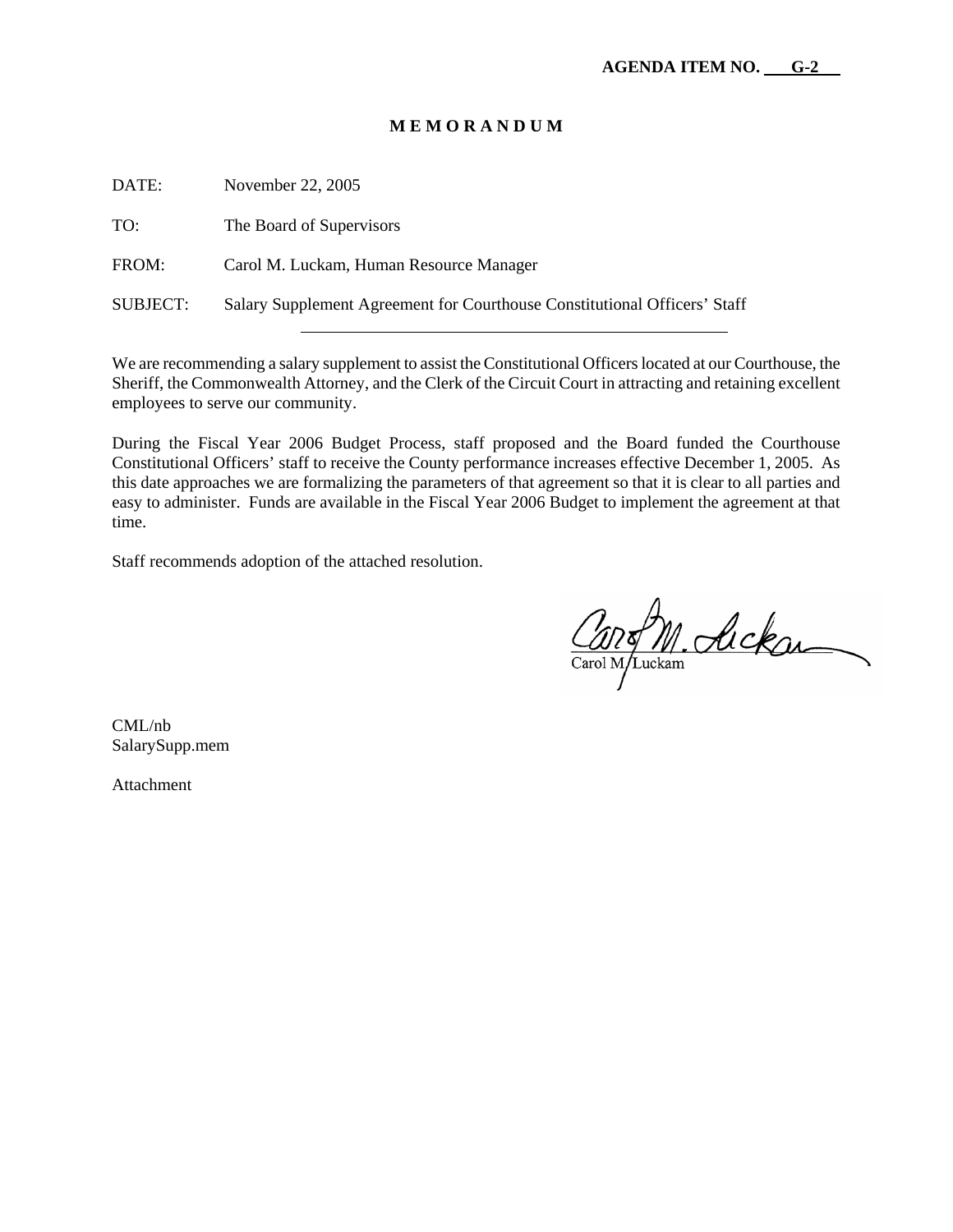# **R E S O L U T I O N**

# SALARY SUPPLEMENT AGREEMENT FOR COURTHOUSE

#### CONSTITUTIONAL OFFICERS' STAFF

- WHEREAS, the County wishes to offer support to Constitutional Officers in attracting and retaining excellent employees; and
- WHEREAS, the Officers and County believe that a salary supplement in the form of annual salary increases equivalent to that of County employees will assist in attracting and retaining excellent employees; and
- WHEREAS, the Officers and County believe it is in best interest of community to do so; and
- WHEREAS, the Constitutional Officers at the Courthouse wish to maintain their independence from County personnel policies; and
- WHEREAS, the Sheriff, Commonwealth Attorney, and Clerk of the Circuit Court shall sign the agreement titled Employee Salary Supplement Agreement for Courthouse Constitutional Officer Employees made on December 1, 2005.
- NOW, THEREFORE, BE IT RESOLVED that the Board of Supervisors of James City County, Virginia,hereby authorizes and directs the County Administrator to execute the Employee Salary Supplement Agreement for Courthouse Constitutional Officer Employees made on December 1, 2005.

Jay T. Harrison, Sr. Vice Chairman, Board of Supervisors

\_\_\_\_\_\_\_\_\_\_\_\_\_\_\_\_\_\_\_\_\_\_\_\_\_\_\_\_\_\_\_\_\_\_\_\_

ATTEST:

Sanford B. Wanner Clerk to the Board

\_\_\_\_\_\_\_\_\_\_\_\_\_\_\_\_\_\_\_\_\_\_\_\_\_\_\_\_\_\_\_\_

Adopted by the Board of Supervisors of James City County, Virginia, this 22nd day of November, 2005.

SalarySupp.res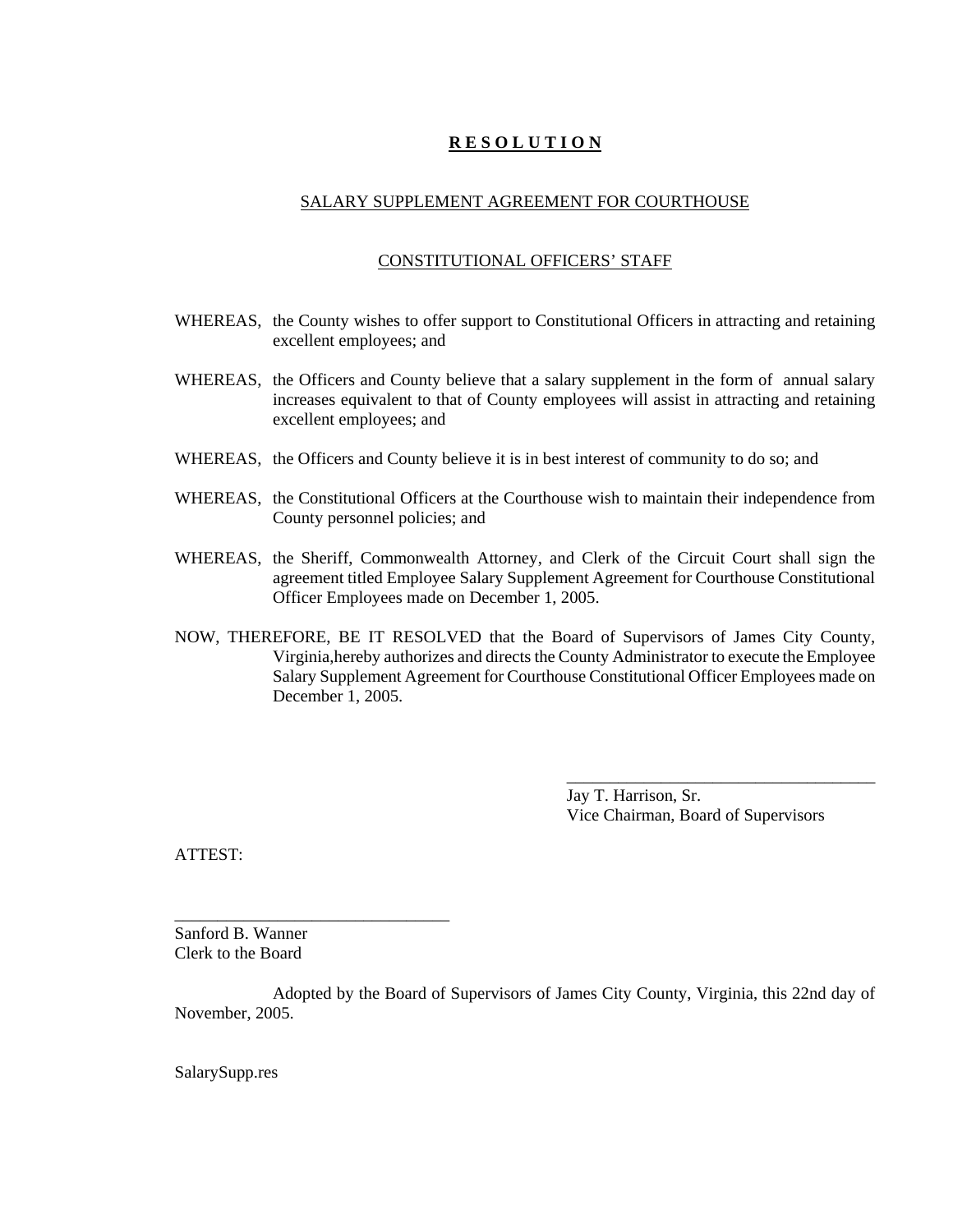| DATE:           | November 22, 2005                                         |
|-----------------|-----------------------------------------------------------|
| TO:             | The Board of Supervisors                                  |
| FROM:           | John H. Carnifax, Acting Director of Parks and Recreation |
| <b>SUBJECT:</b> | Appropriation of Grant for Freedom Park - \$50,000        |
|                 |                                                           |

The Virginia Historic Resources Administrative Services has awarded the Centerville Community Association and the James City County Division of Parks and Recreation a \$50,000 matching grant.

The purpose of the grant is to assist with the costs of the Phase III archaeology at Freedom Park. This phase of development includes the fieldwork of a previously identified site thought to have been a part of the First Free Black Settlement. In addition, funds will be used to preserve any artifacts that are found and to prepare a historical written narrative. At the request of the Centerville Community Association, County matching funds have been offered from the County's Grant Fund. The grant funds combined with matching funds will be sufficient to complete the project that has an estimated cost of \$100,000.

The further exploration of Freedom Park supports the County's goal of stewarding the natural environment and historic heritage. Additionally, the use of grant funds directly supports the goal of balancing service demands with available resources.

Staff recommends approval of the attached resolution to accept the \$50,000 grant for Freedom Park, and to appropriate the funds as described above.

John H. Carnifax

CONCUR:

 $\overline{a}$ 

JHC/nb FreedomPkGrnt.mem

Attachment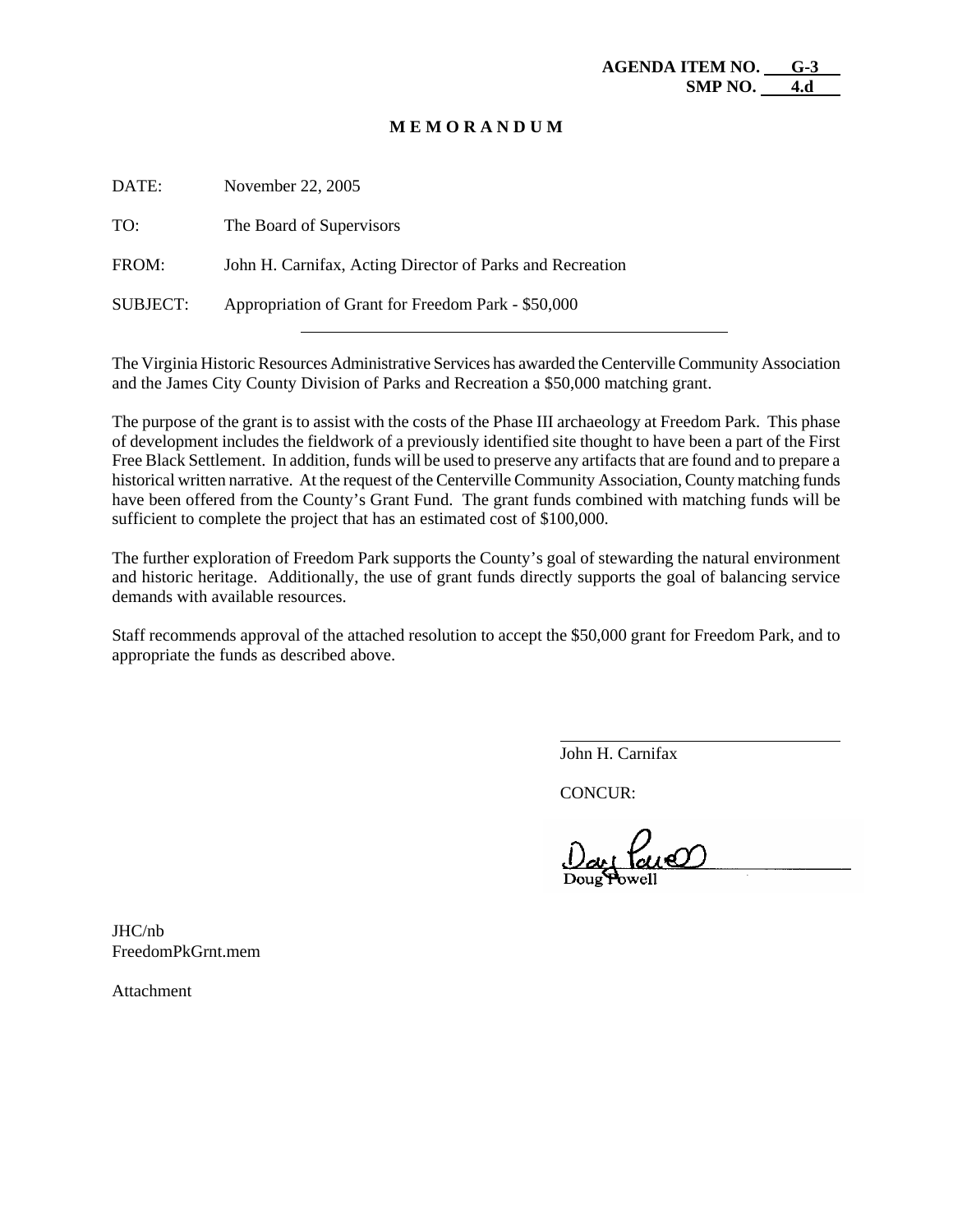# **R E S O L U T I O N**

#### APPROPRIATION OF GRANT FOR FREEDOM PARK - \$50,000

- WHEREAS, the Virginia Historic Resources Administrative Services has made matching funds available for the study of relevant Virginia sites; and
- WHEREAS, funds are needed to further explore Freedom Park to locate and interpret the First Free Black Settlement.
- NOW, THEREFORE, BE IT RESOLVED that the Board of Supervisors of James City County, Virginia, accepts the \$50,000 grant awarded by the Virginia Historic Resources Administrative Services to help with the archaeology study at Freedom Park and will provide matching funds from the County's Grant Fund.
- BE IT FURTHER RESOLVED that the Board of Supervisors of James City County, Virginia, hereby authorizes the following appropriation.

#### Revenues:

| From the Commonwealth<br>From the County's Grant Account 024-306-2701 | \$50,000<br>50,000 |
|-----------------------------------------------------------------------|--------------------|
| Total                                                                 | \$100,000          |
| nditura:                                                              |                    |

Expenditure:

\_\_\_\_\_\_\_\_\_\_\_\_\_\_\_\_\_\_\_\_\_\_\_\_\_\_\_\_\_\_\_\_

Freedom Park Grant 024-155-2701 \$100,000

Jay T. Harrison, Sr. Vice Chairman, Board of Supervisors

\_\_\_\_\_\_\_\_\_\_\_\_\_\_\_\_\_\_\_\_\_\_\_\_\_\_\_\_\_\_\_\_\_\_\_\_

ATTEST:

Sanford B. Wanner Clerk to the Board

Adopted by the Board of Supervisors of James City County, Virginia, this 22nd day of November, 2005.

FreedomPkGrnt.res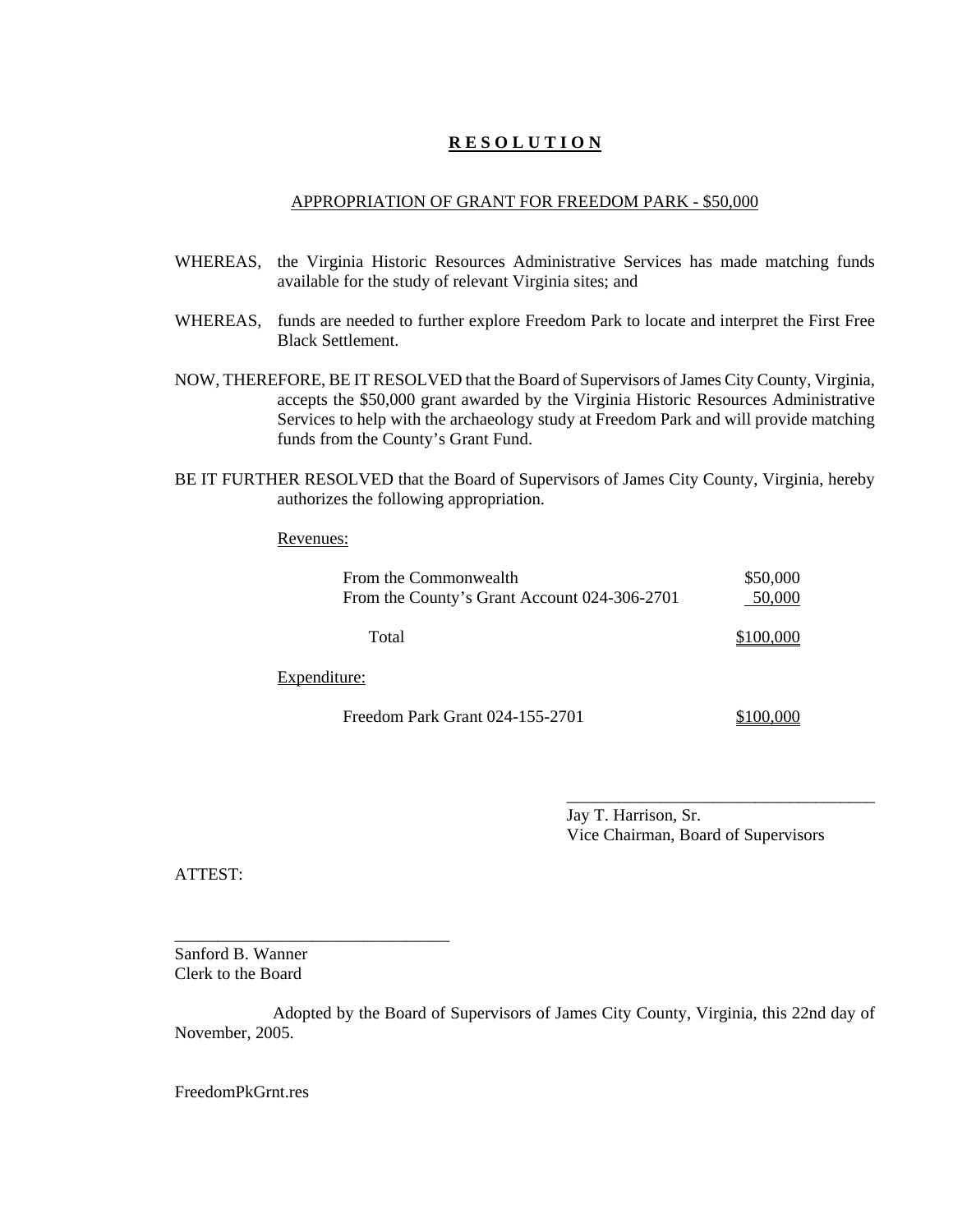| DATE:    | November 22, 2005                                                        |
|----------|--------------------------------------------------------------------------|
| TO:      | The Board of Supervisors                                                 |
| FROM:    | Diana F. Hutchens, Director of Social Services                           |
| SUBJECT: | Request to Change Locality Grouping - Virginia Administrative Code (VAC) |

Pursuant to 22 VAC 40-293, Locality Groupings, James City County Social Services is requesting a change in the standard of assistance locality grouping from Group I to Group III to raise the Temporary Assistance for Needy Families (TANF) payment rates in James City County to the same level as the York/Poquoson Department of Social Services and the Newport News Department of Social Services.

Regulation 22 VAC 40-293-20 requires the agency to submit a request to the State Board of Social Services, supply Fair Market Rent Data, and supply documentation that the proposal has been shared with the local governing body. The Fair Market Rent Schedule shows that the rent costs in the localities of Newport News and York County are equal to the rent costs in James City County. The TANF payments would be more equitable if the payment levels were the same in these localities.

This change would increase the standard of assistance and the TANF payment standard that is graduated by family size for a family of three from \$292 (Group I) to \$389 (Group III). The maximum income level used to screen for eligibility for a family of three would increase from \$546 to \$727. If the total gross countable income exceeds the maximum income level, the case is ineligible.

Staff recommends approval of the attached resolution.

J. Nutch

CONCUR:

DFH/gs TANFrates.mem

Attachment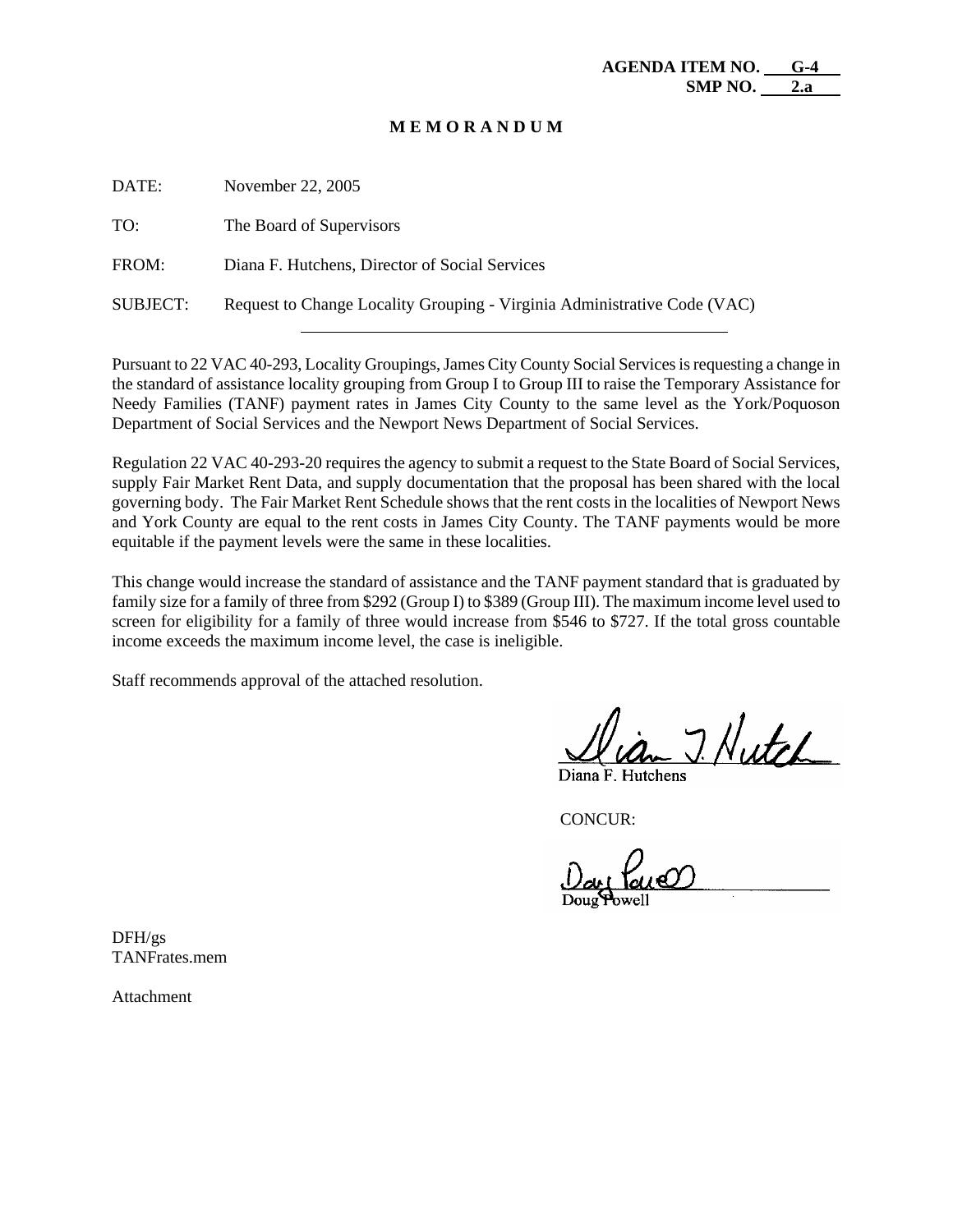# **R E S O L U T I O N**

## REQUEST TO CHANGE LOCALITY GROUPING -

#### VIRGINIA ADMINISTRATIVE CODE (VAC)

- WHEREAS, the James City County Division of Social Services administers social service and benefit programs for James City County; and
- WHEREAS, the Board of Supervisors of James City County appropriates such sum of funds as is necessary to match State and Federal funds to operate the James City County Division of Social Services: and
- WHEREAS, Regulation 22 VAC 40-293-20 states "In order to assure that the locality has sufficient funding to cover any increased costs that may result from a change in locality grouping in the General Relief program and to assure that the local governing body is aware of the proposed change in locality groupings, documentation that the request to change locality groupings has been reviewed by the local governing body" and shall be provided to the State Board of Social Services when requesting a change in a locality's standard of assistance grouping; and
- WHEREAS, the James City County Division of Social Services is requesting a change in the standard of assistance locality grouping from Group I to Group III to raise the Temporary Assistance for Needy Families (TANF) payment rates in James City County to the same level as the York/Poquoson Department of Social Services and the Newport News Department of Social Services.
- NOW, THEREFORE, BE IT RESOLVED that the Board of Supervisors of James City County, Virginia, hereby endorses the request of the James City County Division of Social Services to change its standard of assistance locality grouping from Group I to Group III.

Jay T. Harrison, Sr. Vice Chairman, Board of Supervisors

\_\_\_\_\_\_\_\_\_\_\_\_\_\_\_\_\_\_\_\_\_\_\_\_\_\_\_\_\_\_\_\_\_\_\_\_

ATTEST:

Sanford B. Wanner Clerk to the Board

\_\_\_\_\_\_\_\_\_\_\_\_\_\_\_\_\_\_\_\_\_\_\_\_\_\_\_\_\_\_\_\_

Adopted by the Board of Supervisors of James City County, Virginia, this 22nd day of November, 2005.

TANFrates.res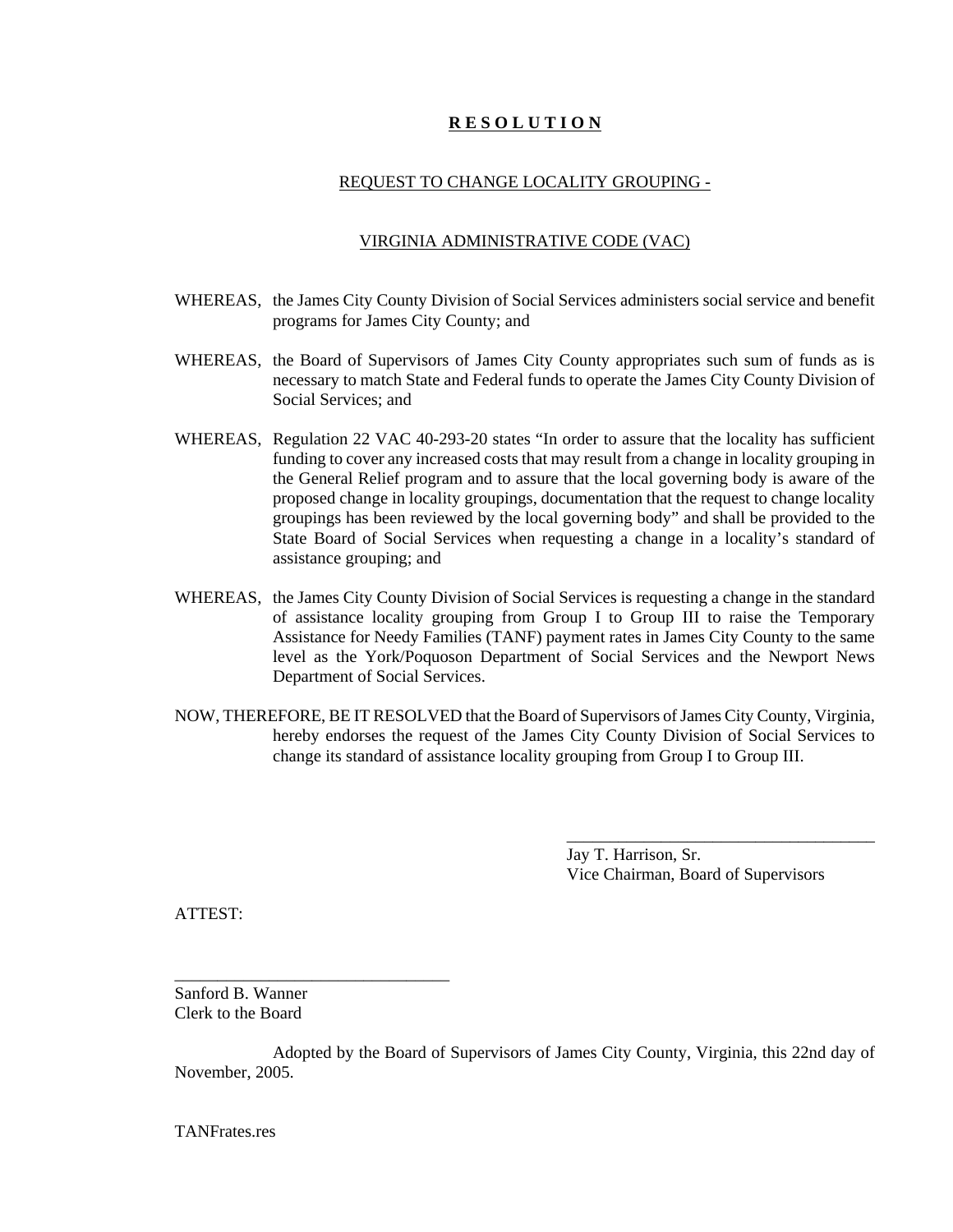| DATE:    | November 22, 2005                                                                                                                                                                                                                                  |
|----------|----------------------------------------------------------------------------------------------------------------------------------------------------------------------------------------------------------------------------------------------------|
| TO:      | The Board of Supervisors                                                                                                                                                                                                                           |
| FROM:    | Steven W. Hicks, General Services Manager<br>Leo P. Rogers, County Attorney                                                                                                                                                                        |
| SUBJECT: | Adoption of the guidelines amendments enacted by the 2005 General Assembly for the<br>Public-Private Transportation Act of 1995 and updating the County's guidelines for the<br>Public-Private Education Facilities and Infrastructure Act of 2002 |

During the 2005 General Assembly the Public-Private Transportation Act (PPTA) of 1995 and The Public-Private Educational Facilities and Infrastructure Act of 2002 (PPEA) were amended (Sections 56-556 et seq. and Sections 56-575.1 et seq. of the Virginia Code) to allow local governments and public education to enter into an interim agreement with the private entity proposing the development and/or operation of the qualifying facilities. The Commonwealth has also adopted guidelines to implement both the PPTA and PPEA. On June 24, 2003, the Board of Supervisors adopted the then existing guidelines for PPEA projects.

The PPTA and PPEA would provide more choices for the Board in its capital improvements planning process as it examines all possibilities to identify the best method for delivering public facility improvements to the citizens. The PPTA and PPEA authorizes private entities to acquire, design, construct, improve, renovate expand, equip, maintain, or operate qualifying projects after obtaining approval of a public entity.

In order for the County to be able to consider projects under the amendments enacted by the 2005 General Assembly for PPTA and PPEA, the Board needs to adopt the PPTA guidelines and update the existing County PPEA guidelines in accordance with the amendments enacted by the 2005 General Assembly for receiving and evaluating any proposal submitted under the provisions of the PPTA and PPEA.

Staff recommends approval of the attached resolution adopting the PPTA guidelines and updating the existing County PPEA guidelines.

tere en Itter

Leo P. Rogers

 $\overline{a}$ 

SWH/tlc PPTAguide.mem

Attachment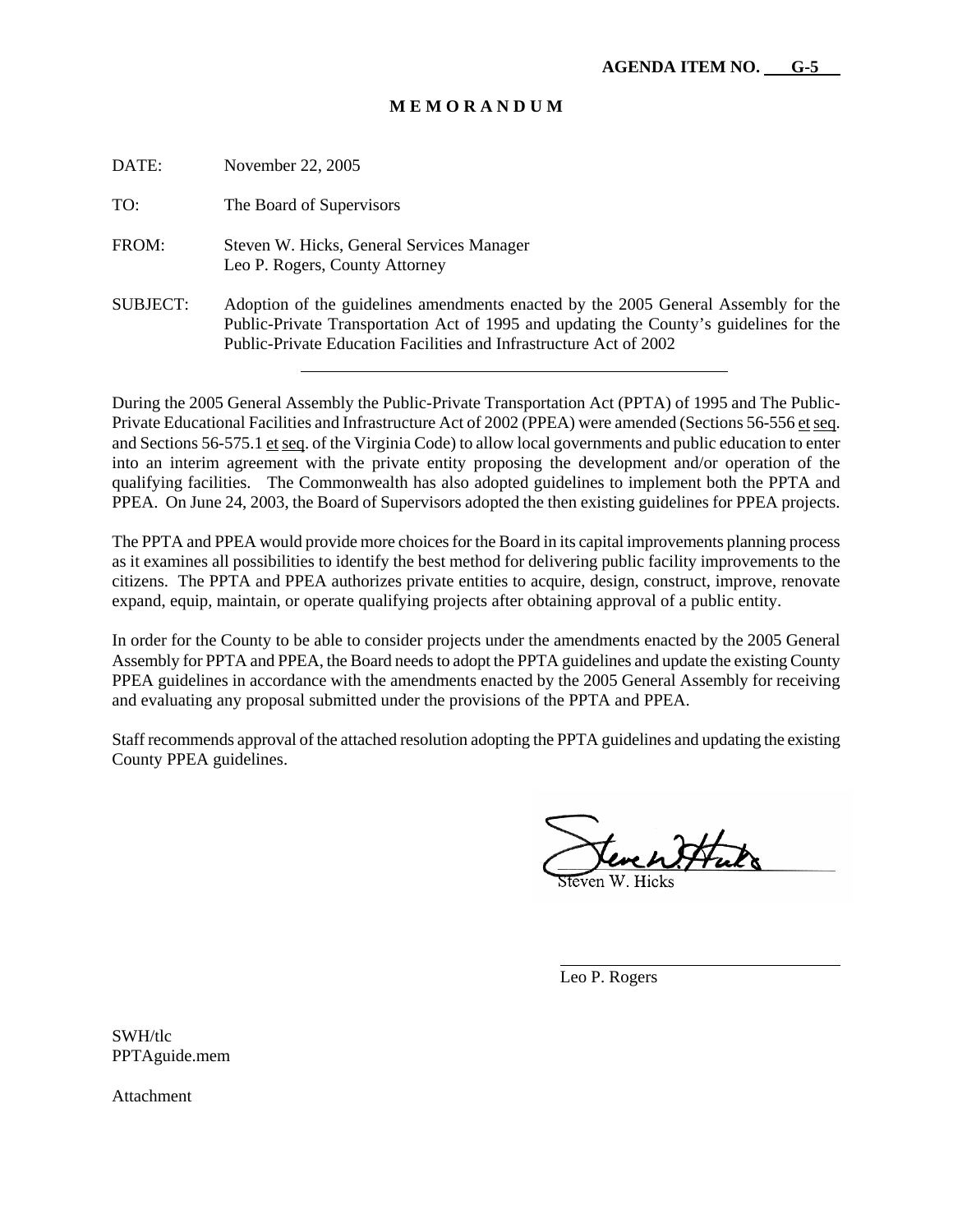# **R E S O L U T I O N**

## ADOPTION OF THE GUIDELINES AMENDMENTS ENACTED BY THE 2005 GENERAL

#### ASSEMBLY FOR THE PUBLIC-PRIVATE TRANSPORTATION ACT OF 1995 AND

#### UPDATING THE COUNTY'S GUIDELINES FOR THE PUBLIC-PRIVATE EDUCATION

#### FACILITIES AND INFRASTRUCTURE ACT OF 2002

- WHEREAS, the Virginia Code authorizes localities to administer Public-Private Transportation Act ("PPTA") projects; and
- WHEREAS, in order to administer such PPTA projects, a locality must adhere to policies and procedures adopted by the Commonwealth Transportation Board ("PPTA Guidelines"); and
- WHEREAS, the Guidelines address issues involving preliminary engineering, right-of-way, and construction and are periodically updated; and
- WHEREAS, on June 24, 2003, the Board of Supervisors adopted the County procedures for implementation of the Public-Private Education Facilities and Infrastructure Act ("PPEA") and the guidelines thereto ("PPEA Guidelines"); and
- WHEREAS, the Commonwealth updated the PPEA and the PPEA Guidelines in 2005: and
- WHEREAS, James City County desires to update its PPEA Guidelines and procedures to be consistent with the changes approved by the Commonwealth; and
- WHEREAS, the County anticipates administering public-private projects in order to meet its capital improvement needs.
- NOW, THEREFORE, BE IT RESOLVED that the Board of Supervisors of James City County, Virginia, hereby adopts and agrees to adhere to the Public-Private Transportation Act Guidelines adopted by the Commonwealth Transportation Board.
- BE IT FURTHER RESOLVED that the Board of Supervisors of James City County, Virginia, hereby updates the County's PPEA Guidelines to include the changes adopted by the Commonwealth of Virginia in 2005.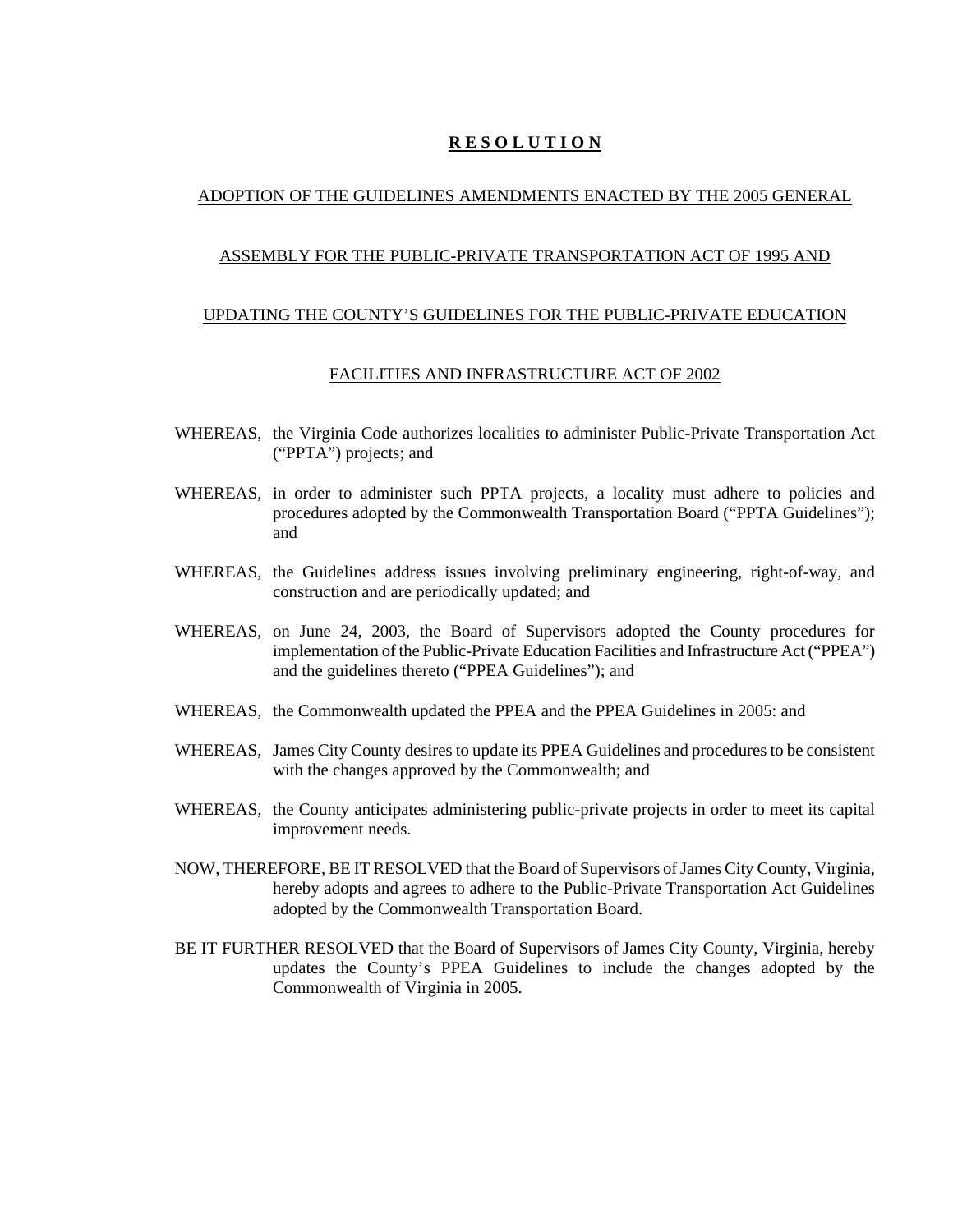Jay T. Harrison, Sr. Vice Chairman, Board of Supervisors

\_\_\_\_\_\_\_\_\_\_\_\_\_\_\_\_\_\_\_\_\_\_\_\_\_\_\_\_\_\_\_\_\_\_\_\_

ATTEST:

Sanford B. Wanner Clerk to the Board

\_\_\_\_\_\_\_\_\_\_\_\_\_\_\_\_\_\_\_\_\_\_\_\_\_\_\_\_\_\_\_\_

Adopted by the Board of Supervisors of James City County, Virginia, this 22nd day of November, 2005.

PPTAguide.res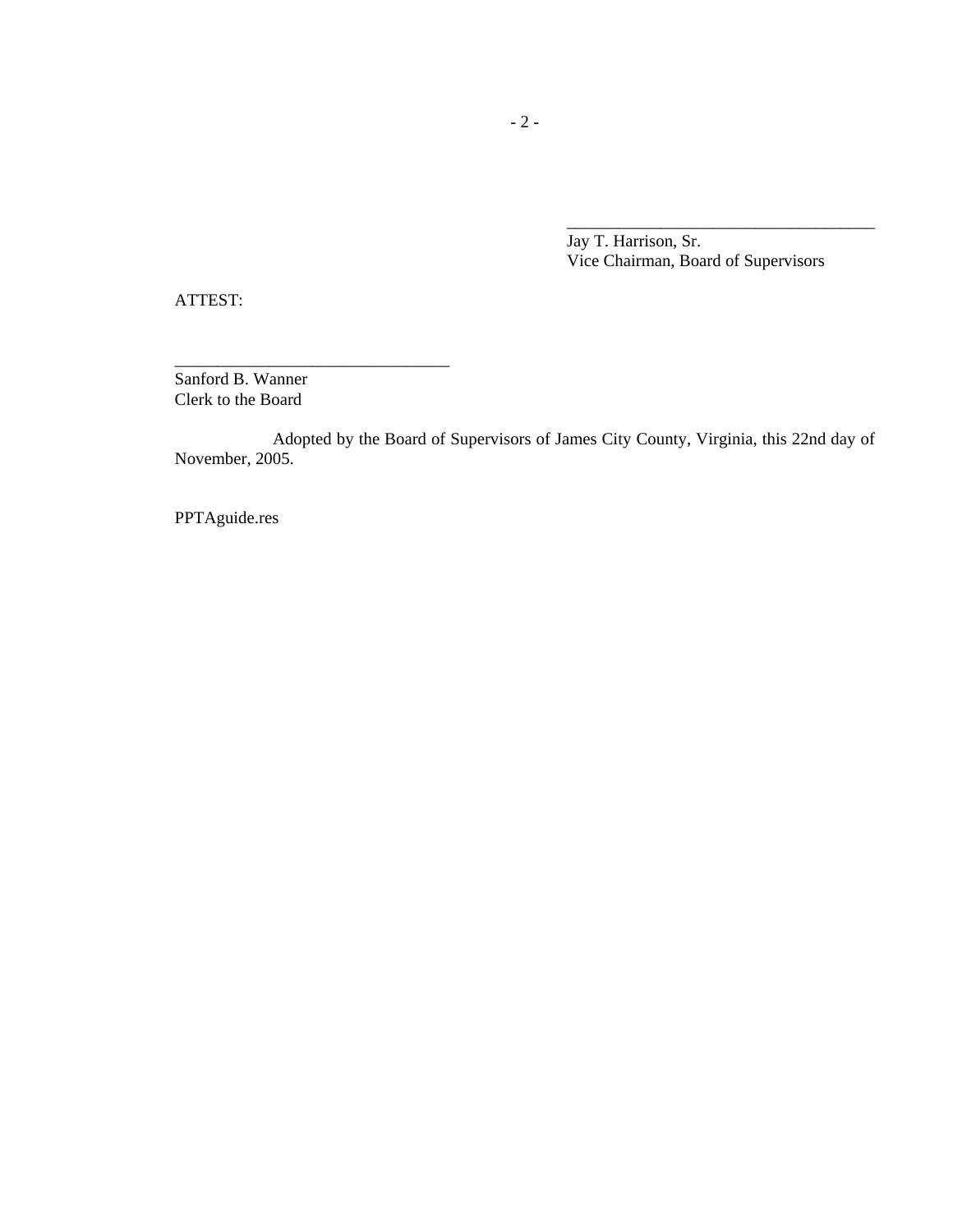| DATE:           | November 22, 2005                                                                                                                                                                                                                    |
|-----------------|--------------------------------------------------------------------------------------------------------------------------------------------------------------------------------------------------------------------------------------|
| TO:             | The Board of Supervisors                                                                                                                                                                                                             |
| FROM:           | Richard Bradshaw, Commissioner of the Revenue<br>M. Ann Davis, Treasurer                                                                                                                                                             |
| <b>SUBJECT:</b> | Ordinance Amendment - Amending Chapter 20. Taxation, Article III. Personal Property<br>Tax, by adding Section 20-13.7, Implementation of the 2004-2005 Changes to the Personal<br>Property Tax Relief Act of 1998 - Specific Relief. |

The Personal Property Tax Relief Act of 1998 (PPTRA) has been substantially modified by the General Assembly. These changes provide that the County will receive appropriations of a fixed sum of money from the State beginning in calendar year 2006 to be used for PPTRA tax relief, and require the County to revise its ordinance to implement the changes.

The ordinance amendment:

- 1. Provides for the computation of tax relief as a specific dollar amount;
- 2. Sets the percentage of tax relief at an amount that it is anticipated to fully exhaust PPTRA relief funds provided to the County by the State;
- 3. Allocates the relief in a way that eliminates personal property taxation of each qualifying vehicle with an assessed value of \$1,000 or less; and
- 4. Authorizes the County Treasurer to issue a supplemental personal property tax bill, in the amount of 100 percent of tax due plus applicable penalties and interest, to any taxpayer whose taxes on a qualifying vehicle for tax year 2005 or any prior tax year remain unpaid on January 1, 2006.

Staff recommends approval of the attached ordinance amendment.

Richard Bradshaw

l

l

M. Ann Davis

RB/MAD/gs PPtaxord.mem

Attachment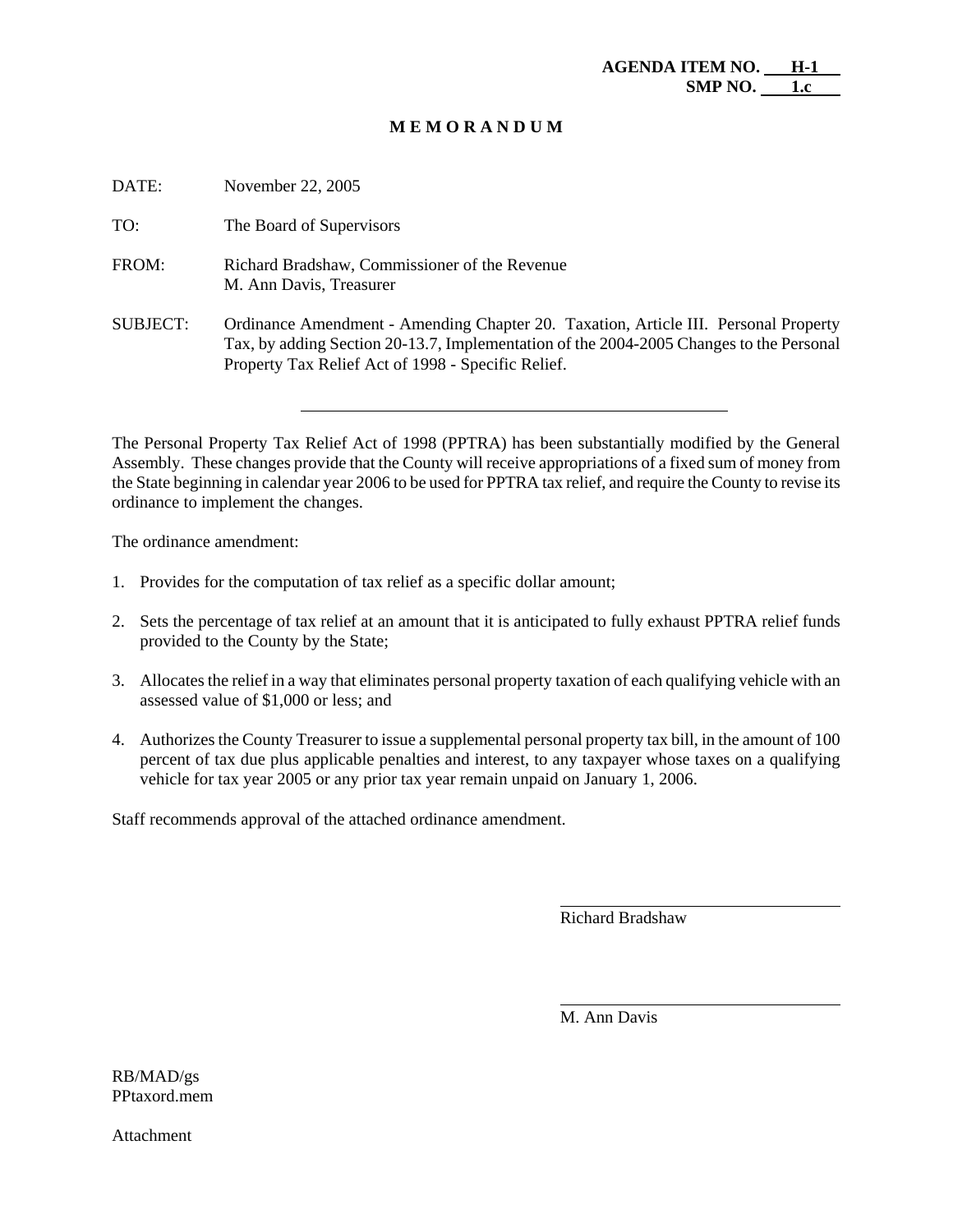ORDINANCE NO. \_\_\_\_\_\_\_\_\_\_

AN ORDINANCE TO AMEND AND REORDAIN CHAPTER 20, TAXATION, OF THE CODE OF THE COUNTY OF JAMES CITY, VIRGINIA BY AMENDING ARTICLE III, PERSONAL PROPERTY TAX, BY ADDING SECTION 20-13.7, IMPLEMENTATION OF THE 2004-2005 CHANGES TO THE PERSONAL PROPERTY TAX RELIEF ACT OF 1998- SPECIFIC RELIEF.

BE IT ORDAINED by the Board of Supervisors of the County of James City, Virginia that Chapter 20, Taxation, is hereby amended and reordained by adding Section 20-13.7, Implementation of the 2004-2005 changes to the Personal Property Tax Relief Act of 1998-Specific Relief.

Chapter 20. Taxation

Article III. Personal Property Tax

*Sec. 20-13.7. Implementation of the 2004-2005 Changes to the Personal Property Tax Relief Act of 1998-Specfic Relief (PPTRA).* 

- *(a) Purpose; Definitions; Relation to other ordinances.* 
	- *(1) The purpose of this ordinance is to provide for the implementation of the changes to PPTRA effected by legislation adopted during the 2004 Special Session I and the 2005 Regular Session of the General Assembly of Virginia.*
	- *(2) Terms used in this ordinance that have defined meanings set forth in PPTRA shall have the same meanings as set forth in section 58.1-3523 of the Code of Virginia, as amended.*
	- *(3) To the extent that the provisions of this ordinance conflict with any prior ordinance or provision of the county code, this ordinance shall control.*
- *(b) Method of computing and reflecting tax relief.* 
	- *(1) For tax years commencing in 2006, the county adopts the provisions of Item 503.E of the 2005 Appropriations Act, providing for the computation of tax relief as a specific dollar amount to be offset against the total taxes that would otherwise be due but for PPTRA and the reporting of such specific dollar relief on the tax bill.*
	- *(2) The board shall, by resolution set the percentage of tax relief at such a level that it is anticipated fully to exhaust PPTRA relief funds provided to the county by the commonwealth.*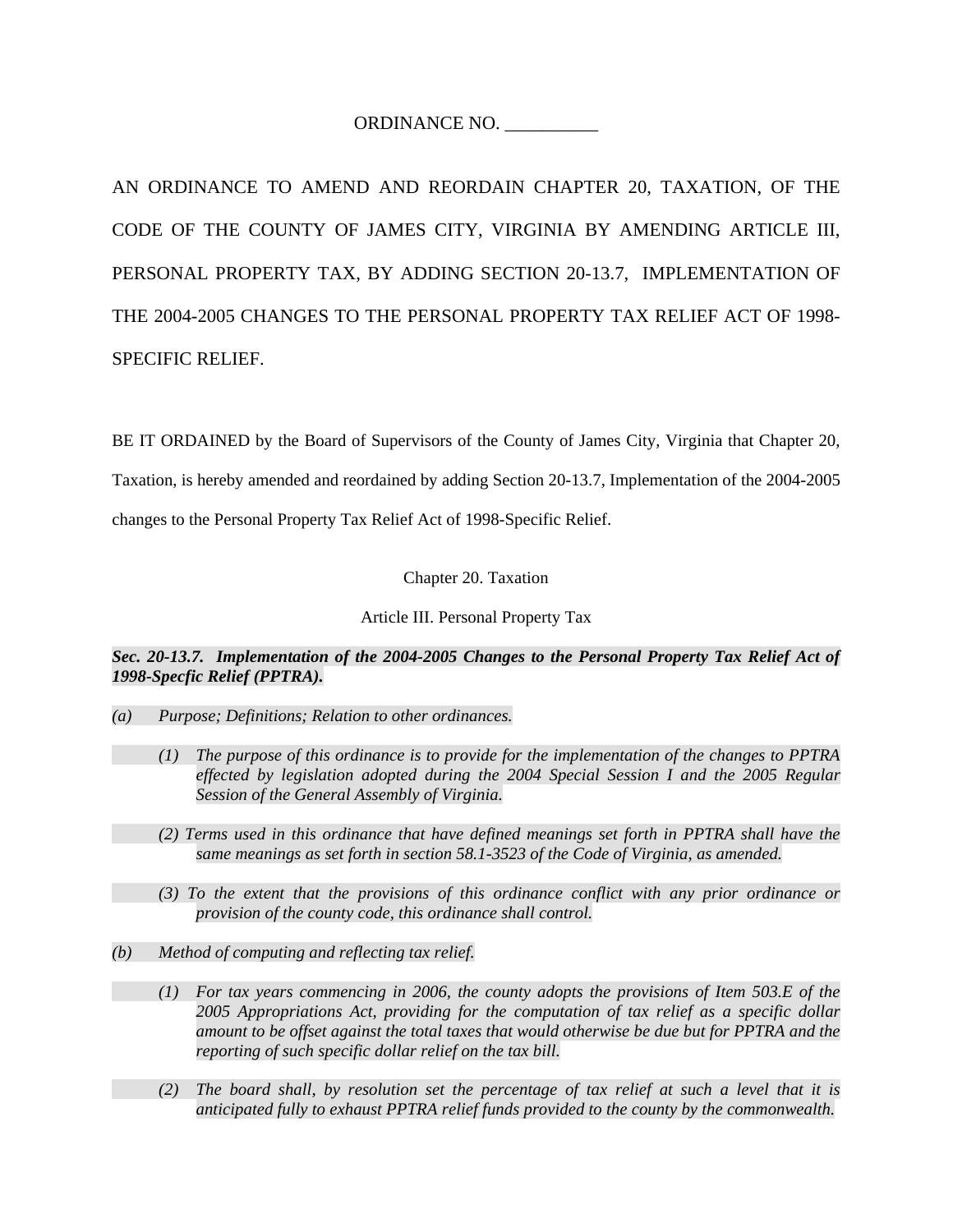- *(3) Personal property tax bills shall set forth on their face the specific dollar amount of relief credited with respect to each qualifying vehicle, together with an explanation of the general manner in which relief is allocated.*
- *(c) Allocation of relief among taxpayers.* 
	- *(1) Allocation of PPTRA relief shall be provided in accordance with the general provisions of this section, as implemented by the specific provisions of the county's annual budget relating to PPTRA relief.*
	- *(2) Relief shall be allocated in such as manner as to eliminate personal property taxation of each qualifying vehicle with an assessed value of \$1,000 or less.*
	- *(3) Relief with respect to qualifying vehicles with assessed values of more than \$1,000 shall be provided at a percentage, annually fixed and applied to the first \$20,000 in value of each such qualifying vehicle, that is estimated fully to use all available state PPTRA relief. The percentage shall be established on or before April 15 of each year.*
- *(d) Transitional provisions.* 
	- *(1) Pursuant to authority conferred in Item 503.D of the 2005 Appropriations Act, the county treasurer is authorized to issue a supplemental personal property tax bill, in the amount of 100 percent of tax due without regard to any former entitlement to state PPTRA relief, plus applicable penalties and interest, to any taxpayer whose taxes with respect to a qualifying vehicle for tax year 2005 or any prior tax year remain unpaid on January 1, 2006.*
	- *(2) Penalty and interest with respect to bills issued pursuant to subsection (a) of this section shall be computed on the entire amount of tax owed. Interest shall be computed at the rate provided in section 20-13.2 (c) from the original due date of the tax.*

*State law references - Code of Va., §58.1-3523, Chapter 1 of the Acts of Assembly, 2004 Special Session I (Senate Bill 5005), and the provisions of Item 503 of Chapter 951 of the 2005 Acts of Assembly (the 2005 revisions to the 2004-06 Appropriations Act).* 

> Jay T. Harrison, Sr., Vice Chairman Board of Supervisors

ATTEST:

l

Sanford B. Wanner Clerk to the Board

 Adopted by the Board of Supervisors of James City County, Virginia, on this 22nd day of November, 2005.

pptra.ord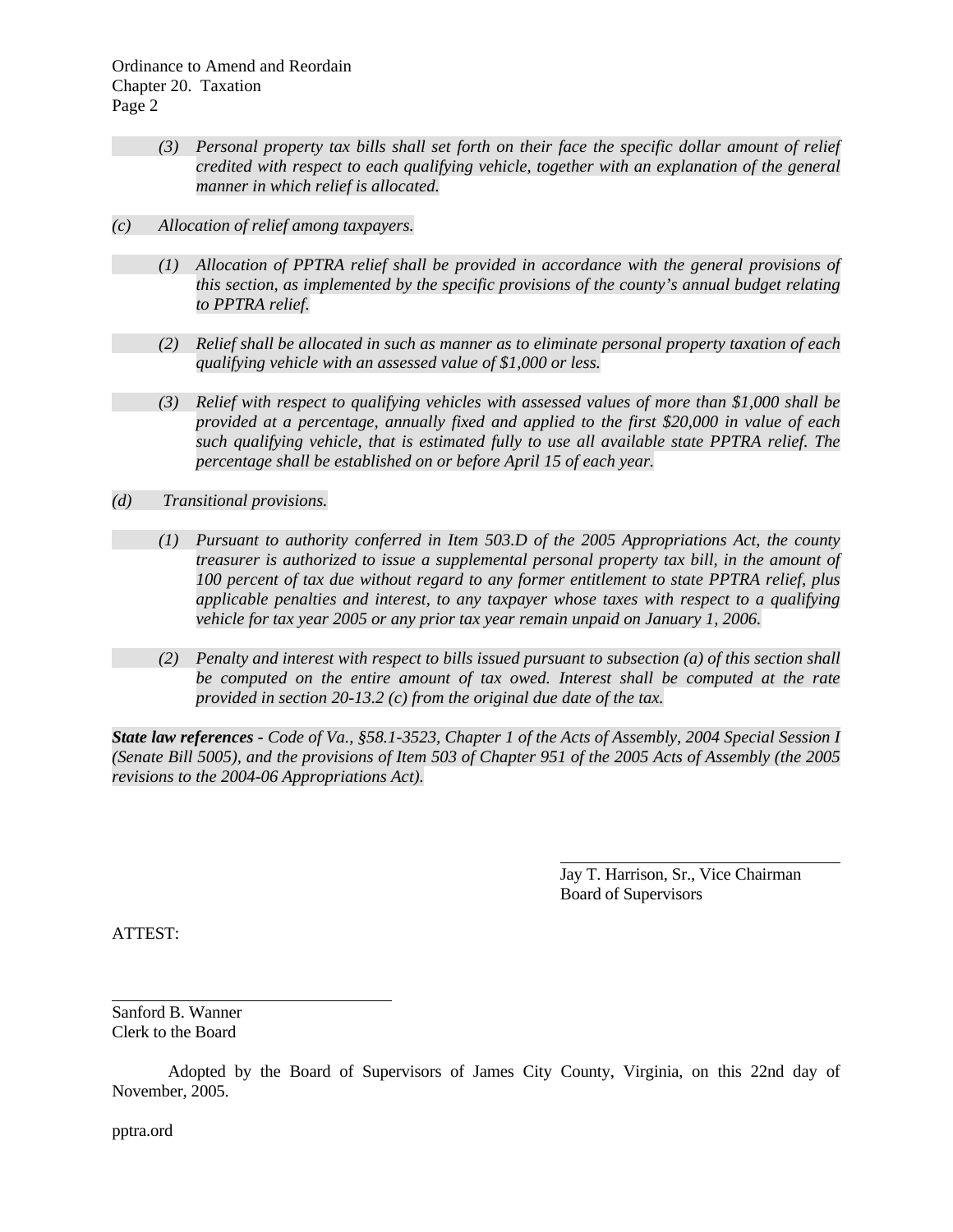| DATE:    | November 22, 2005                                              |
|----------|----------------------------------------------------------------|
| TO:      | The Board of Supervisors                                       |
| FROM:    | James J. Hill, Solid Waste Superintendent                      |
| SUBJECT: | Easement, Dominion Virginia Power - James City County Landfill |
|          |                                                                |

In order to install overhead electrical service for the Gas Evacuation Unit, required by the Department of Environmental Quality (DEQ) for methane gas remediation, Dominion Virginia Power has requested a 30 foot utility easement from the County. Attached is a sketch showing the location of the easement and proposed easement document. Staff has reviewed the proposed easement and agrees with its location as indicated on the attached sketch.

Staff recommends adoption of the attached resolution authorizing the County Administrator to execute the right-of-way agreements and other such documents necessary for granting a utility easement to Dominion Virginia Power for electrical power at the James City County Landfill.

f. Hell James J. Hill

CONCUR:

 $\overline{a}$ Steven W. Hicks

JJH/gs

landfillease.mem

Attachments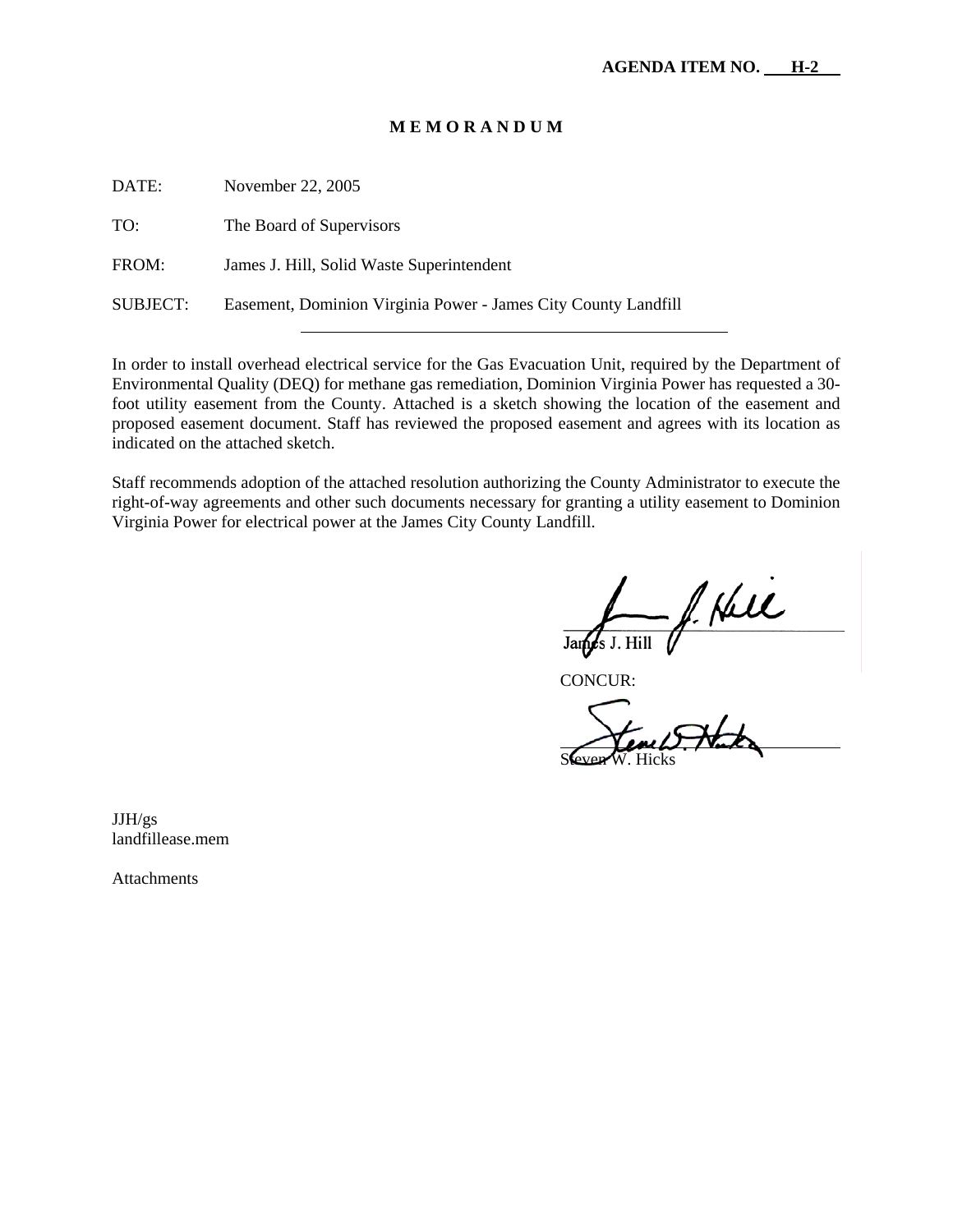# **R E S O L U T I O N**

#### EASEMENT, DOMINION VIRGINIA POWER - JAMES CITY COUNTY LANDFILL

- WHEREAS, James City County owns 202 acres commonly known as 1204 Jolly Pond Road and designated as Parcel No. (0100004) on James City County Real Estate Tax Map No. (3-1); and
- WHEREAS, Dominion Virginia Power requires a 30-foot utility easement in order to provide electrical service to the Gas Evacuation Unit at the James City County Landfill; and
- WHEREAS, the Board of Supervisors is of the opinion that it is in the public interest to convey a utility easement to Dominion Power.
- NOW, THEREFORE, BE IT RESOLVED that the Board of Supervisors of James City County, Virginia, hereby authorizes the County Administrator to execute the right-of-way agreements and other such documents necessary to convey a utility easement to Dominion Virginia Power for the Gas Evacuation Unit at the James City County Landfill.

Jay T. Harrison, Sr. Vice Chairman, Board of Supervisors

\_\_\_\_\_\_\_\_\_\_\_\_\_\_\_\_\_\_\_\_\_\_\_\_\_\_\_\_\_\_\_\_\_\_\_\_

ATTEST:

Sanford B. Wanner Clerk to the Board

\_\_\_\_\_\_\_\_\_\_\_\_\_\_\_\_\_\_\_\_\_\_\_\_\_\_\_\_\_\_\_\_

Adopted by the Board of Supervisors of James City County, Virginia, this 22nd day of November, 2005.

landfillease.res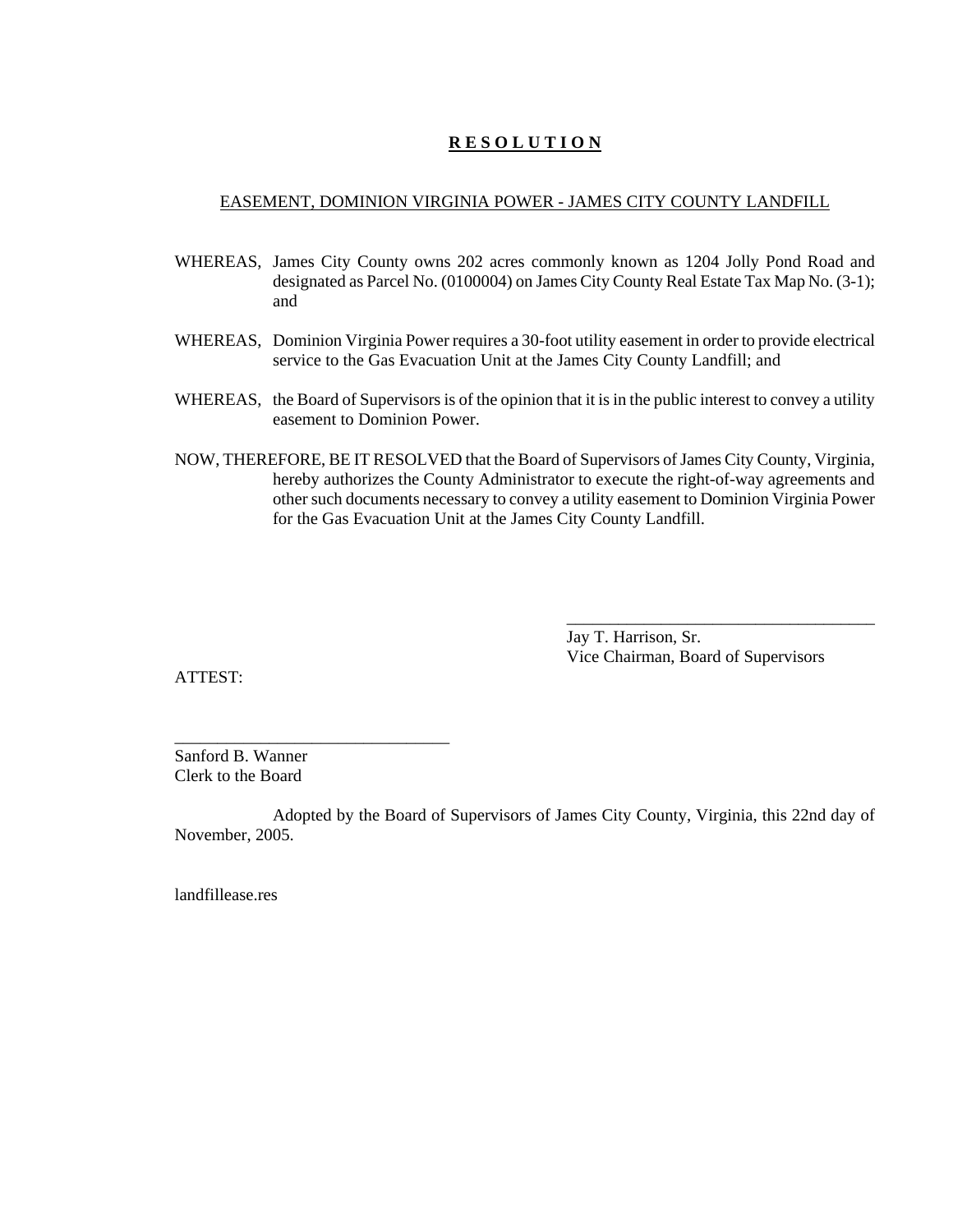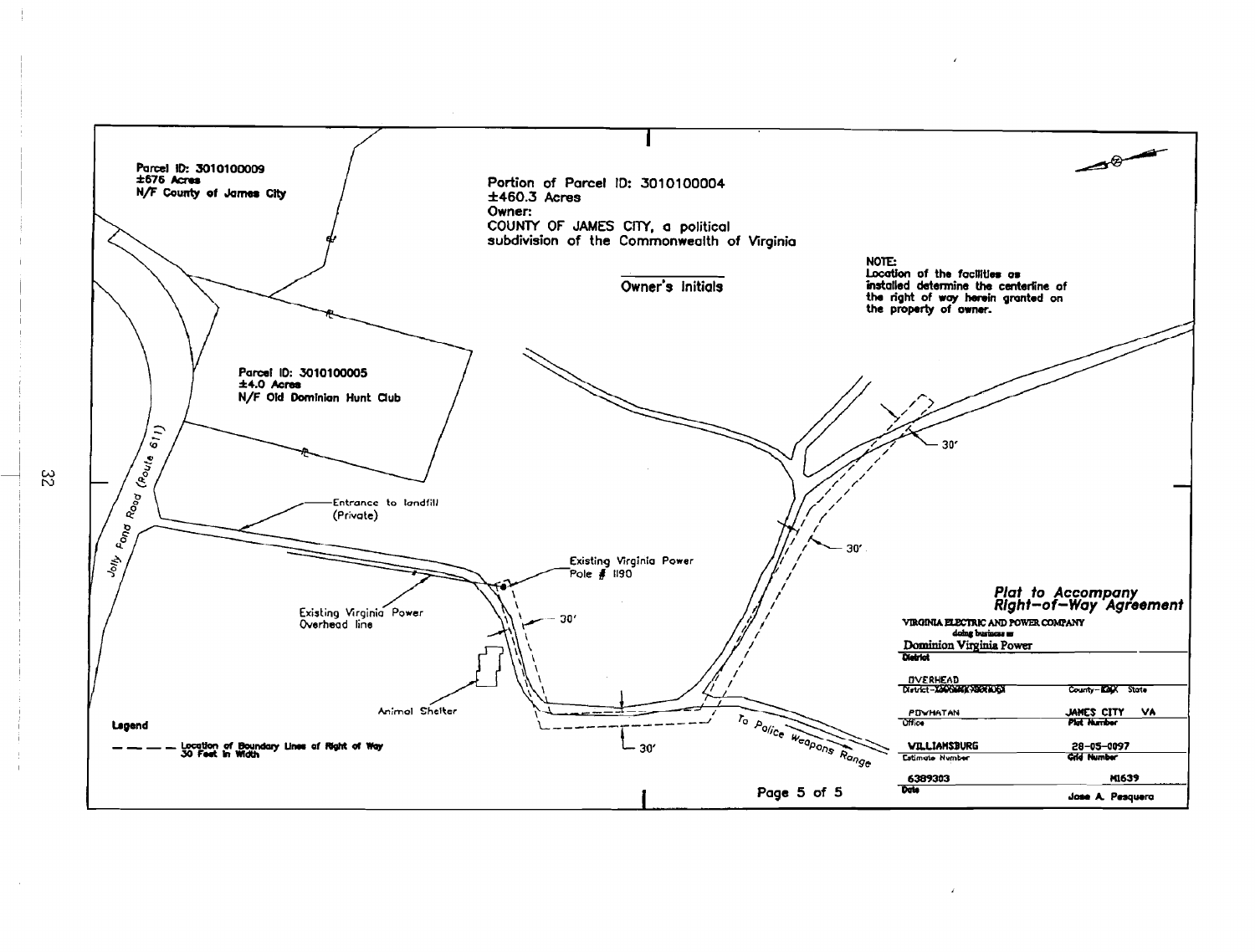| DATE:           | November 22, 2005                                                      |
|-----------------|------------------------------------------------------------------------|
| TO:             | The Board of Supervisors                                               |
| FROM:           | Larry M. Foster, General Manager, James City Service Authority         |
| <b>SUBJECT:</b> | Easement Dedication and Transfer of Property – Warhill Sports Facility |

The Board of Supervisors has approved a special use permit for the James City Service Authority (JCSA) that provides the conditions for the construction of an elevated water tank on property owned by the County within the Warhill Sports Facility. Construction of the water facilities requires the acquisition of .358 acres of property and 1,500 feet of easement from the County by JCSA. A map depicting the location of the easement and property is attached.

The Office of Real Estate Assessment has appraised the property at a value of \$4,200 and \$5,400 for the parcel and the easement respectively.

This meeting has been advertised as a public hearing on the proposed property purchase. After receiving public comment, it is recommended that the Board approve the attached resolution authorizing the County Administrator to sign the appropriate documents to transact the above-described sale of County property to JCSA.

Jaune 10 Foster

LMF/nb WarhillSptsFac.mem

**Attachments**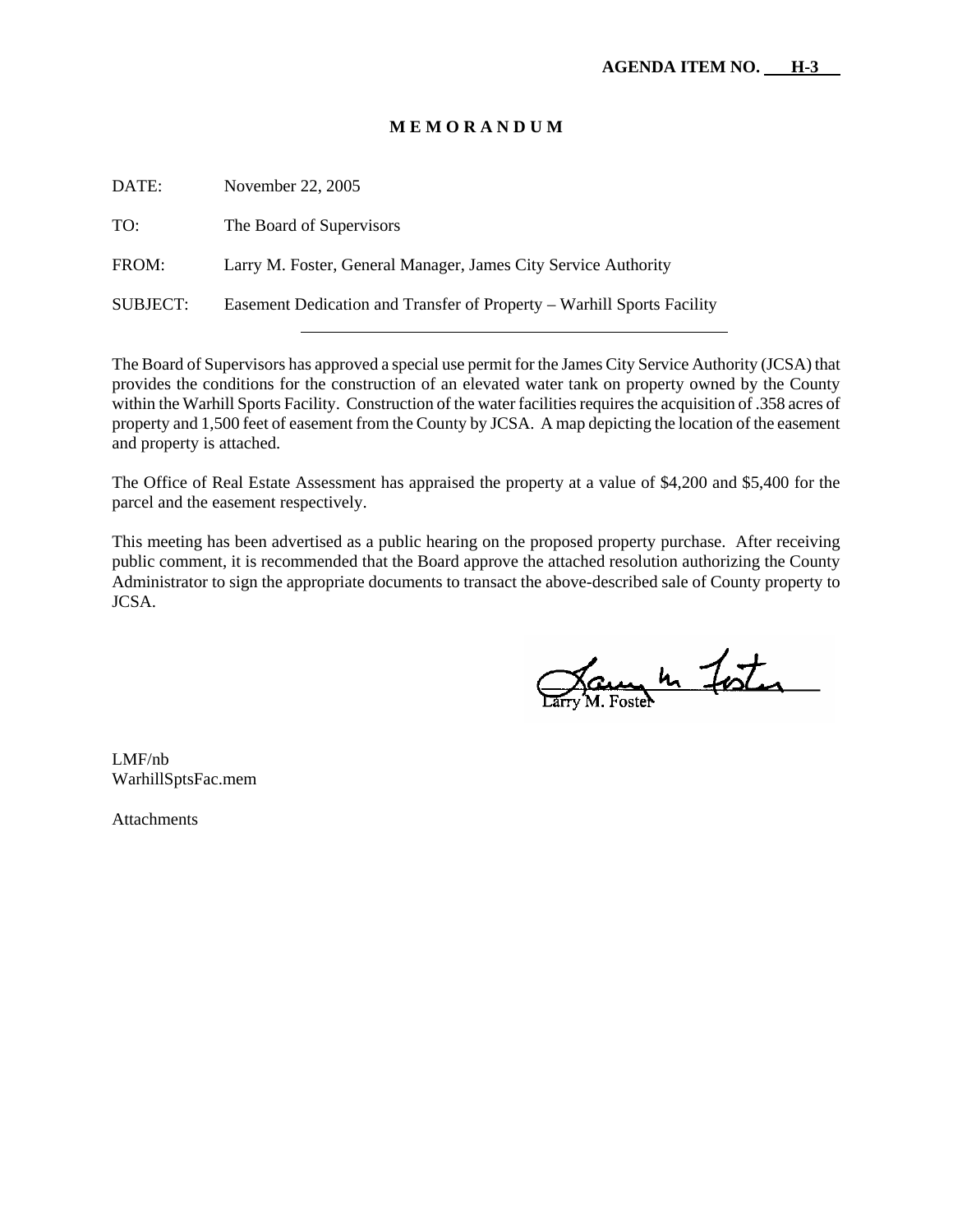# **R E S O L U T I O N**

# EASEMENT DEDICATION AND TRANSFER OF PROPERTY -

# WARHILL SPORTS FACILITY

- WHEREAS, to improve water service in James City County the James City Service Authority has obtained a special use permit and intends to construct an elevated water storage tank on property within the Warhill Sports Facility; and
- WHEREAS, the James City Service Authority desires to acquire .358 acres and 1,500 linear feet of easement and associated drainage easements from James City County to support the construction of the water lines and elevated water tank; and
- WHEREAS, the Office of Real Estate Assessments has appraised the value of the property and easement at \$4,200 and \$5,400 respectively.
- NOW, THEREFORE, BE IT RESOLVED that the Board of Supervisors of James City County, Virginia, authorizes the County Administrator to sign the documents providing for the sale of the property and easement to the James City Service Authority defined on a plat prepared by LandTech Resources, Incorporated dated September 14, 2005.

Jay T. Harrison, Sr. Vice Chairman, Board of Supervisors

\_\_\_\_\_\_\_\_\_\_\_\_\_\_\_\_\_\_\_\_\_\_\_\_\_\_\_\_\_\_\_\_\_\_\_\_

ATTEST:

Sanford B. Wanner Clerk to the Board

\_\_\_\_\_\_\_\_\_\_\_\_\_\_\_\_\_\_\_\_\_\_\_\_\_\_\_\_\_\_\_\_

Adopted by the Board of Supervisors of James City County, Virginia, this 22nd day of November, 2005.

WarhillSptsFac.res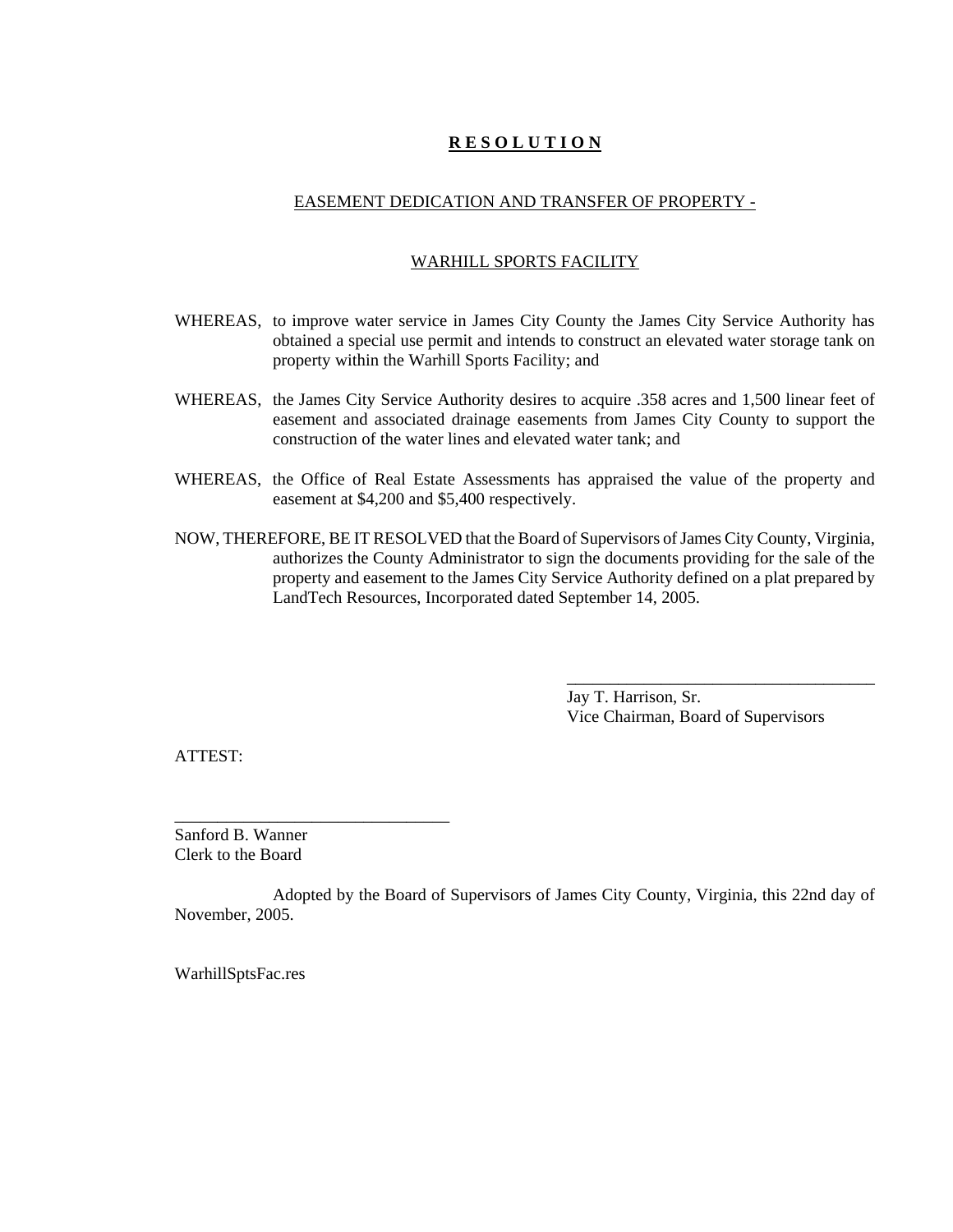

မ္ဘ

created with pdfF actory that version www.pdflactory.com

ă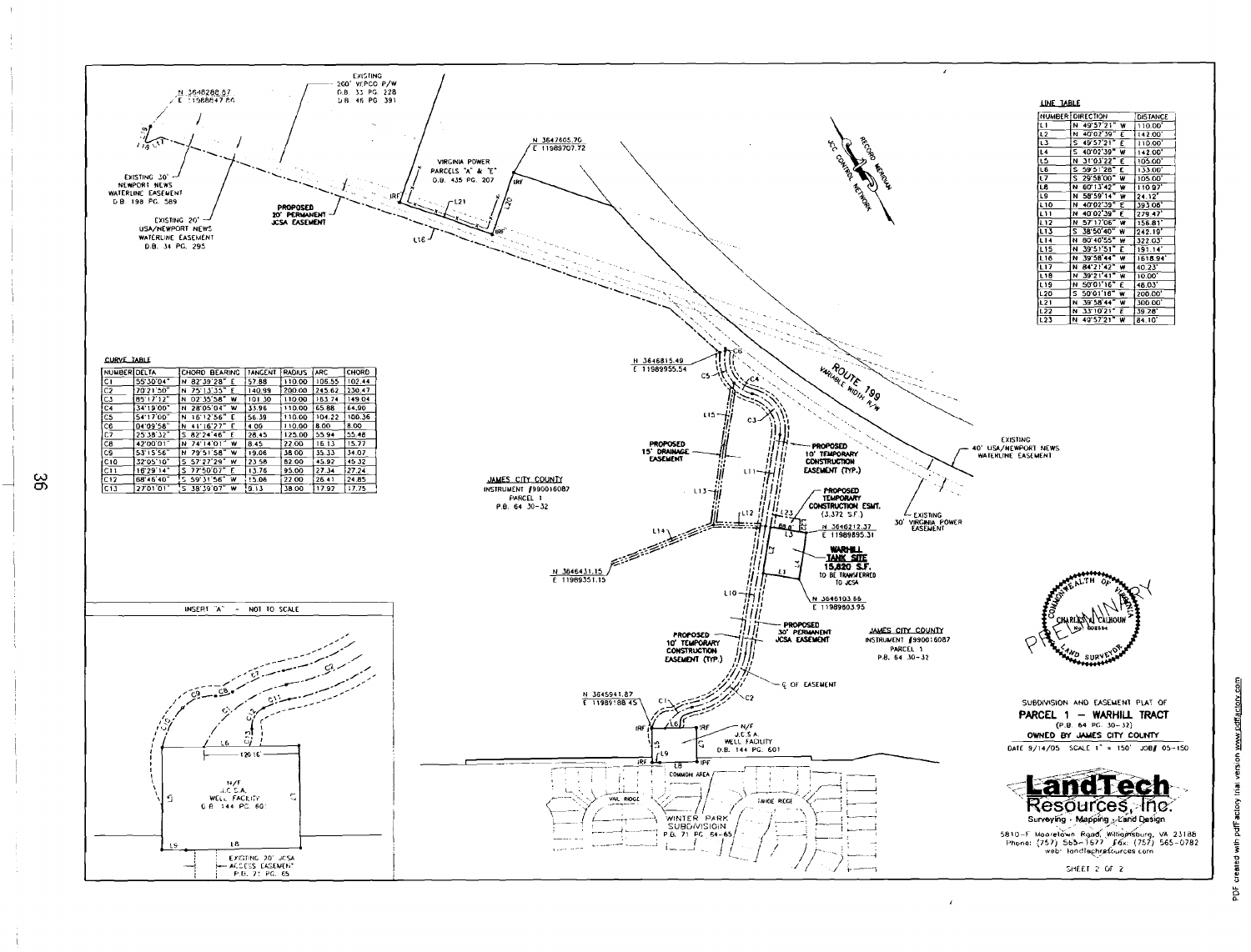| DATE:    | November 22, 2005                                                                                                                                                                                     |
|----------|-------------------------------------------------------------------------------------------------------------------------------------------------------------------------------------------------------|
| TO:      | The Board of Supervisors                                                                                                                                                                              |
| FROM:    | Richard Bradshaw, Commissioner of the Revenue<br>M. Ann Davis, Treasurer                                                                                                                              |
| SUBJECT: | Ordinance Amendment - Amending Chapter 20. Taxation, Article III. Personal Property<br>Tax, by adding Section 20-13.8. Filing Annual Returns of Business Personal Property and<br>Machinery and Tools |

The attached County ordinance amendment adds a section that states that a County business needs to file a return for business personal property or machinery and tools that provides the Commissioner with sufficient information to create a tax assessment. It also requires the Commissioner to create a tax assessment based on the best information available if a return is not filed by the due date of May 1. Both of these requirements are currently set out in the State Code.

The County is allowed by State Code to impose a penalty for failure to file a tax return by the May 1 due date and the attached ordinance amendment would establish a penalty of 10 percent. No penalty provision exists at this time.

Staff recommends approval of the attached ordinance amendment, effective January 1, 2006.

Richard Bradshaw

 $\overline{a}$ 

l

M. Ann Davis

RB/MAD/gs toolsamendord.mem

Attachment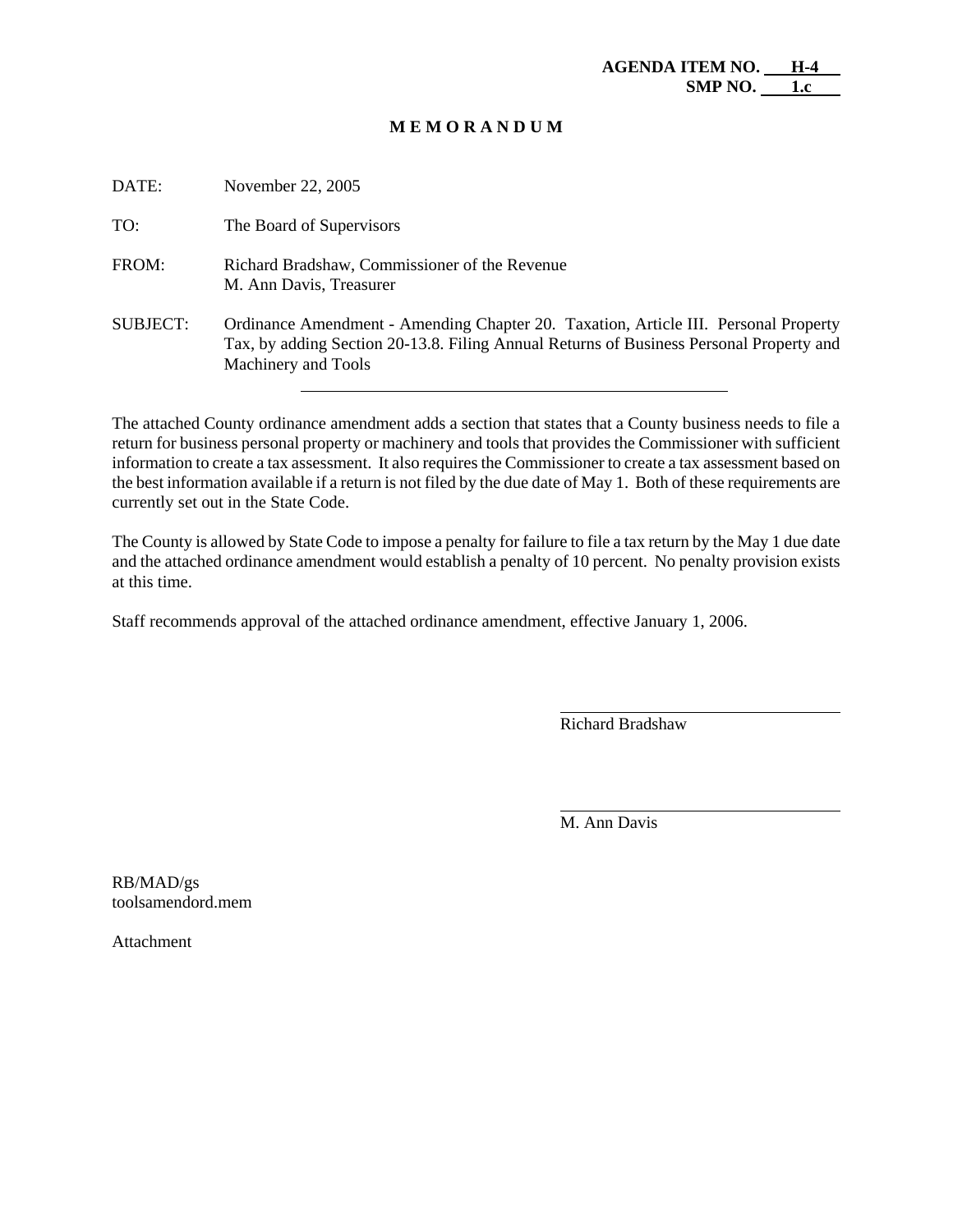# ORDINANCE NO.\_\_\_\_\_\_\_\_\_\_

AN ORDINANCE TO AMEND AND REORDAIN CHAPTER 20, TAXATION, OF THE CODE OF THE COUNTY OF JAMES CITY, VIRGINIA BY AMENDING ARTICLE III, PERSONAL PROPERTY TAX, BY ADDING SECTION 20-13.8, FILING ANNUAL RETURNS OF BUSINESS PERSONAL PROPERTY AND MACHINERY AND TOOLS.

BE IT ORDAINED by the Board of Supervisors of the County of James City, Virginia, that Chapter 20, Taxation, is hereby amended and reordained by adding Section 20-13.8, Filing Returns of Business Personal Property and Machinery and Tools.

Chapter 20. Taxation

Article III. Personal Property Tax

## *Sec. 20-13.8. Filing Annual Returns of Business Personal Property and Machinery and Tools.*

*Every taxpayer owning business personal property or machinery and tools shall file a tax return on or before May 1 of each year that includes information required by the commissioner of the revenue. If any taxpayer owning business personal property or machinery and tools neglects or refuses to file such return for any year within the time prescribed, the commissioner of the revenue shall, from the best information he can obtain, enter the fair market value of such property and assess the same as if it had been reported to him. A penalty for failure to file a return by May 1 of each year shall be 10 percent of the tax assessable and any such penalty shall become part of the tax.* 

*State law references - Code of Va., §§ 58.1-3518, 58.1-3519, and 58.1-3916* 

This Ordinance shall become effective on January 1, 2006.

 Jay T. Harrison, Sr. Vice Chairman, Board of Supervisors

ATTEST:

l

Sanford B. Wanner Clerk to the Board

 Adopted by the Board of Supervisors of James City County, Virginia, on this 22nd day of November, 2005.

PropertyTax.ord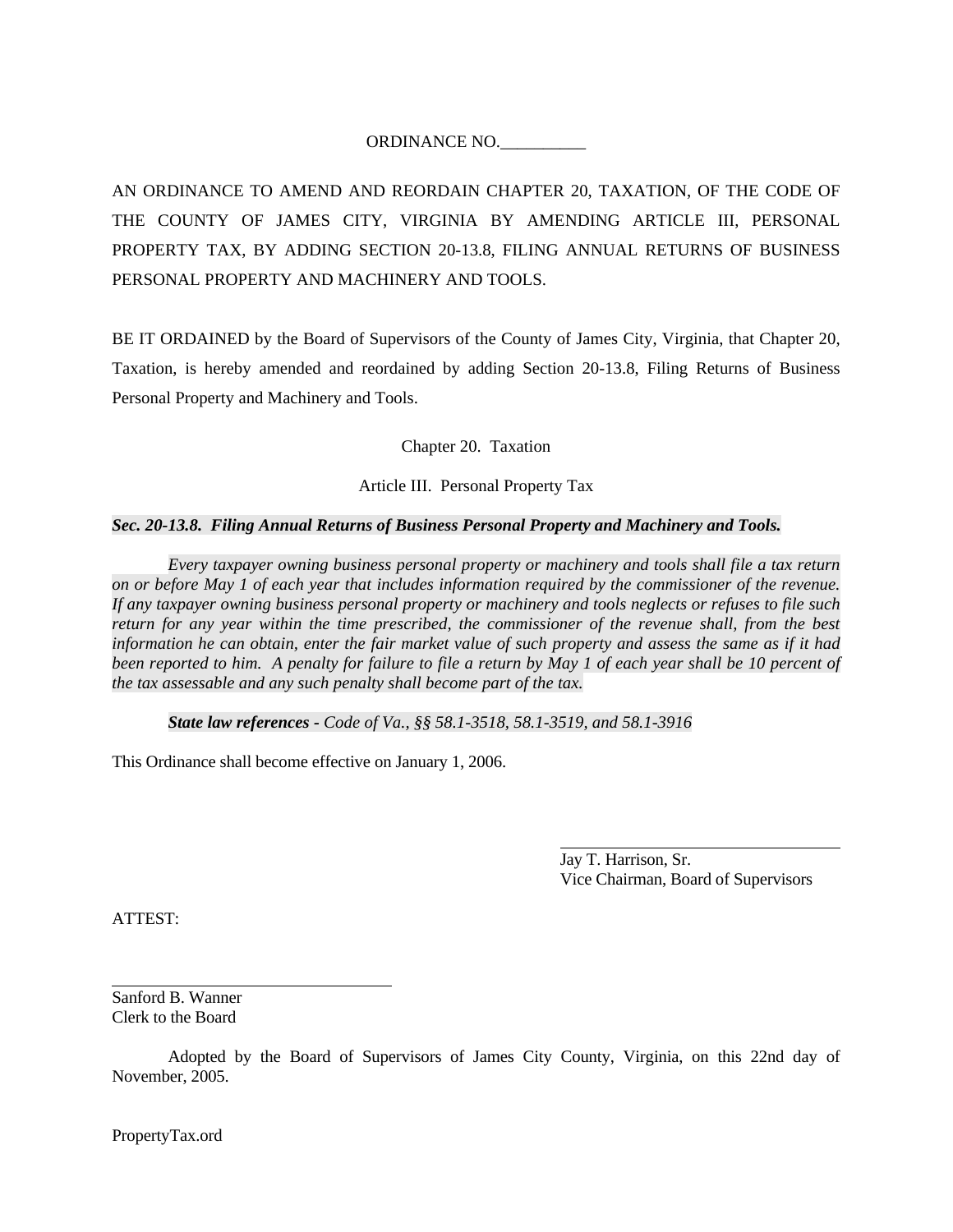| DATE:           | November 22, 2005                                                                                                                                                                                                                        |
|-----------------|------------------------------------------------------------------------------------------------------------------------------------------------------------------------------------------------------------------------------------------|
| TO:             | The Board of Supervisors                                                                                                                                                                                                                 |
| FROM:           | Richard Bradshaw, Commissioner of the Revenue<br>M. Ann Davis, Treasurer                                                                                                                                                                 |
| <b>SUBJECT:</b> | Ordinance Amendment - Amending Chapter 20. Taxation, Article II. Exemption of Certain<br>Persons from Real Estate Taxes; Section 20-10. Qualifications for Exemption; Section 20-<br>11. Amount of Exemption; Section 20-12. Application |

The State Code authorizes localities to enact real property tax relief plans for elderly or disabled taxpayers. In a review of the County's provisions for tax relief, a recommendation has been drafted to update this ordinance to recognize changes that have occurred over the almost four years since this ordinance was previously amended.

A taxpayer must be defined as elderly and/or disabled and not exceed a maximum allowable household income and a maximum allowable net worth.

The maximum allowable household income currently is \$30,000, with \$6,500 of income from related persons in the same household excluded from that \$30,000 figure. The ordinance amendment would increase that figure to \$35,000, a recognition of general inflation over the past four years. The maximum allowed by the State is \$50,000 but staff does not recommend increasing allowable household income to that figure.

The net worth of an applicant is currently set at \$100,000, excluding the net value of one acre of land and the dwelling. The proposed amendment would increase those figures to the maximum allowed under the State Code - net worth of no more than \$200,000, excluding the value of ten acres of land and the dwelling. This provision would be particularly useful for those qualifying individuals who live on larger property holdings that have seen rapid increases in assessed values.

Discussions with the Commissioner of the Revenue in York County, who recently implemented similar changes, and a review of the applications for exemption that have been denied due to excessive net worth or income would lead staff to estimate an increase in the number of qualifying applicants from approximately 250 to 400 if these changes are adopted. The most sensitive qualifier is household income in determining the number of qualifying applicants and the costs of the exemption program.

The type of tax relief can be either a deferral until the property sells or an exemption; the County currently has an exemption and that is not proposed to change. The exemption can be any amount up to the full taxes paid on the property. The County has previously exempted the taxes on the first \$80,000 in assessed value. The proposed amendment would increase that dollar threshold by 25 percent to \$100,000, reflecting the increase in most property values since this ordinance was last amended.

With the increase in the number of qualifying applicants, and the increase in the dollar limits for exempting taxes, the proposed ordinance amendments are estimated to increase the costs of this program by more than 50 percent from approximately \$197,000 a year currently, to an estimated \$310,000 in FY 2007.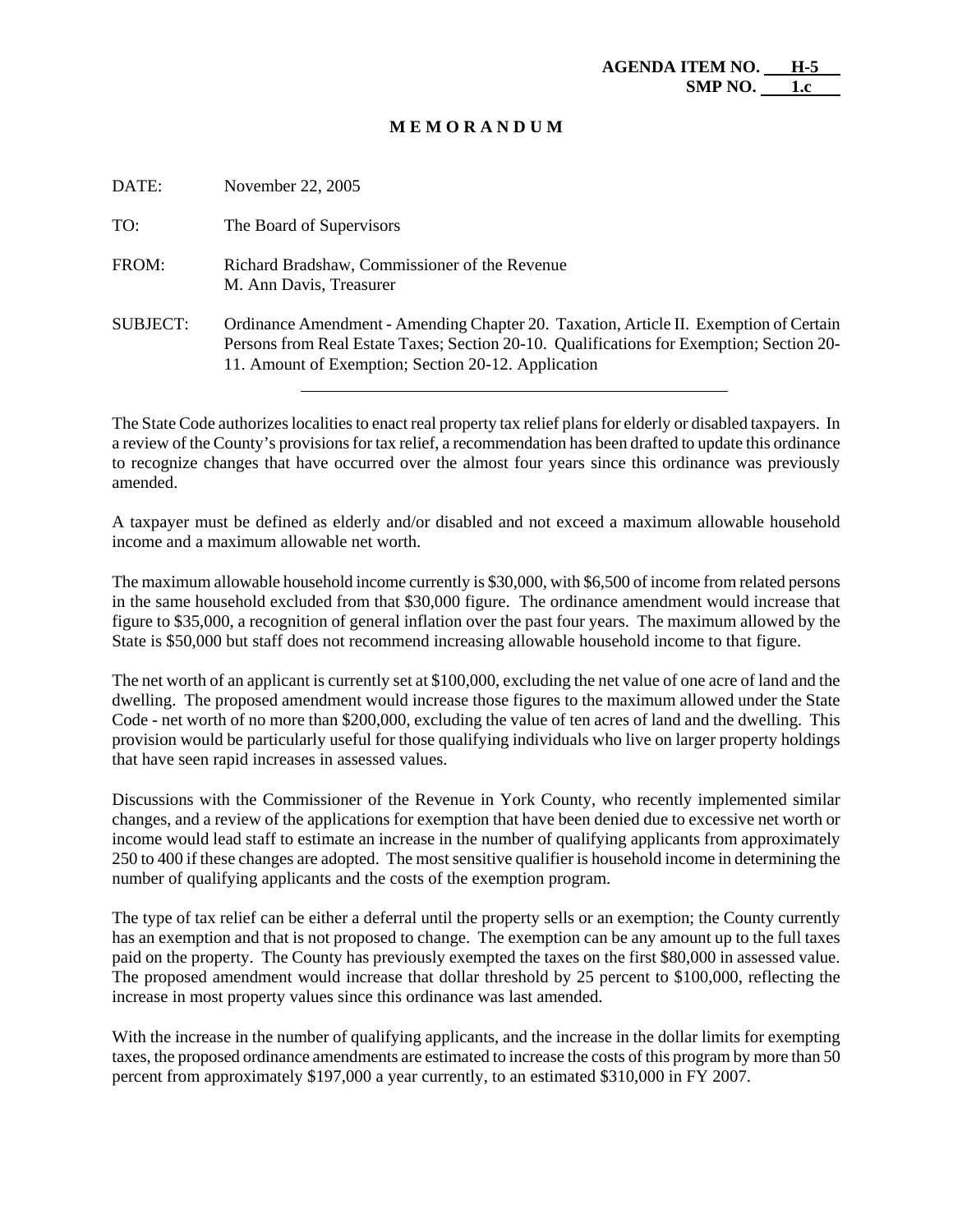Ordinance Amendment - Amending Chapter 20. Taxation November 22, 2005 Page 2

The attached ordinance amendments, if approved, would become effective as of January 1, 2006, and are recommended for approval.

Richard Bradshaw

 $\overline{a}$ 

l

M. Ann Davis

RB/MAD/gs elderamendord.mem

Attachment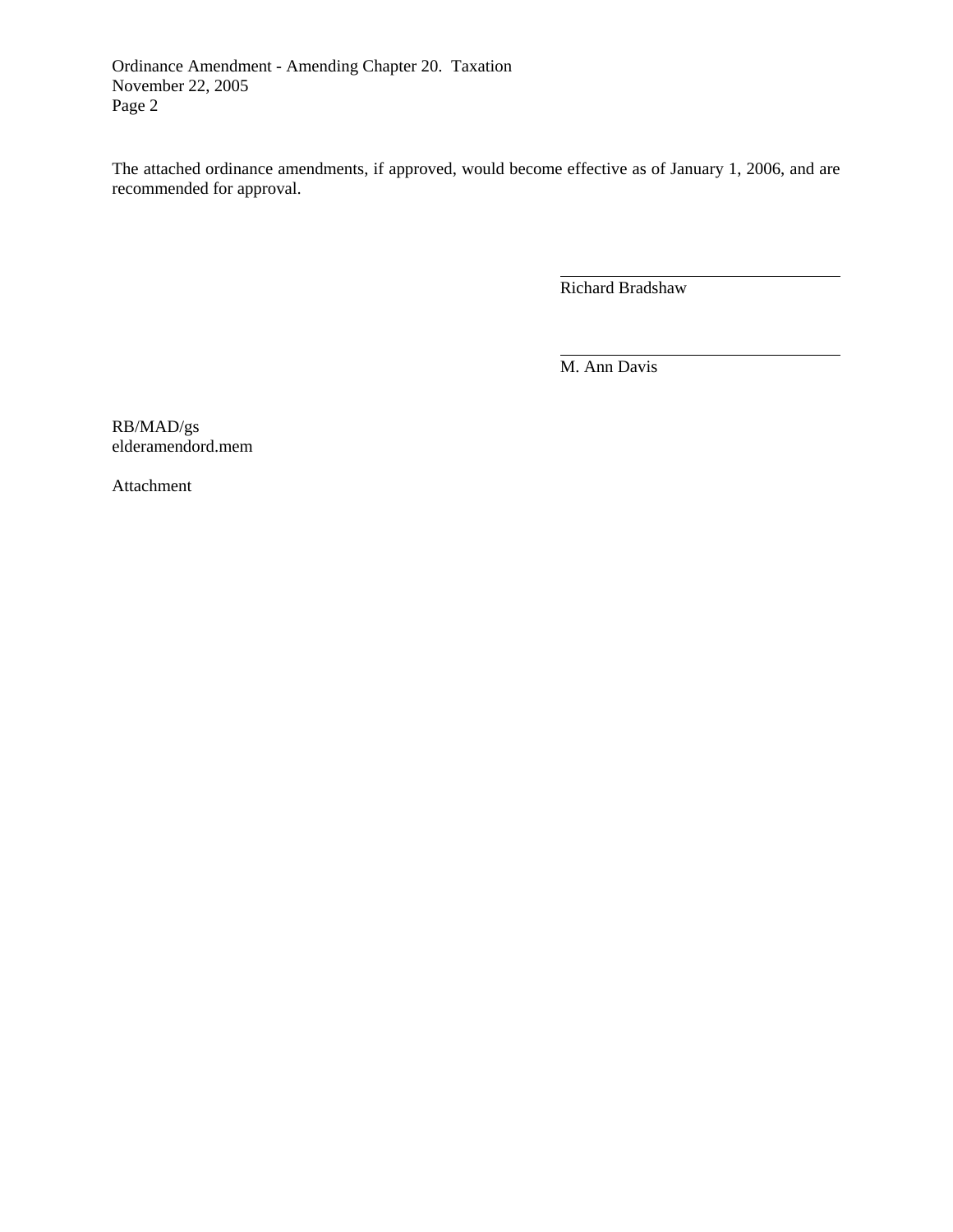# ORDINANCE NO.\_\_\_\_\_

AN ORDINANCE TO AMEND AND REORDAIN CHAPTER 20, TAXATION, OF THE CODE OF THE COUNTY OF JAMES CITY, VIRGINIA, BY AMENDING ARTICLE II, EXEMPTION OF CERTAIN PERSONS FROM REAL ESTATE TAXES, SECTION 20-10, QUALIFICATIONS FOR EXEMPTION, SECTION 20-11, AMOUNT OF EXEMPTION, AND SECTION 20-12, APPLICATION.

BE IT ORDAINED by the Board of Supervisors of the County of James City, Virginia, that Chapter 20, Taxation is hereby amended and reordained by amending Section 20-10, Qualifications for exemption, Section 20-11, Amount of exemption; and Section 20-12, Application.

## Chapter 20. Taxation

# Article II. Exemption of Certain Persons from Real Estate Taxes

## **Sec. 20-10. Qualifications for exemption.**

 Such exemption may be granted for any year following the date that the head of the household and/or his or her spouse occupying such dwelling, to include permanently sited mobile or manufactured homes, as defined in section 36-85.3 Code of Virginia, 1950, and owning title or partial title thereto, becomes permanently and totally disabled or reaches the age of 65 and in addition:

 (a) The total combined income during the immediately preceding calendar year from all sources of the owners of the dwelling living therein and of the owners' relatives living in the dwelling does not exceed \$30,000.00 *\$35,000.00*; provided, that the first \$6,500.00 of income of each relative, other than spouse, or the owner or owners who is living in the dwelling shall not be included in such total; and

 (b) The net combined financial worth, including equitable interests, as of the thirty-first day of December of the immediately preceding calendar year, of the owners, and of the spouse of any owner, excluding the value of the dwelling and the land, not exceeding one acree ten acres, upon which it is situated does not exceed \$100,000.00 *\$200,000.00*.

#### **Sec. 20-11. Amount of exemption.**

 Any person or persons qualifying under section 20-10 shall be exempt from real estate taxes in an amount not to exceed the annual real estate tax rate multiplied by the first \$80,000.00 *\$100,000.00* of assessed real estate value.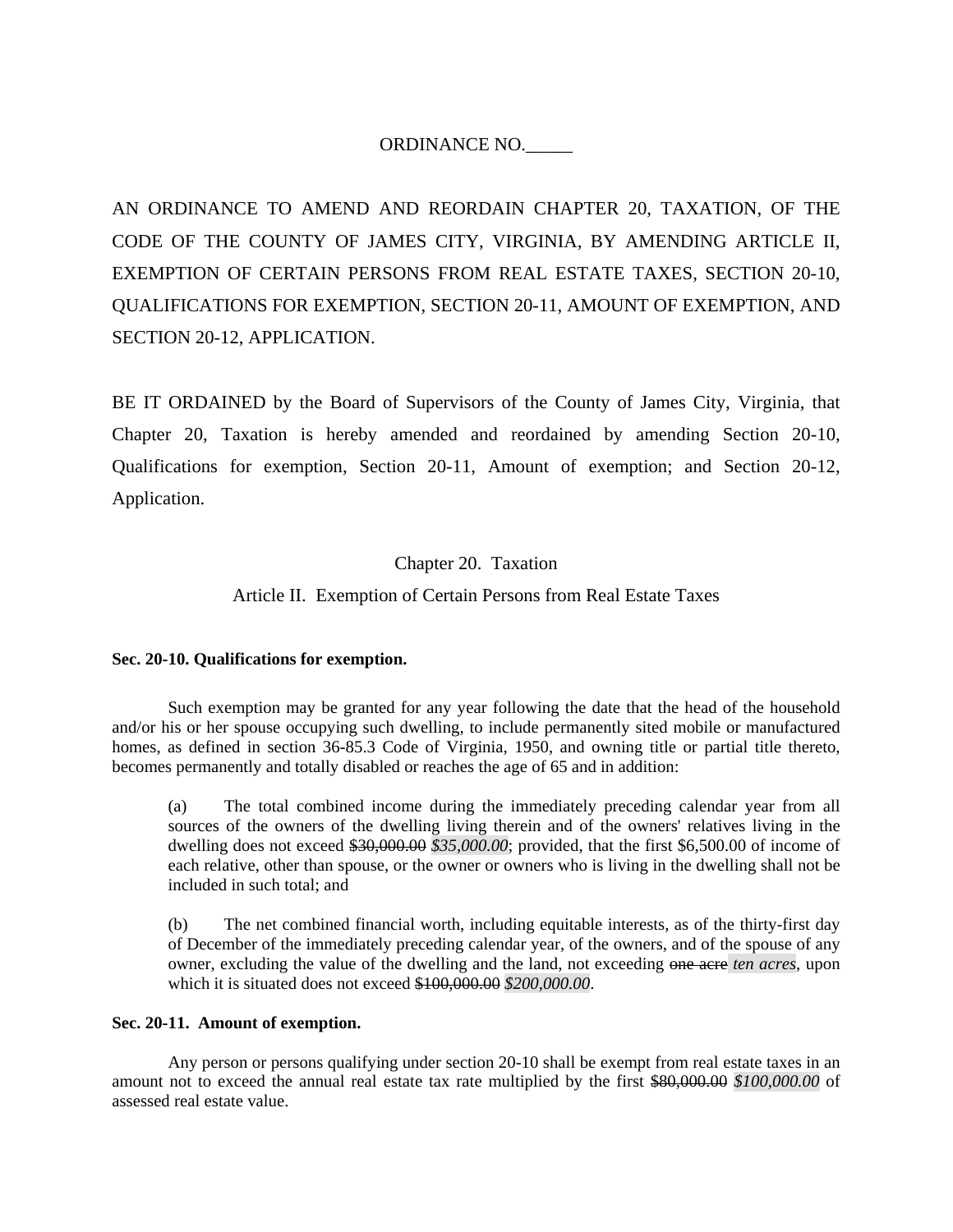Ordinance to Amend and Reordain Chapter 20. Taxation Page 2

## **Sec. 20-12. Application.**

 Such affidavit shall be filed on or after the first day of January, but not later than the first day of May *June* of each year in which an exemption is sought except that the commissioner of the revenue is authorized to accept affidavits until the first *last* day of June for first-time applicants or in the case of hardships.

This Ordinance shall become effective on January 1, 2006.

 Jay T. Harrison, Sr., Vice Chairman Board of Supervisors

ATTEST:

l

Sanford B. Wanner Clerk to the Board

 Adopted by the Board of Supervisors of James City County, Virginia, on this 22nd day of November, 2005.

REtaxes.ord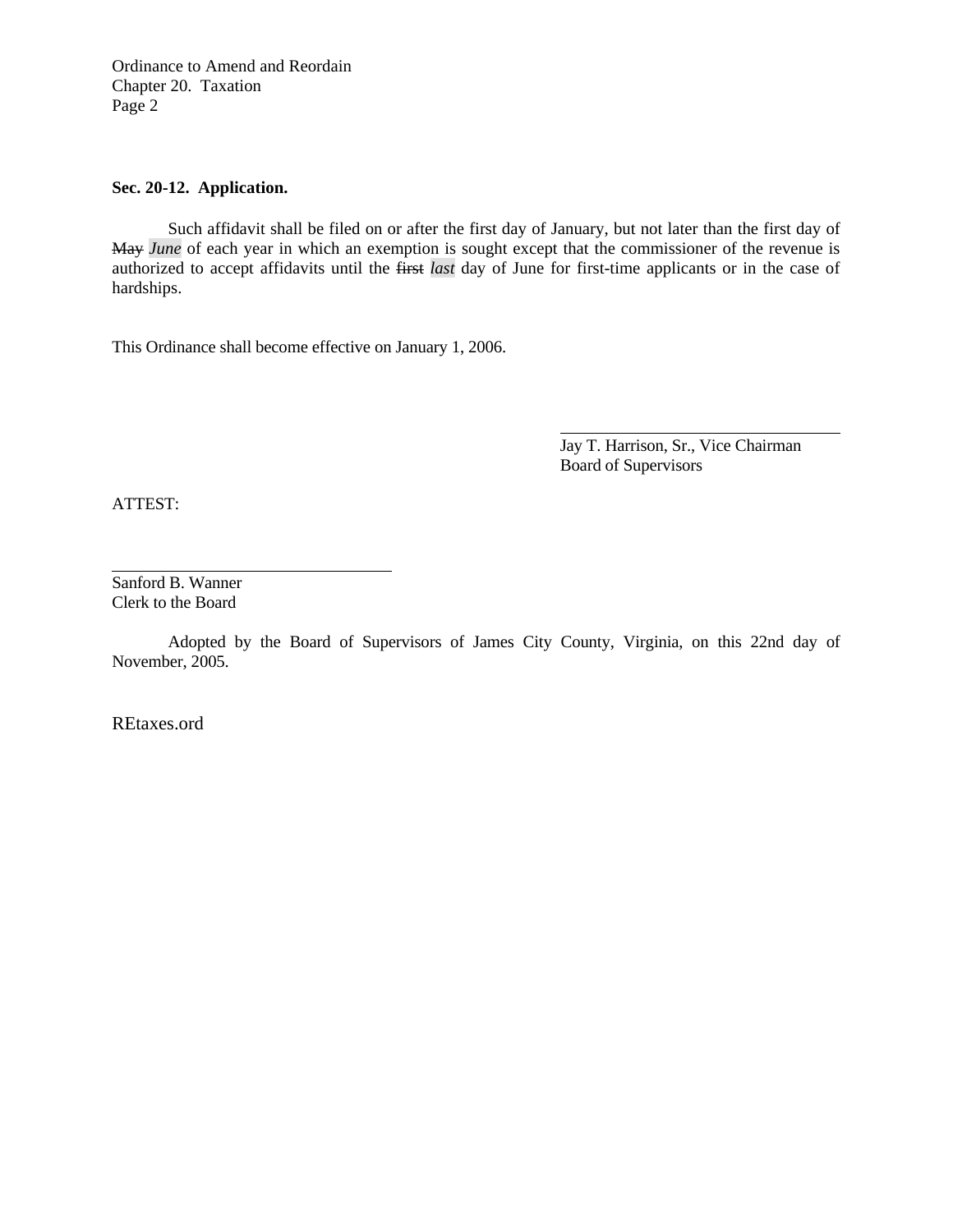| DATE:           | November 22, 2005                                                                                                              |
|-----------------|--------------------------------------------------------------------------------------------------------------------------------|
| TO:             | The Board of Supervisors                                                                                                       |
| FROM:           | Richard Bradshaw, Commissioner of the Revenue<br>M. Ann Davis, Treasurer                                                       |
| <b>SUBJECT:</b> | Ordinance Amendment - Amending Chapter 12, Licenses, Article I, In General, Section 12-<br>21, Rates of License Taxes and Fees |

Current provisions of State law allow a city or county to impose a Business Professional Occupational License Tax, commonly known as BPOL. Under State law certain population thresholds are established that distinguish between those businesses that can be assessed a flat fee and those that can be assessed a tax assessed as a percentage of gross receipts. James City County has exceeded the 50,000 population threshold set out in the State Code. As a result, the County's BPOL tax ordinance needs to be amended.

The amendment is simple: Those businesses that report gross receipts of at least \$50,000 but less than \$100,000 would be subject to an annual license fee of \$50. In every business category this is a reduction from the current tax that is calculated as a percentage of gross receipts. The first year (FY 2006) revenue loss to the County is approximately \$65,000.

The proposed change is mandated by State Code and will become effective as of January 1, 2006.

Staff recommends approval of the attached ordinance amendment.

Richard Bradshaw

 $\overline{a}$ 

l

M. Ann Davis

RB/MAD/gs BPOLamend.mem

Attachment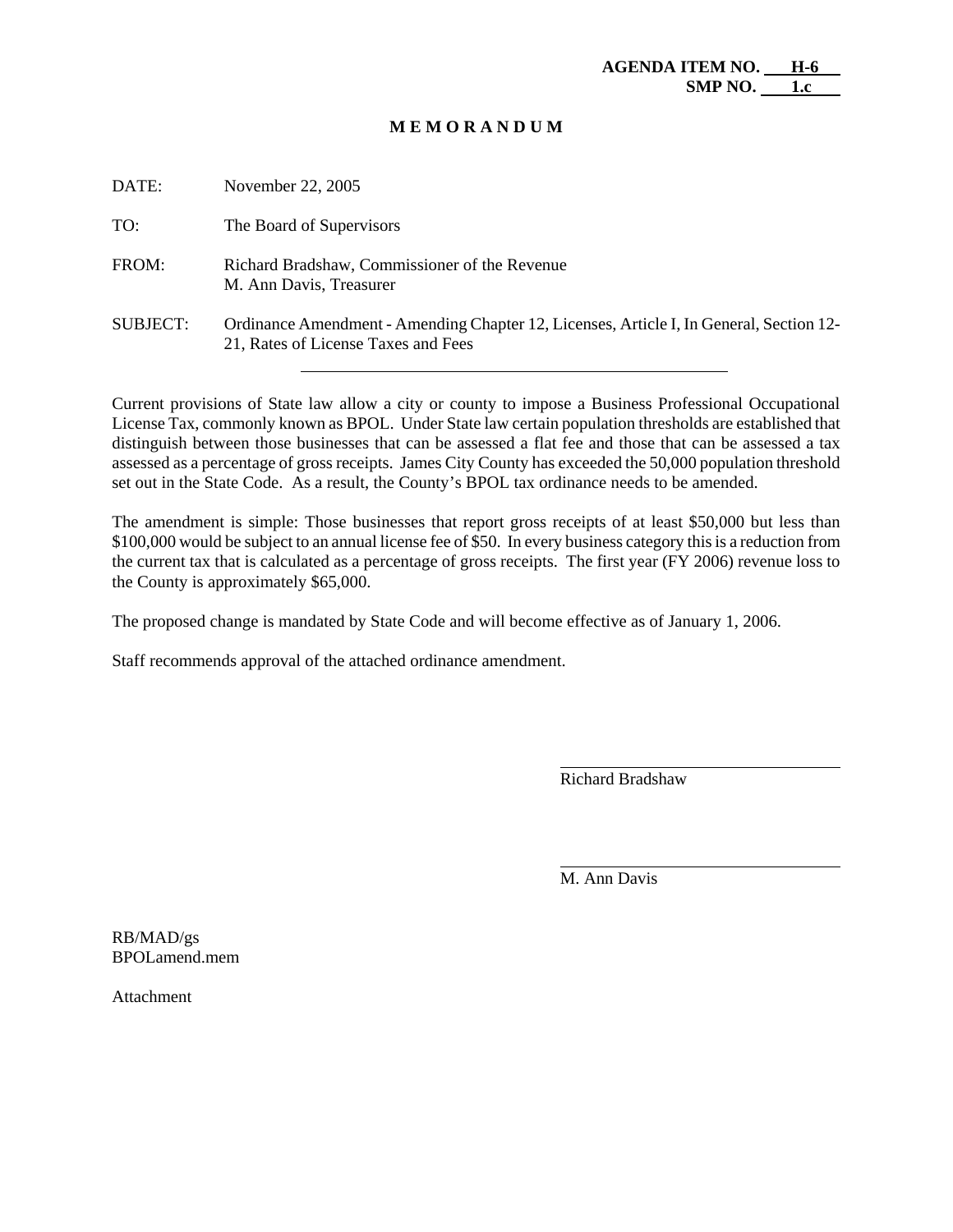# ORDINANCE NO.\_\_\_\_\_

AN ORDINANCE TO AMEND AND REORDAIN CHAPTER 12, LICENSES, OF THE CODE OF THE COUNTY OF JAMES CITY, VIRGINIA BY AMENDING ARTICLE I, IN GENERAL, SECTION 12-21, RATES OF LICENSE TAXES AND FEES.

BE IT ORDAINED by the Board of Supervisors of the County of James City, Virginia, that Chapter 12, Licenses, is hereby amended and reordained by amending Section 12-21, Rates of License Taxes and Fees.

Chapter 12. Licenses.

Article I. In General.

#### **Sec. 12-21. Rates of license taxes and fees.**

Except as may be specifically otherwise provided by this chapter or other law, there shall be an annual license fee of \$30.00 charged to any class of business requiring a license pursuant to this chapter that has gross receipts exceeding \$4,000.00 but less than \$50,000.00. *There shall be an annual license fee of \$50.00 for any business requiring a license pursuant to this chapter that has gross receipts of at least \$50,000.00 but less than \$100,000.00.* For all businesses requiring a license pursuant to this chapter with gross receipts of  $$50,000$$  *\$100,000.00* or more the annual charge shall be either the \$30.00 *a* \$50.00 license fee or the tax calculated based on the rate set forth below for the class of enterprise listed, whichever is greater. For the purpose of this chapter, gross receipts shall be the aggregate of all gross receipts for all licensable enterprises at a particular place of business.

- (1) For contractors and persons constructing for their own account for sale, \$0.16 cents per \$100.00 of gross receipts;
- (2) For retailers, \$0.20 cents per \$100.00 of gross receipts;
- (3) For financial, real estate and professional services, \$0.58 cents per \$100.00 of gross receipts;
- (4) For repair, personal and business services and all other businesses and occupations not specifically listed or exempted in this article or otherwise by law, \$0.36 cents per \$100.00 of gross receipts;
- (5) For wholesalers, \$0.05 cents per \$100.00 of purchases (see section 58.1-3716 of the Code of Virginia for limitations);
- (6) For carnivals, circuses and speedways, \$100.00 for each performance held in this jurisdiction (see section 58.1-3728 of the Code of Virginia for limitations);
- (7) For fortune tellers, clairvoyants and practitioners of palmistry, \$1,000.00 per year;
- (8) For massage clinic or therapist, \$0.36 cents per \$100.00 of gross receipts;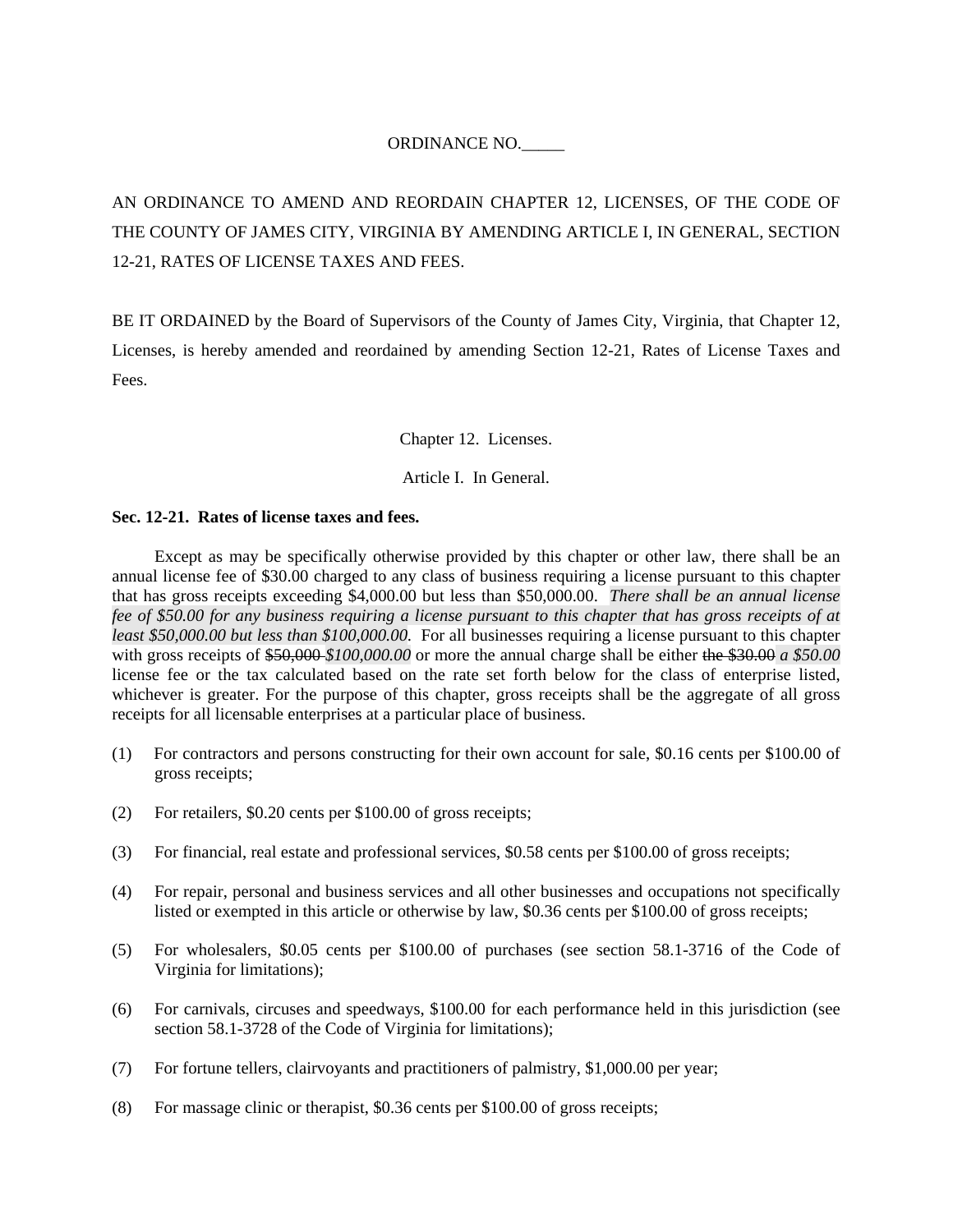- (9) For itinerant merchants or peddlers, \$500.00 per year (see limitation in section 58.1-3717 of the Code of Virginia);
- (10) For dealers in precious metals, \$0.20 cents per \$100.00 of gross receipts;
- (11) For permanent coliseums, arenas or auditoriums having a maximum capacity in excess of 10,000 persons, open to the public, \$1,000.00 per year (see limitation in section 58.1-3729 of the Code of Virginia);
- (12) For savings and loan associations, \$50.00 per year; and
- (13) For each wholesale druggist license, \$10.00 per year.

 Any person engaging in such business without the required license shall be guilty of a Class 3 misdemeanor. This license shall not be proratable or transferrable.

This Ordinance shall become effective on January 1, 2006.

 Jay T. Harrison, Sr. Vice Chairman, Board of Supervisors

ATTEST:

l

Sanford B. Wanner Clerk to the Board

 Adopted by the Board of Supervisors of James City County, Virginia, on this 22nd day of November, 2005.

Licenses.ord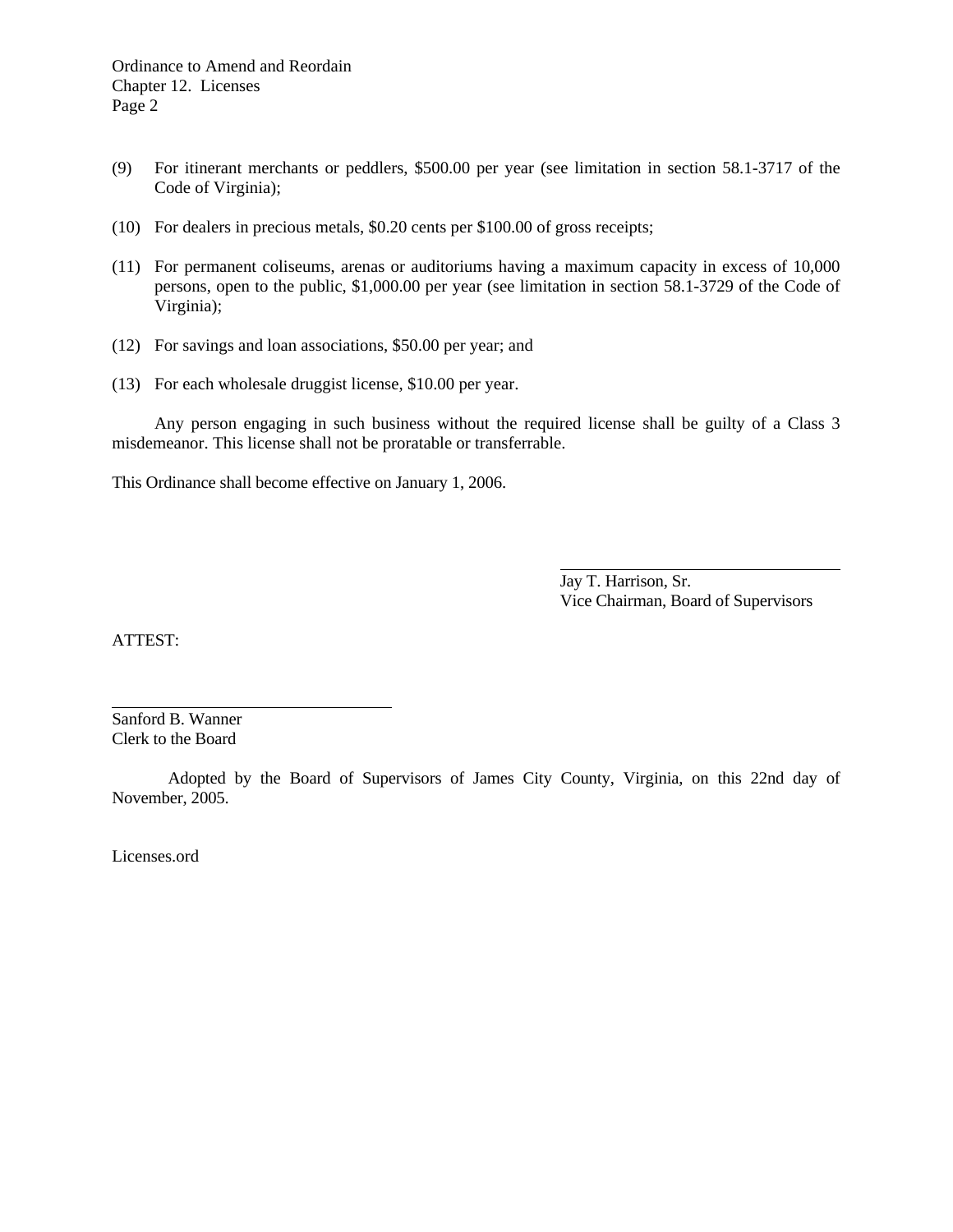| Acquisition of Property - 8555 and 8581 Richmond Road |
|-------------------------------------------------------|

The Colonial Williamsburg Foundation ("CWF") has offered for sale two properties located at the intersection of Richmond Road and Rochambeau Drive, known as Anderson's Corner. The two properties are shown as Tax Parcel Nos. 1210100030 and 1210100031 and are more commonly known as 8555 and 8581 Richmond Road, respectively (the "Properties"). The Properties are zoned B-1, General Business, totals approximately 4.79 acres, and is included on the Open Space Priority list. Acquisition of the Properties would prevent inappropriate development from occurring on the parcels and protect the integrity of the view from the highway. Staff has completed negotiations with CWF and have reached an agreed-upon price of \$175,000 total for the Properties.

Staff recommends adoption of the attached resolution authorizing the County Administrator to execute all necessary documents for the purchase of the Properties.

John IP Loge . John/T. P. Horne

JTPH/nb RichmdRdAcquitn.mem

Attachment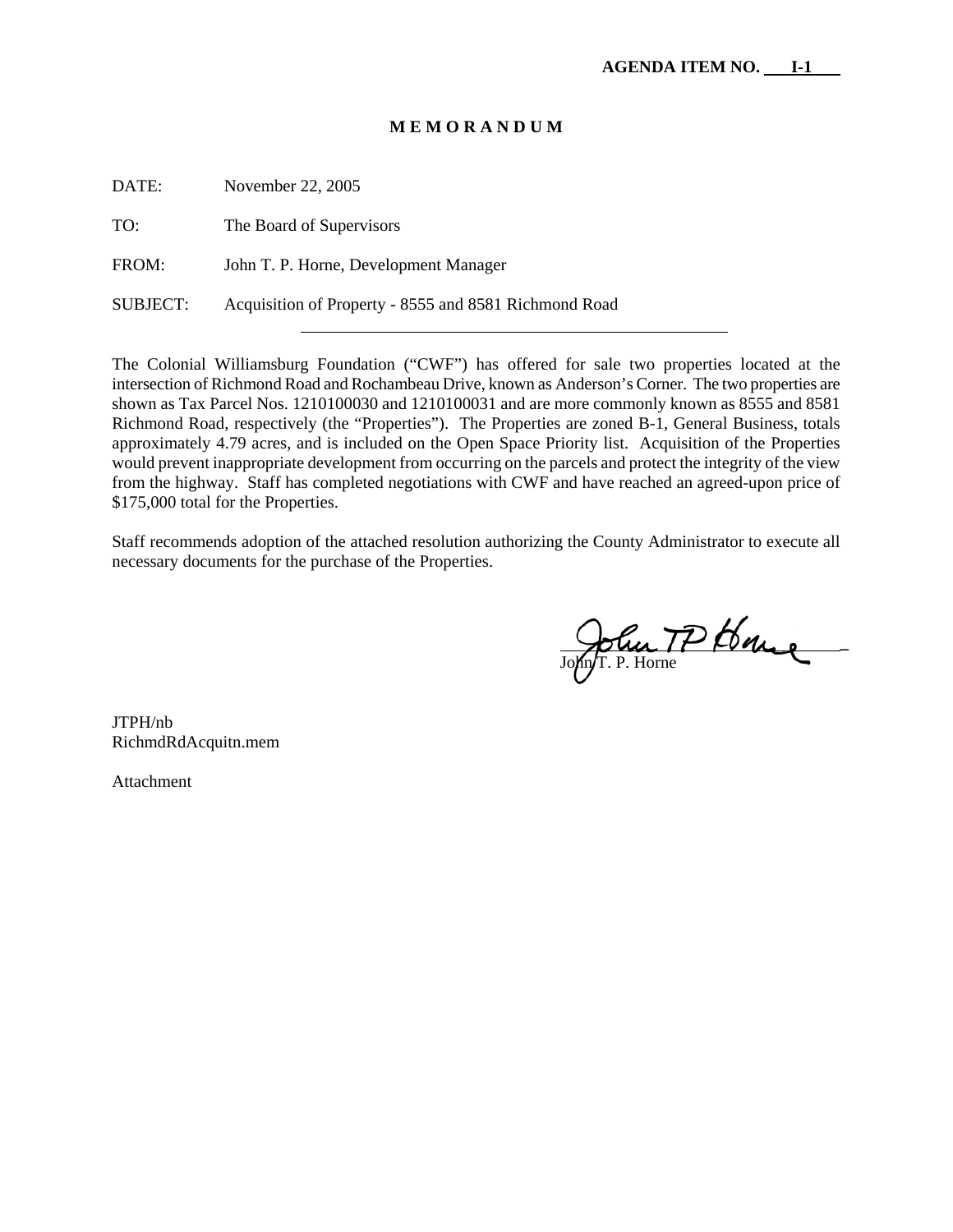# **R E S O L U T I O N**

## ACQUISITION OF PROPERTY - 8555 AND 8581 RICHMOND ROAD

- WHEREAS, the Colonial Williamsburg Foundation currently owns two parcels located at 8555 and 8581 Richmond Road, in James City County and are designated as Tax Parcel Nos.  $1210100030$  and  $1210100031$  (the "Properties"); and
- WHEREAS, there is a proposed real estate purchase agreement to convey the Properties to James City County (the "County") for a total purchase price of \$175,000; and
- WHEREAS, the County desires to acquire the Properties to prevent commercial development from occurring on the Properties and to maintain the integrity and open space of the area; and
- WHEREAS, the Board of Supervisors is of the opinion the County should acquire the Properties for the purpose of preventing inappropriate development of the Properties;
- NOW, THEREFORE, BE IT RESOLVED that the Board of Supervisors of James City County, Virginia, does hereby authorize and direct the County Administrator, to acquire the Properties located on Tax Parcel Nos. 1210100030 and 1210100031, and which are more commonly known as 8555 and 8581 Richmond Road, for the purpose of preventing inappropriate development of the Properties.
- BE IT FURTHER RESOLVED that the Board of Supervisors of James City County, Virginia, does hereby authorize and direct the County Administrator to execute the proposed real estate purchase agreement and any other documents needed to acquire the Properties.

Jay T. Harrison, Sr. Vice Chairman, Board of Supervisors

\_\_\_\_\_\_\_\_\_\_\_\_\_\_\_\_\_\_\_\_\_\_\_\_\_\_\_\_\_\_\_\_\_\_\_\_

ATTEST:

Sanford B. Wanner Clerk to the Board

\_\_\_\_\_\_\_\_\_\_\_\_\_\_\_\_\_\_\_\_\_\_\_\_\_\_\_\_\_\_\_\_

Adopted by the Board of Supervisors of James City County, Virginia, this 22nd day of November, 2005.

RichmdRdAcquitn.res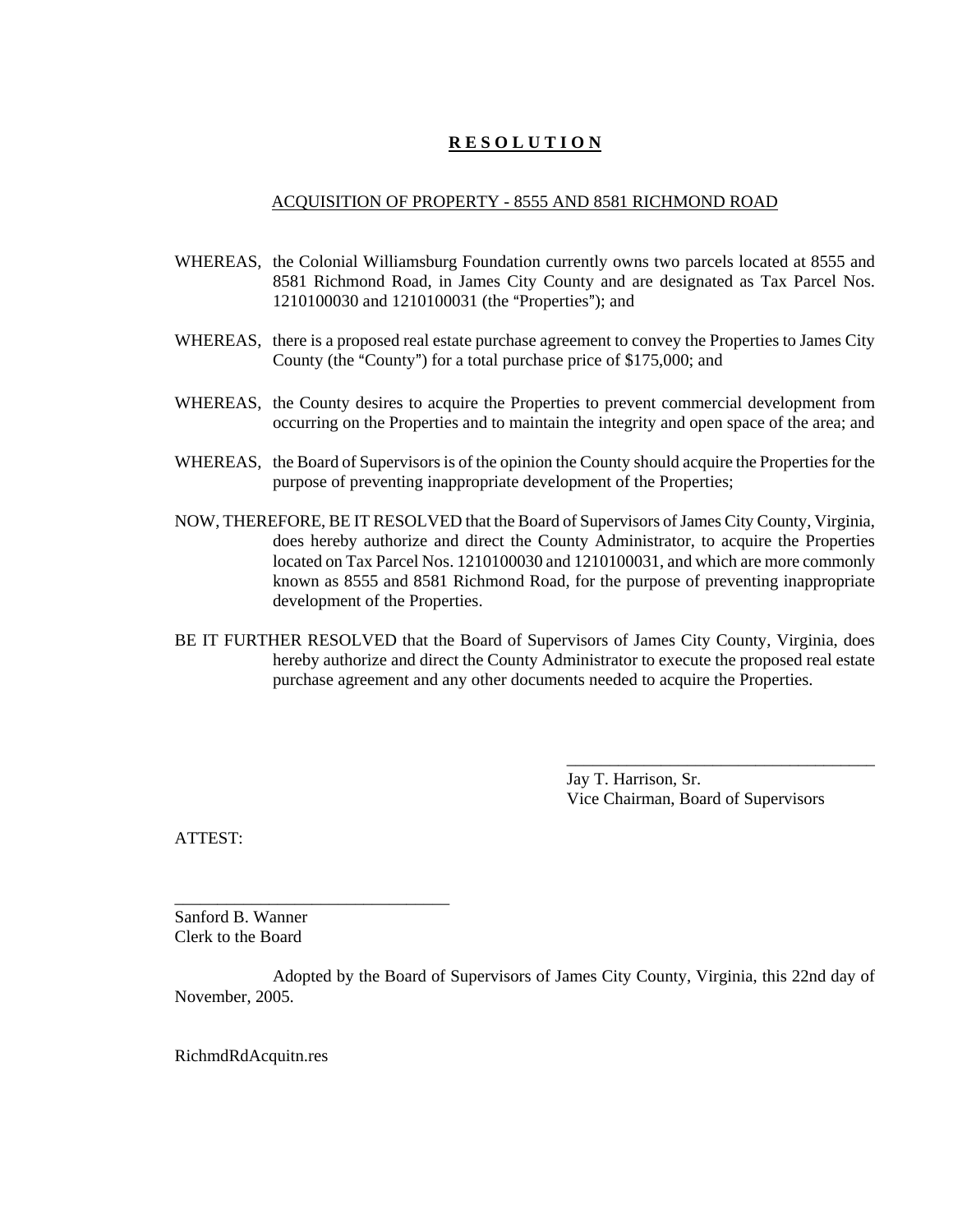| DATE:    | November 22, 2005                                    |
|----------|------------------------------------------------------|
| TO:      | The Board of Supervisors                             |
| FROM:    | O. Marvin Sowers, Jr., Planning Director             |
| SUBJECT: | FY 2007-2012 Six-Year Improvement Program Priorities |

There are two annual funding processes available for funding County road improvements: 1) the Secondary Roads Program Process; and 2) the Six-Year Improvement Program Preallocation Hearing Process. The Secondary Roads Program is a priority funding plan for the improvement and construction of secondary roads (those with route numbers of 600 or greater); the Six-Year Improvement Program prioritizes funding requests for primary roads (those with route numbers below 600, including interstates) with VDOT's approval.

The Board has considerable control over funding and project timing for the Secondary Roads System because the County receives an annual allocation from the Virginia Department of Transportation (VDOT) to be used only in the County; VDOT works directly with the County to determine how to spend that money. The Six-Year Improvement Program entails submitting the County's priority funding request for primary roads. In this case there is no regular annual County allocation; rather the County's projects compete with projects from all of the other Hampton Roads (Hampton Roads District) communities. In this process, all Virginia localities are given an opportunity to advise VDOT of their transportation priorities prior to VDOT's Commonwealth Transportation Board (CTB) making its allocation decisions.

Attached for consideration is a report outlining the County's priority primary and interstate highway construction projects for which the County is requesting funding in 2007 and beyond. The attached report, once endorsed by the Board of Supervisors, will be forwarded to VDOT. In the coming months VDOT staff will evaluate the region's priority projects and determine appropriate funding levels for each.

Staff recommends approval of the attached resolution and endorsement of the attached report outlining the County's priority Six-Year Improvement Program projects.

OMS/gs 2007-12roadplan.mem2

Attachments:

- 1. 2007 Requests for Six-Year Improvement Program Projects
- 2. Resolution FY 2007-2012 Six-Year Improvement Program Priorities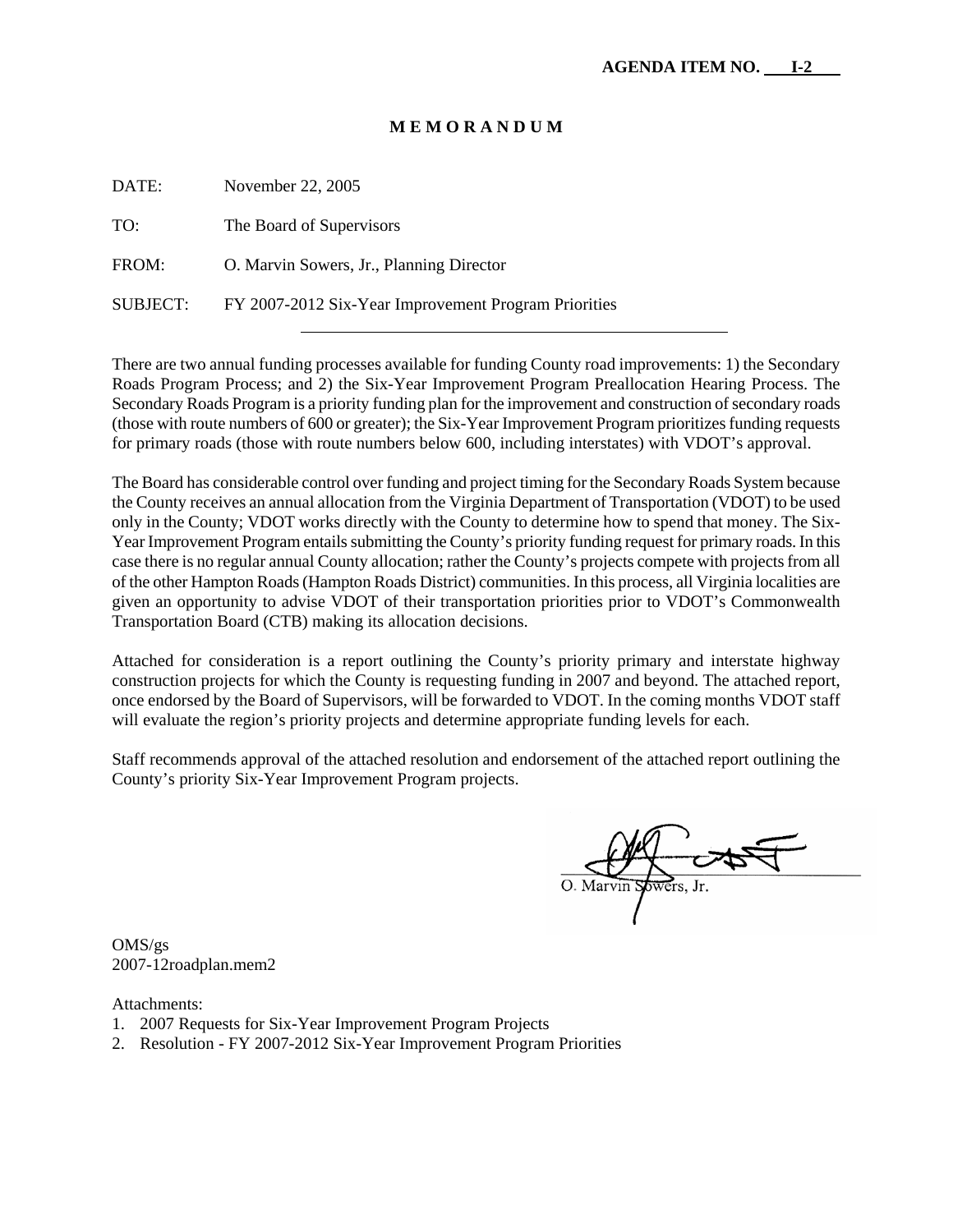# **R E S O L U T I O N**

## FY 2007 - 2012 SIX-YEAR IMPROVEMENT PROGRAM PRIORITIES

- WHEREAS, the James City County Board of Supervisors believes that a safe, efficient, and adequate transportation network is vital to the future of the County, the region, and State; and
- WHEREAS, the James City County Comprehensive Plan and/or regional and State transportation plans and studies conclude that the following highway projects are essential to permit the safe and efficient movement of traffic in the Williamsburg-James City County area and promote economic development; and
- WHEREAS, there exists a pressing need to implement the projects below to relieve traffic congestion, which impedes the actions of emergency vehicles and personnel, causes inconvenience and delays, and contributes the major source of air pollution to the area.
- NOW, THEREFORE, BE IT RESOLVED by the Board of Supervisors of James City County, Virginia, that the following list comprises the highest priority primary highway projects in James City County:
	- Funding for the construction of Route 60 Relocation;
	- On-schedule completion of the Monticello Avenue/Ironbound Road intersection improvement, with improvements being completed prior to the widening of Ironbound Road;
	- Funding for landscaping along the Route 199 corridor;
	- Proceeding with the next phases of design and construction for the Virginia Capital Trail project with completion of the entire project by 2007;
	- Continued construction and engineering support for the Greensprings Trail project; and
	- Support for instituting the Peninsula Light Rail Transit Project.

Jay T. Harrison, Sr. Vice Chairman, Board of Supervisors

\_\_\_\_\_\_\_\_\_\_\_\_\_\_\_\_\_\_\_\_\_\_\_\_\_\_\_\_\_\_\_\_\_\_\_\_

ATTEST:

Sanford B. Wanner Clerk to the Board

\_\_\_\_\_\_\_\_\_\_\_\_\_\_\_\_\_\_\_\_\_\_\_\_\_\_\_\_\_\_\_\_

Adopted by the Board of Supervisors of James City County, Virginia, this 22nd day of November, 2005.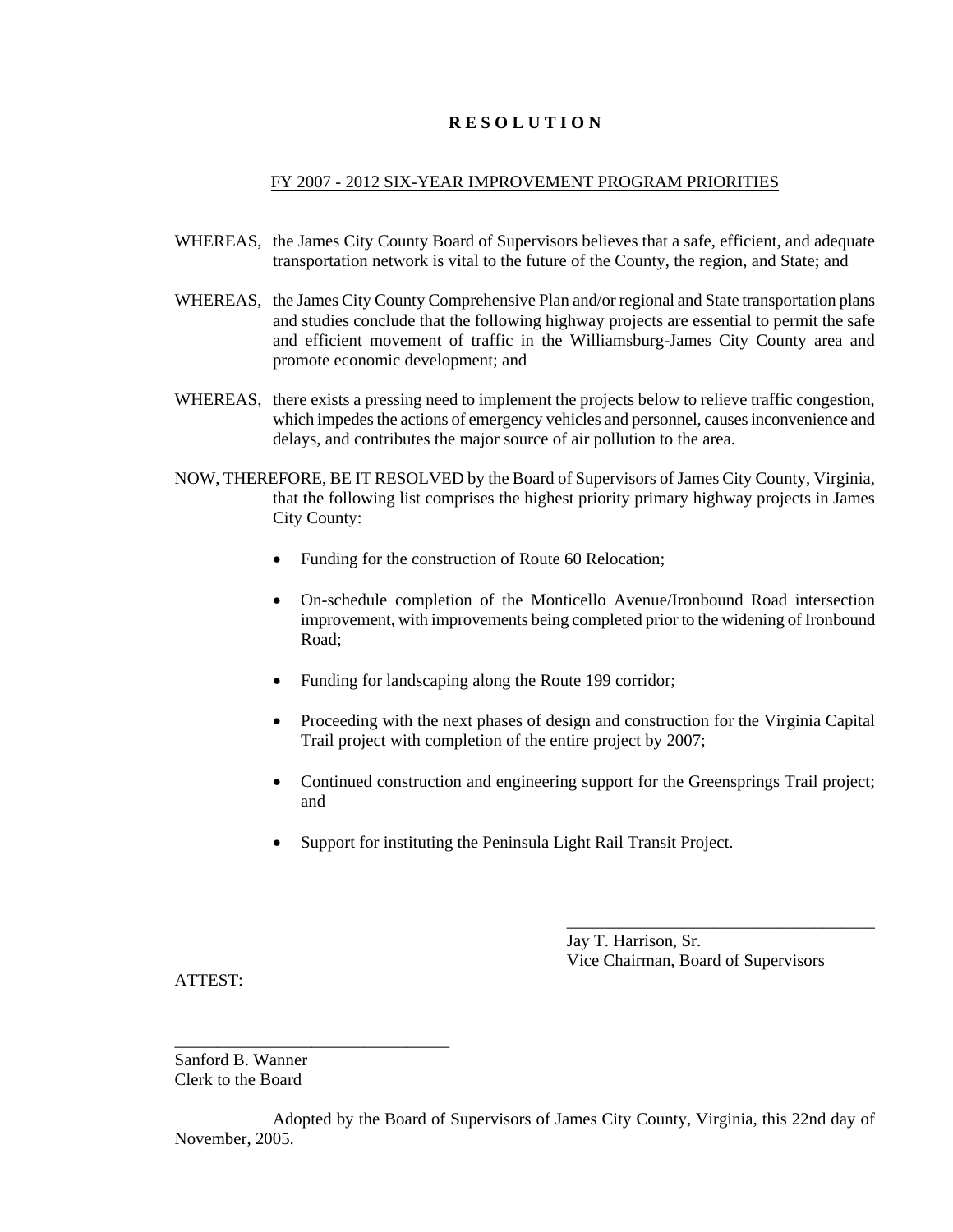2007-12roadplan.res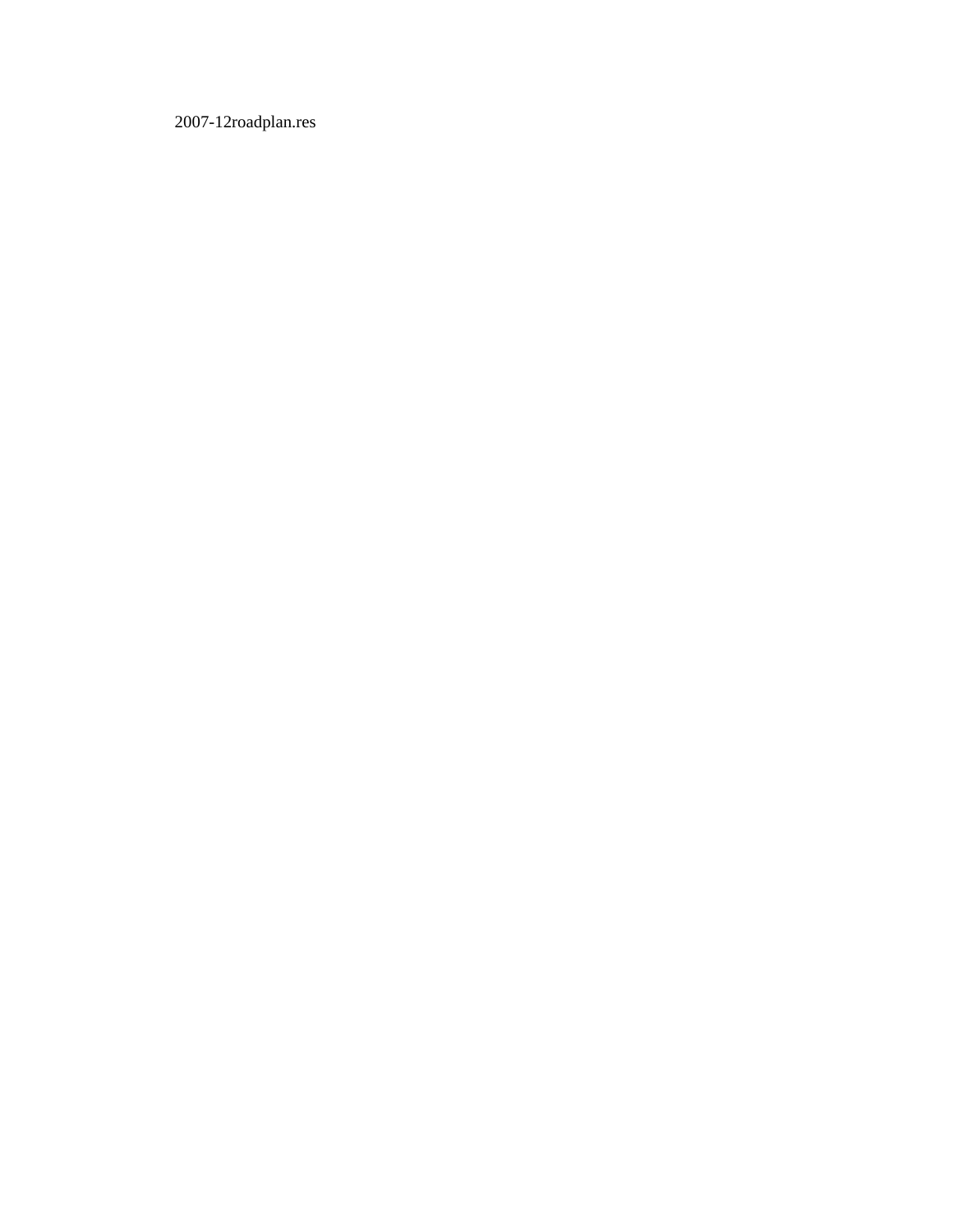# **James City County Requests for 2007 – 2012 Six-Year Improvement Program Projects**

#### **Introduction**

James City County respectfully submits its priority Six-Year Improvement Program projects. The project list consists of our highest priority projects.

## **Background**

James City County and its environs continue to grow rapidly. According to a March 2001 publication produced by the Weldon Cooper Center for Public Service at the University of Virginia, James City County ranked eighth in the Commonwealth for localities with the highest population growth since 1990. In regard to traffic generation, the 60,000 residents of the Williamsburg area and the local work force form only part of the picture. During the peak tourist season, an additional 30,000 visitors travel our highways daily. In addition to these challenges, the upcoming Jamestown 2007 commemoration will place even greater demands on the local transportation system. To accommodate this national event, many transportation improvements are necessary. Our present highway system is improving with the completion of the widening of Route 199, but the remaining highway system continues to lack the adequate infrastructure to accommodate the anticipated future growth. James City County continues to focus on projects that will make great strides toward solving present problems and improving the adequacy of our transportation system for years into the future.

## **Summary of Projects**

The County asks that VDOT expeditiously complete or accelerate projects that have received partial or full funding. These include the **Route 60 East relocation** and **improvements to the Monticello Avenue/Ironbound Road Intersection**. James City County is also requesting the Commonwealth's support for four other non-highway projects. The first project involves **corridor landscaping for Route 199**; the second project is the **Virginia Capital Trail** in the Route 5 Corridor from Richmond to Williamsburg. The third project is the **Greensprings Trail** connecting the County's existing Greensprings Trail located behind Jamestown High School. The fourth project is the **Peninsula Light Rail Project**, a light rail system spanning from the City of Hampton, through James City County, and extending to the City of Williamsburg.

## **Highway Projects**

## • Route 60 East Relocation

**James City County requests prompt funding for construction of this roadway.** The construction of an alternate alignment of Pocahontas Trail (Route 60 East) between the Anheuser-Busch access road and the Newport News city limits is a priority project. This project will serve developing commercial and industrial areas in James City County and the City of Newport News by meeting two critical components of transportation: 1) improves the quality of life for the citizens residing in the historic African-American community of Grove; and 2) provides a vital regional transportation link to the Ports of Hampton Roads.

 The present configuration of Pocahontas Trail produces traffic tie-ups, promotes traffic accidents, and impedes ingress and egress to residents and businesses. Ball Metal, Haynes, Anheuser-Busch, Busch Gardens, Wal-Mart, and the residents in the James River Commerce Center all generate high commuter and truck traffic volumes in this area. During the late 1990s, James City County, Wal-Mart, the Virginia Economic Development Partnership, VDOT, and the then Secretary of Transportation, met on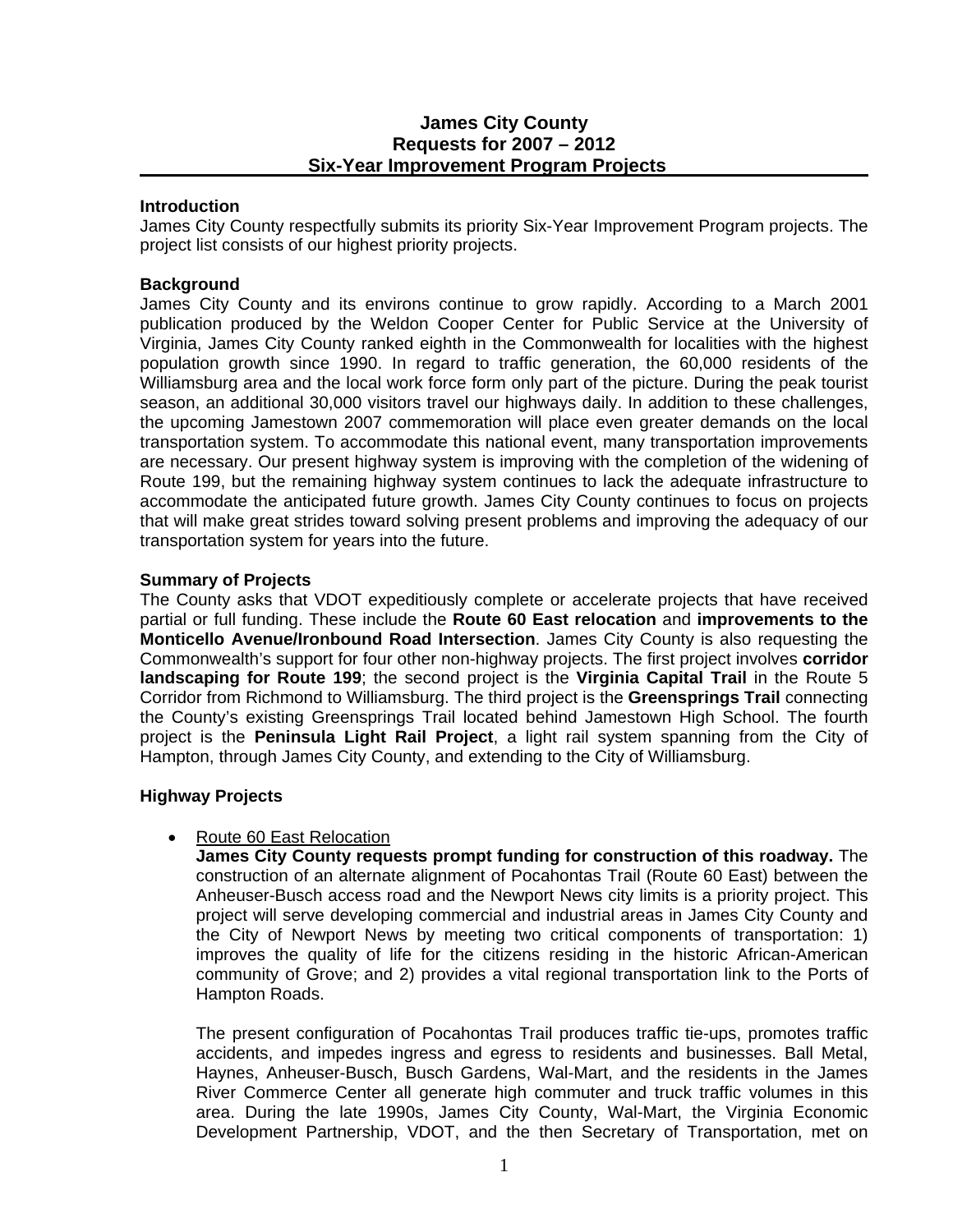numerous occasions to solidify the location of a Wal-Mart distribution center in James City County along Route 60. A timeline for the completion of this route was established and Wal-Mart selected the site because of the perceived commitment by the Commonwealth. Subsequent to that decision, Wal-Mart has expanded its facilities twice, and now has a 3-million-square-foot import distribution center that is served by approximately 400 trucks a day.

 The truck traffic along this route has become untenable and the situation is projected to only get worse. To facilitate rapid progress on this project, the MPO has recognized the regional significance of the Route 60 East relocation project and has allocated to this point \$15 million from its Regional Surface Transportation Program (RSTP). This money would be used for preliminary engineering, right-of-way acquisition, and some construction in both James City County and Newport News. In addition the County requests that priority-primary system funds be made available by the Commonwealth Transportation Board (CTB) to be allocated to this project.

• Monticello Avenue/Ironbound Road Intersection

**The County requests continued Commonwealth support for this project and that the project be completed prior to the widening of Ironbound Road.** The Monticello Avenue/Ironbound Road Intersection is of increasing importance to James City County as the New Town project develops. Traffic in this area is projected to increase dramatically and the improvements at this critical intersection will ensure that the levels of service on both these roadways remain adequate. The project has been fully funded, including allocations of \$3.072 million from the Regional Surface Transportation Program. It is critically important that this project continue to move forward in a timely manner.

- Route 199 Parallel Lane (Four-Lane Improvement of Existing Two-Lane Sections) **The County is grateful to the Commonwealth for its support of this project.** Fall of 2005 has seen the completion of the widening of the remaining sections of Route 199 from two-lanes to four. James City County is grateful to the State for their dedication in accomplishing this task and for the provision of money and support.
- Route 199/Route 31 Intersection **The County is grateful to the Commonwealth for its support of this project.** This project has been completed and the County is again grateful for the support provided by the State.

# **Non-Highway Projects**

- Virginia Capital Trail Chickahominy River Phase
	- **The County requests continued Commonwealth support for this phase of the Virginia Capital Trail.** The project proposes a combination bikeway and pedestrian facility in the Route 5 corridor from Richmond to the City of Williamsburg. The separate multi-use path in James City County would serve the broadest range of users and both State and local benefits, including promotion of tourism; interconnection of neighborhoods; safety for motorists, bicycles, and pedestrians; and environmental sensitivity. Completion is requested to coincide with the Jamestown 2007 commemoration.